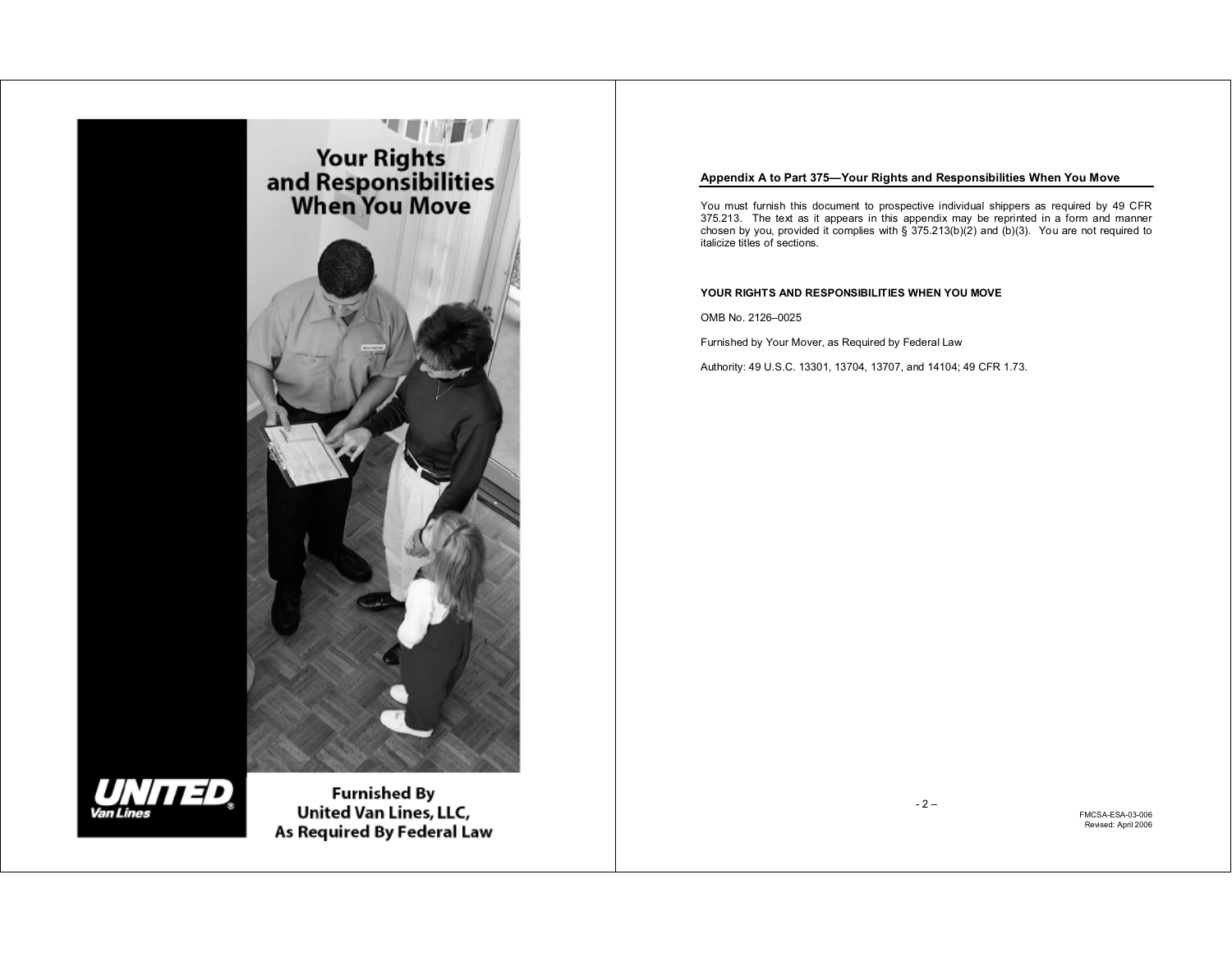#### **What Is Included in This Guide?**

In this guide, you will find a discussion of each of these topics:

| <b>TOPICS</b>                                                         | <b>PAGE</b> |
|-----------------------------------------------------------------------|-------------|
|                                                                       |             |
| ■ Why Was I Given This Guide?                                         |             |
| What Are the Most Important Points I Should Remember From This Guide? |             |
| What If I Have More Questions?                                        |             |

| <b>Subpart A – General Requirements</b>              | $7 - 11$ |
|------------------------------------------------------|----------|
| ■ Who must follow the regulations?                   |          |
| What definitions are used in this Guide?             |          |
| Where may other terms used in this guide be defined? |          |

| Subpart B - Before Requesting Services From Any Mover                                              | $11 - 18$ |
|----------------------------------------------------------------------------------------------------|-----------|
| What is my mover's normal liability for loss or damage when my mover<br>accepts goods from me?     | 11        |
| ■ What actions by me limit or reduce my mover's normal liability?                                  | 12        |
| What are dangerous or hazardous materials that may limit or reduce my<br>mover's normal liability? | 13        |
| May my mover have agents?                                                                          | 13        |
| What items must be in my mover's advertisements?                                                   | 13        |
| How must my mover handle complaints and inquiries?                                                 | 14        |
| Do I have the right to inspect my mover's tariffs (schedules of charges)<br>applicable to my move? | 15        |
| Must my mover have an arbitration program?                                                         | 15        |
| Must my mover inform me about my rights and responsibilities under Federal<br>law?                 | 16        |
| What other information must my mover provide to me?                                                | 16        |
| How must my mover collect charges?                                                                 | 16        |
| May my mover collect charges upon delivery?                                                        | 17        |
| May my mover extend credit to me?                                                                  | 17        |
| May my mover accept charge or credit cards for my payments?                                        | 18        |

| Subpart C - Service Options Provided                                   | $18 - 20$ |
|------------------------------------------------------------------------|-----------|
| $\Box$ What service options may my mover provide?                      |           |
| If my mover sells liability insurance coverage, what must my mover do? | 19        |

|                                       | <b>TOPICS</b>                                                                                               | <b>PAGE</b> |
|---------------------------------------|-------------------------------------------------------------------------------------------------------------|-------------|
|                                       |                                                                                                             |             |
| <b>Subpart D - Estimating Charges</b> |                                                                                                             | $20 - 24$   |
|                                       | ■ Must my mover estimate the transportation and accessorial charges for my<br>move?                         | 20          |
|                                       | How must my mover estimate charges under the regulations?                                                   |             |
|                                       | What payment arrangements must my mover have in place to secure<br>delivery of my household goods shipment? | 24          |

| Subpart E - Pickup of My Shipment of Household Goods                        | $24 - 31$ |
|-----------------------------------------------------------------------------|-----------|
| Must my mover write up an order for service?                                | 24        |
| Must my mover write up an inventory of the shipment?                        | 26        |
| Must my mover write up a bill of lading?                                    | 26        |
| Should I reach an agreement with my mover about pickup and delivery         | 28        |
| times?                                                                      |           |
| ■ Must my mover determine the weight of my shipment?                        | 28        |
| How must my mover determine the weight of my shipment?                      | 29        |
| What must my mover do if I want to know the actual weight or charges for my | 31        |
| shipment before delivery?                                                   |           |

| Subpart F — Transportation of My Shipment |                                                                                                                       | $31 - 33$ |
|-------------------------------------------|-----------------------------------------------------------------------------------------------------------------------|-----------|
|                                           | ■ Must my mover transport the shipment in a timely manner?                                                            | 31        |
| $\blacksquare$                            | What must my mover do if it is able to deliver my shipment more than 24<br>hours before I am able to accept delivery? | 33        |
|                                           | What must my mover do for me when I store household goods in transit?                                                 | 33        |

| Subpart G — Delivery of My Shipment                                                                           | $34 - 36$ |
|---------------------------------------------------------------------------------------------------------------|-----------|
| May my mover ask me to sign a delivery receipt purporting to release it from<br>liability?                    | 34        |
| ■ What is the maximum collect-on-delivery amount my mover may demand I<br>pay at the time of delivery?        | 34        |
| ■ If my shipment is transported on more than one vehicle, what charges may<br>my mover collect at delivery?   | 34        |
| ■ If my shipment is partially or totally lost or destroyed, what charges may my<br>mover collect at delivery? | 35        |
| How must my mover calculate the charges applicable to the shipment as<br>delivered?                           | 35        |

FMCSA-ESA-03-006 Revised: April 2006

- 4 –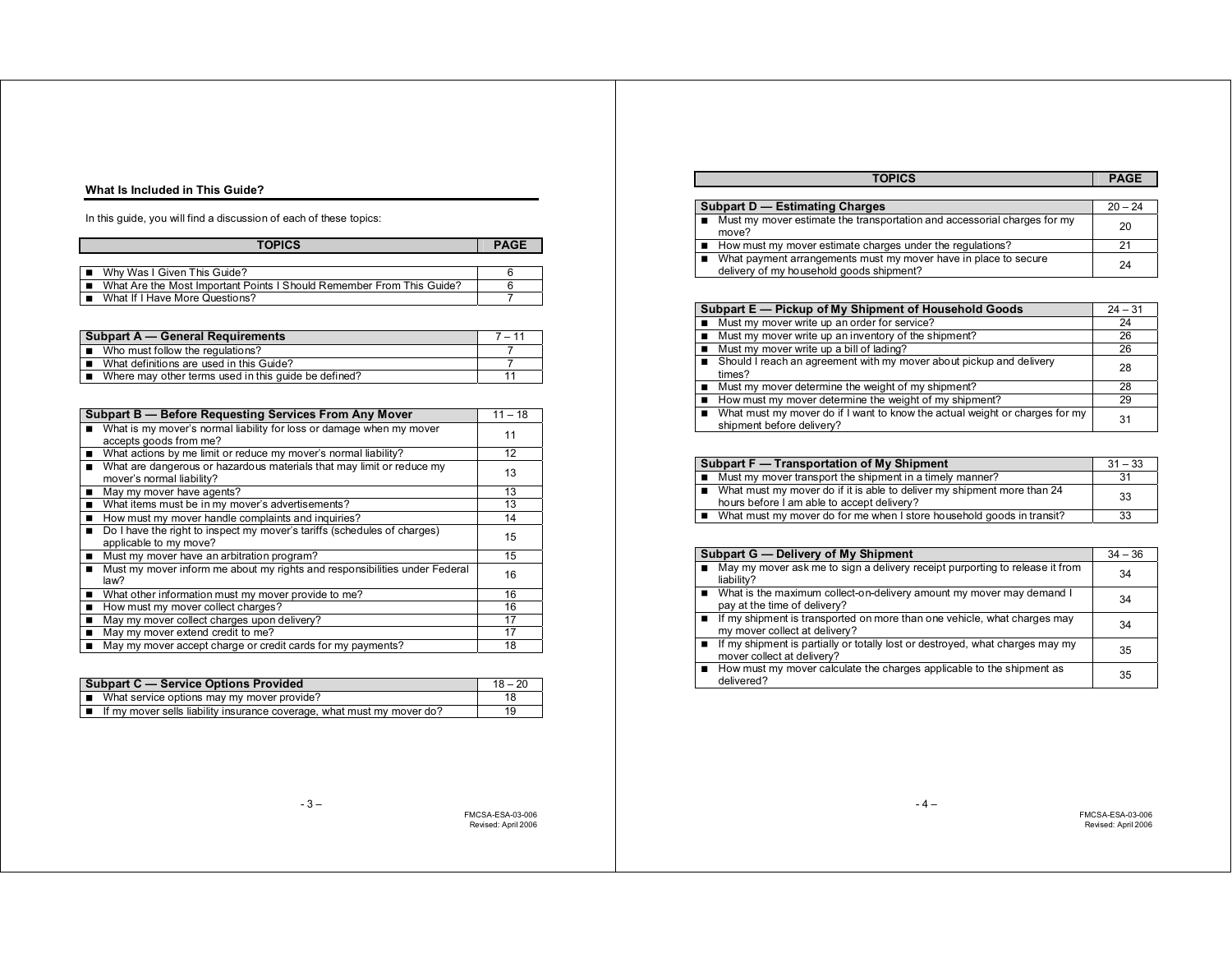| <b>TOPICS</b>                                                                        | <b>PAGE</b> |
|--------------------------------------------------------------------------------------|-------------|
|                                                                                      |             |
| Subpart H - Collection of Charges                                                    | $36 - 39$   |
| Does this subpart apply to most shipments?                                           | 36          |
| How must my mover present its freight or expense bill to me?                         | 36          |
| <b>If I forced my mover to relinguish a collect-on- delivery shipment before the</b> | 38          |
| payment of ALL charges, how must my mover collect the balance?                       |             |
| ■ What actions may my mover take to collect from me the charges upon its             | 38          |
| freight bill?                                                                        |             |
| Do I have a right to file a claim to recover money for property my mover lost        | 38          |
| or damaged?                                                                          |             |

| Subpart I - Resolving Disputes with My Mover       |  |
|----------------------------------------------------|--|
| ■ What may I do to resolve disputes with my mover? |  |

**IMPORTANT!!!** See additional information contained in Appendices below. Carrier is required to furnish this information to you prior to executing an Order for Service on your shipment of household goods.

| <b>ADDITIONAL TOPICS - APPENDICES</b>                            | <b>PAGE</b> |
|------------------------------------------------------------------|-------------|
|                                                                  | 40          |
| Appendix A2 – Summary of Household Goods Arbitration Program     | $41 - 44$   |
| Appendix A3 - Summary of Customer Complaint and Inquiry Handling | $45 - 46$   |
|                                                                  | 47          |
|                                                                  | $48 - 50$   |
|                                                                  | $51 - 54$   |
|                                                                  | $55 - 58$   |

**Why Was I Given This Guide?** 

The Federal Motor Carrier Safety Administration's (FMCSA) regulations protect consumers on interstate moves and define the rights and responsibilities of consumers and household goods carriers.

The household goods carrier (mover) gave you this booklet to provide information about your rights and responsibilities as an individual shipper of household goods. Your primary responsibility is to select a reputable household goods carrier, ensure that you understand the terms and conditions of the contract, and understand and pursue the remedies that are available to you in case problems arise. You should talk to your mover if you have further questions. The mover will also furnish you with additional written information describing its procedure for handling your questions and complaints and a telephone number you can call to obtain additional information about your move.

## **What Are the Most Important Points I Should Remember From This Guide?**

- 1. Movers must give written estimates.
- 2. Movers may give binding estimates.
- 3. Non-binding estimates are not always accurate; actual charges may exceed the estimate.
- 4. If your mover provides you (or someone representing you) with any partially complete document for your signature, you should verify the document is as complete as possible before signing it. Make sure the document contains all relevant shipping information, except the actual shipment weight and any other information necessary to determine the final charges for all services performed.
- 5. You may request from your mover the availability of guaranteed pickup and delivery dates.
- 6. Be sure you understand the mover's responsibility for loss or damage, and request an explanation of the difference between valuation and actual insurance.
- 7. You have the right to be present each time your shipment is weighed.
- 8. You may request a reweigh of your shipment.
- 9. If you agree to move under a non-binding estimate, you should confirm with your mover in writing—the method of payment at delivery as cash, certified check, cashier's check, money order, or credit card.
- 10. Movers must offer a dispute settlement program as an alternative means of settling loss or damage claims. Ask your mover for details.
- 11. You should ask the person you speak to whether he or she works for the actual mover or a household goods broker. A household goods broker only arranges for the transportation. A household goods broker must not represent itself as a mover. A household goods broker does not own trucks of its own. The broker is required to find an authorized mover to provide the transportation. You should know that a household goods broker generally has no authority to provide you an estimate on behalf of a specific mover. If a household goods broker provides you an estimate, it may not be binding on the actual mover and you may have to pay the actual charges the mover assesses. A household goods broker is not responsible for loss or damage.
- 12. You may request complaint information about movers from the Federal Motor Carrier Safety Administration under the Freedom of Information Act (FOIA). You may be assessed a fee to obtain this information. See 49 CFR Part 7 for the schedule of fees.

- 6 –

 $-5 -$ 

FMCSA-ESA-03-006 Revised: April 2006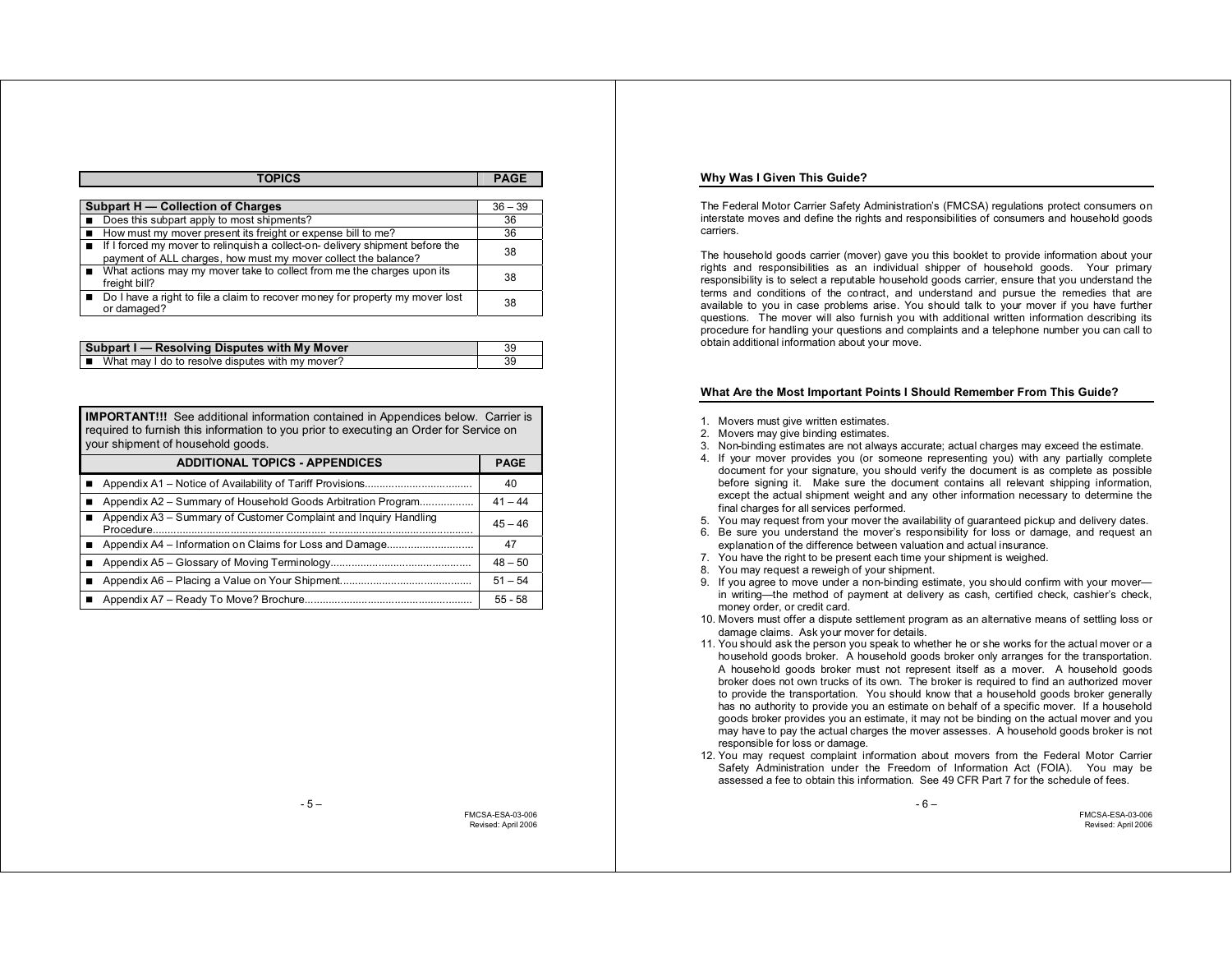13. You should seek estimates from at least three different movers. You should not disclose any information to the different movers about their competitors, as it may affect the accuracy of their estimates.

# **What If I Have More Questions?**

If this guide does not answer all of your questions about your move, do not hesitate to ask your mover's representative who handled the arrangements for your move, the driver who transports your shipment, or the mover's main office for additional information.

#### **Subpart A—General Requirements**

The primary responsibility for your protection lies with you in selecting a reputable household goods carrier, ensuring you understand the terms and conditions of your contract with your mover, and understanding and pursuing the remedies that are available to you in case problems arise.

#### ■ Who Must Follow the Regulations?

The regulations inform motor carriers engaged in the interstate transportation of household goods (movers) what standards they must follow when offering services to you. You, an individual shipper, are not directly subject to the regulations. However, your mover may be required by the regulations to force you to pay on time. The regulations only apply to your mover when the mover transports your household goods by motor vehicle in interstate commerce - that is, when you are moving from one State to another. The regulations do not apply when your interstate move takes place within a single commercial zone. A commercial zone is roughly equivalent to the local metropolitan area of a city or town. For example, a move between Brooklyn, NY, and Hackensack, NJ, would be considered to be within the New York City commercial zone and would not be subject to these regulations. Commercial zones are defined in 49 CFR Part 372.

### ■ What Definitions Are Used in This Guide?

*Accessorial (Additional) Services* — These are services such as packing, appliance servicing, unpacking, or piano stair carries that you request to be performed (or that are necessary because of landlord requirements or other special circumstances). Charges for these services may be in addition to the line haul charges.

*Advanced Charges* — These are charges for services performed by someone other than the mover. A professional, craftsman, or other third party may perform these services at your request. The mover pays for these services and adds the charges to your bill of lading charges.

- 7 –

FMCSA-ESA-03-006 Revised: April 2006

Advertisement — This is any communication to the public in connection with an offer or sale of any interstate household goods transportation service. This will include written or electronic database listings of your mover's name, address, and telephone number in an on-line database. This excludes listings of your mover's name, address, and telephone number in a telephone directory or similar publication. However, Yellow Pages advertising is included within the definition.

*Agent* — A local moving company authorized to act on behalf of a larger, national company.

*Appliance Service by Third Party* — The preparation of major electrical appliances to make them safe for shipment. Charges for these services may be in addition to the line haul charges.

*Bill of Lading* — The receipt for your goods and the contract for their transportation.

*Carrier* — The mover transporting your household goods.

*Cash on Delivery (COD)* — This means payment is required at the time of delivery at the destination residence (or warehouse).

**Certified Scale** — Any scale designed for weighing motor vehicles, including trailers or semitrailers not attached to a tractor, and certified by an authorized scale inspection and licensing authority. A certified scale may also be a platform or warehouse type scale that is properly inspected and certified.

**Estimate, Binding** — This is a written agreement made in advance with your mover. It guarantees the total cost of the move based upon the quantities and services shown on the estimate.

*Estimate, Non-Binding* — This is what your mover believes the cost will be, based upon the estimated weight of the shipment and the accessorial services requested. A non-binding estimate is not binding on the mover. The final charges will be based upon the actual weight of your shipment, the services provided, and the tariff provisions in effect.

*Expedited Service* — This is an agreement with the mover to perform transportation by a set date in exchange for charges based upon a higher minimum weight.

*Flight Charge —* A charge for carrying items up or down flights of stairs. Charges for these services may be in addition to the line haul charges.

*Guaranteed Pickup and Delivery Service* — An additional level of service featuring guaranteed dates of service. Your mover will provide reimbursement to you for delays. This premium service is often subject to minimum weight requirements.

*High Value Article* — These are items included in a shipment valued at more than \$100 per pound (\$220 per kilogram).

*Household Goods*, as used in connection with transportation, means the personal effects or property used, or to be used, in a dwelling, when part of the equipment or supplies of the dwelling. Transportation of the household goods must be arranged and paid for by you or by another individual on your behalf. This may include items moving from a factory or store when

- 8 –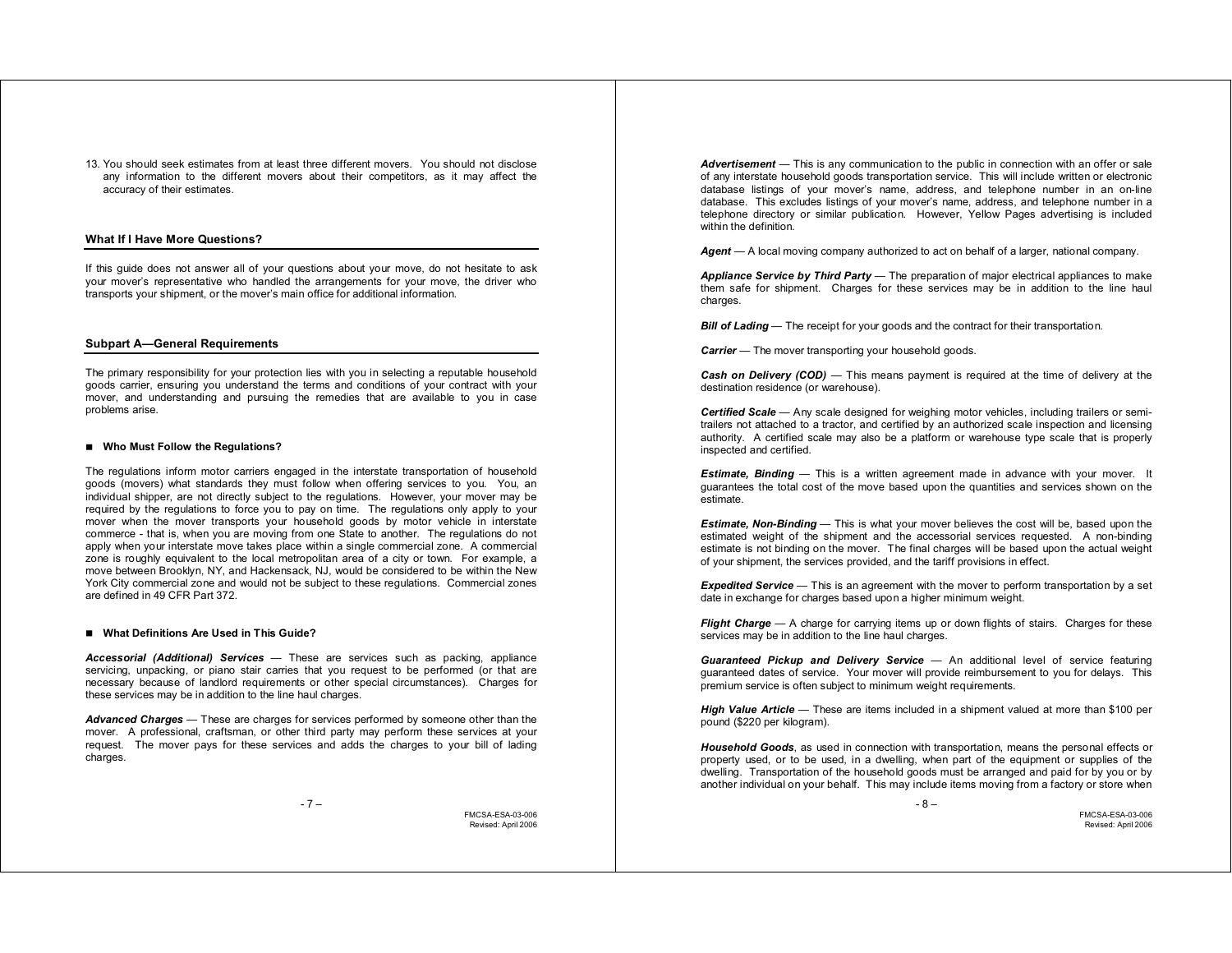you purchase them to use in your dwelling. You must request that these items be transported, and you (or another individual on your behalf) must pay the transportation charges to the mover.

*Household Goods Motor Carrier* means a motor carrier that, in the ordinary course of its business of providing transportation of household goods, offers some or all of the following additional services: (1) Binding and non-binding estimates, (2) Inventorying, (3) Protective packing and unpacking of individual items at personal residences, and (4) Loading and unloading at personal residences. The term does not include a motor carrier when the motor carrier provides transportation of household goods in containers or trailers that are entirely loaded and unloaded by an individual (other than an employee or agent of the motor carrier).

# *Individual Shipper* — Any person who —

- 1. Is the shipper, consignor, or consignee of a household goods shipment;
- 2. Is identified as the shipper, consignor, or consignee on the face of the bill of lading;
- 3. Owns the goods being transported; and
- 4. Pays his or her own tariff transportation charges.

*Impracticable Operations* generally refer to services required when operating conditions make it physically impossible for the carrier to perform pickup or delivery with its normally assigned road-haul equipment; requires the use of smaller equipment and/or additional labor to complete pickup or delivery of a shipment. A mover may require payment of additional charges for impracticable operations, even if you do not request these services. The specific services considered to be impracticable operations by your mover are defined in your mover's tariff.

**Inventory** — The detailed descriptive list of your household goods showing the number and condition of each item.

*Line Haul Charges* — The charges for the vehicle transportation portion of your move. These charges, if separately stated, apply in addition to the accessorial service charges.

*Long Carry* — A charge for carrying articles excessive distances between the mover's vehicle and your residence. Charges for these services may be in addition to the line haul charges.

*May* — An option. You or your mover may do something, but it is not a requirement.

*Mover* — A motor carrier engaged in the transportation of household goods and its household goods agents.

*Must* — A legal obligation. You or your mover must do something.

*Order for Service* — The document authorizing the mover to transport your household goods.

*Order (Bill of Lading) Number* — The number used to identify and track your shipment.

*Peak Season Rates* — Higher line haul charges applicable during the summer months.

*Pickup and Delivery Charges* — Separate transportation charges applicable for transporting your shipment between the storage-in-transit warehouse and your residence.

- 9 –

FMCSA-ESA-03-006 Revised: April 2006

*Reasonable Dispatch* — The performance of transportation on the dates, or during the period of time, agreed upon by you and your mover and shown on the Order for Service/Bill of Lading. For example, if your mover deliberately withholds any shipment from delivery after you offer to pay the binding estimate or 110 percent of a non-binding estimate, plus any charges for additional services you requested or permissible charges for impracticable operations that were not included in the estimate, your mover has not transported the goods with reasonable dispatch. The term "reasonable dispatch" excludes transportation provided under your mover's tariff provisions requiring guaranteed service dates. Your mover will have the defense of force majeure, i.e., that the contract cannot be performed owing to causes that are outside the control of the parties and that could not be avoided by exercise of due care.

**Should** — A recommendation. We recommend you or your mover do something, but it is not a requirement.

*Shuttle Service* — The use of a smaller vehicle to provide service to residences not accessible to the mover's normal line haul vehicles.

*Storage-In-Transit (SIT)* — The temporary warehouse storage of your shipment pending further transportation, with or without notification to you. If you (or someone representing you) cannot accept delivery on the agreed-upon date or within the agreed upon time period (for example, because your home is not quite ready to occupy), your mover may place your shipment into SIT without notifying you. In those circumstances, you will be responsible for the added charges for SIT service, as well as the warehouse handling and final delivery charges. However, your mover also may place your shipment into SIT if your mover was able to make delivery before the agreed-upon date (or before the first day of the agreed-upon delivery period), but you did not concur with early delivery. In those circumstances, your mover must notify you immediately of the SIT, and your mover is fully responsible for redelivery charges, handling charges, and storage charges.

*Surface Transportation Board* — An agency within the U.S. Department of Transportation that regulates household goods carrier tariffs, among other responsibilities. The Surface Transportation Board's address is 1925 K Street, NW, Washington, DC 20423–0001 Tele. 202–565–1674.

**Tariff** — An issuance (in whole or in part) containing rates, rules, regulations, classifications, or other provisions. The Surface Transportation Board requires that a tariff contain three specific items. First, an accurate description of the services the mover offers to the public. Second, the specific applicable rates (or the basis for calculating the specific applicable rates) and service terms for services offered to the public. Third, the mover's tariff must be arranged in a way that allows you to determine the exact rate(s) and service terms applicable to your shipment.

*Valuation* — The degree of worth of the shipment. The valuation charge compensates the mover for assuming a greater degree of liability than is provided for in its base transportation charges.

*Warehouse Handling* — A charge may be applicable each time SIT service is provided. Charges for these services may be in addition to the line haul charges. This charge compensates the mover for the physical placement and removal of items within the warehouse.

 $-10-$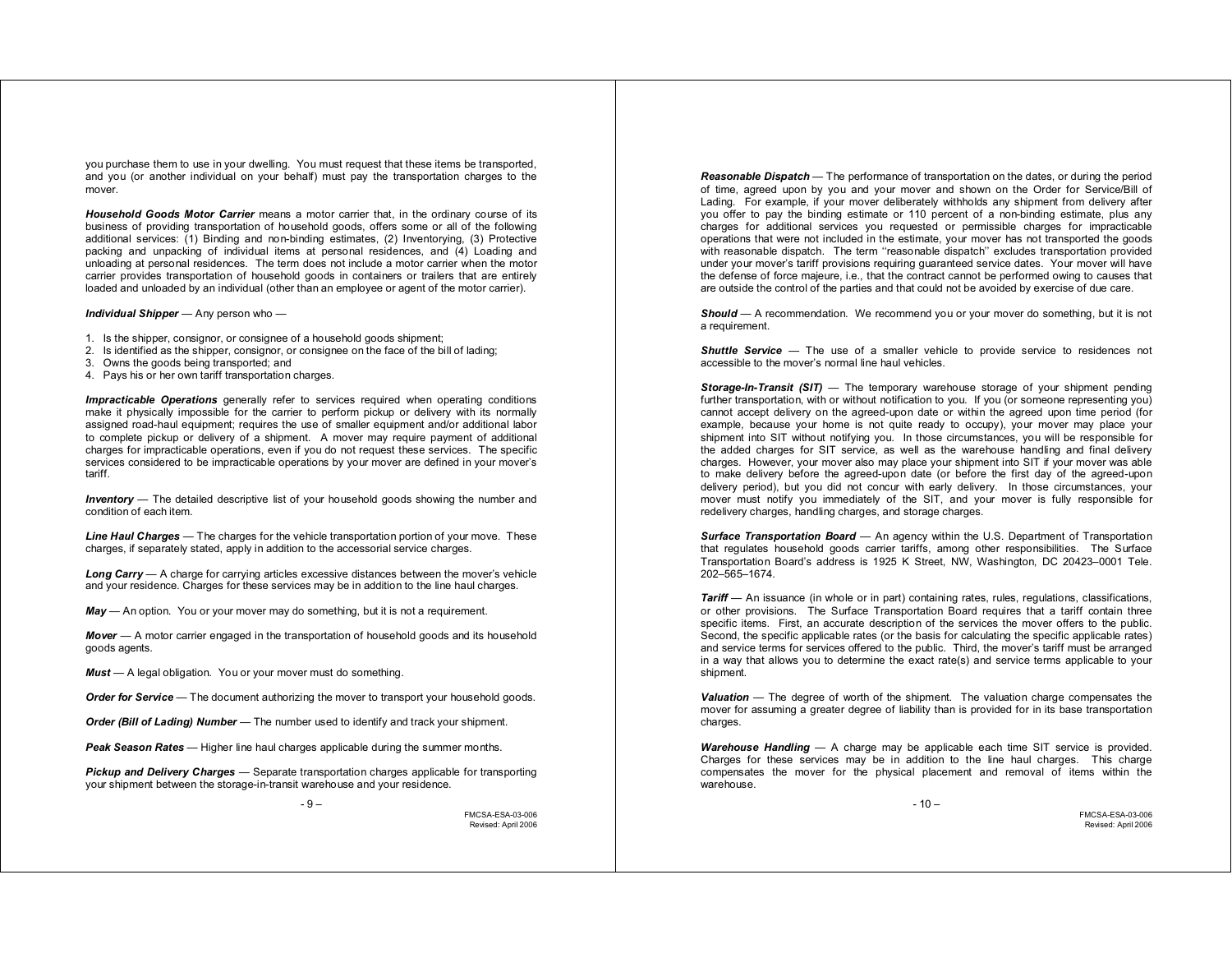*We, Us,* and *Our* — The Federal Motor Carrier Safety Administration (FMCSA).

*You* and *Your* — You are an individual shipper of household goods. You are a consignor or consignee of a household goods shipment and your mover identifies you as such in the bill of lading contract. You own the goods being transported and pay the transportation charges to the mover.

# ■ Where May Other Terms Used In This Guide Be Defined?

You may find other terms used in this guide defined in 49 U.S.C. 13102. The statute controls the definitions in this guide. If terms are used in this guide and the terms are defined neither here nor in 49 U.S.C. 13102, the terms will have the ordinary practical meaning of such terms.

# **Subpart B—Before Requesting Services From Any Mover**

#### **What Is My Mover's Normal Liability for Loss or Damage When My Mover Accepts Goods From Me?**

In general, your mover is legally liable for loss or damage that occurs during performance of any transportation of household goods and of all related services identified on your mover's lawful bill of lading.

Your mover is liable for loss of, or damage to, any household goods to the extent provided in the current Surface Transportation Board's Released Rates Order. You may obtain a copy of the current Released Rates Order by contacting the Surface Transportation Board at the address provided under the definition of the Surface Transportation Board. The rate may be increased annually by your mover based on the U.S. Department of Commerce's Cost of Living Adjustment. Your mover may have additional liability if your mover sells liability insurance to you.

All moving companies are required to assume liability for the value of the goods transported. However, there are different levels of liability, and you should be aware of the amount of protection provided and the charges for each option.

Basically, most movers offer two different levels of liability under the terms of their tariffs and the Surface Transportation Board's Released Rates Orders. These orders govern the moving industry.

*Full Value Protection (FVP)* — This is the most comprehensive option available for the protection of your goods. **Unless you waive full value protection in writing and agree to Released Value Protection as described below, your shipment will be transported under your mover's FULL (REPLACEMENT) VALUE level of liability.** If any article is lost, destroyed or damaged while in your mover's custody, your mover will, at its option, either 1) repair the article to the extent necessary to restore it to the same condition as when it was received by your mover, or pay you for the cost of such repairs; 2) replace the article with an article of like kind; or 3) pay you for the cost of a replacement article at the current market

FMCSA-ESA-03-006 Revised: April 2006

replacement value, regardless of the age of the lost or damaged article. Your mover will charge you for this level of protection, or you may select the alternative level of liability described below.

The cost for FVP is based on the value that you place on your shipment; for example, the valuation charge for a shipment valued at \$25,000 would be about \$250.00. However, the exact cost for full value protection may vary by mover and may be further subject to various deductible levels of liability that may reduce your cost. Ask your mover for the details and cost of its specific plan.

Under the FVP level of liability, movers are permitted to limit their liability for loss or damage to articles of extraordinary value, unless you specifically list these articles on the shipping documents. An article of extraordinary value is any item whose value exceeds \$100 per pound (for example, jewelry, silverware, china, furs, antiques, oriental rugs and computer software). Ask your mover for a complete explanation of this limitation before your move. It is your responsibility to study this provision carefully and to make the necessary declaration.

**Release Value of 60 Cents Per Pound Per Article.** This is the most economical protection option available; however, this no-cost option provides only minimal protection. Under this option, the mover assumes liability for no more than 60 cents per pound, per article. Loss or damage claims are settled based on the weight of the article multiplied by 60 cents per pound. For example, if a 10-pound stereo component, valued at \$1,000 were lost or destroyed, the mover would be liable for no more than \$6.00 (10 pounds x 60 cents per pound). Obviously, you should think carefully before agreeing to such an arrangement. There is no extra charge for this minimal protection, but you must sign a specific statement on the bill of lading agreeing to it. If you do not select this alternative level of liability, your shipment will be transported at the Full (Replacement) Value level of liability and you will be assessed the applicable valuation charge.

**These two levels of liability are not insurance agreements** that are governed by State insurance laws, but instead are contractual tariff levels of liability authorized under Released Rates Orders of the Surface Transportation Board of the U.S. Department of Transportation.

In addition to these options, some movers may also offer to sell, or procure for you, separate liability insurance from a third-party insurance company when you release your shipment for transportation at the minimum released value [60 cents per pound (\$1.32 per kilogram) per article]. This is not valuation coverage governed by Federal law, but optional insurance regulated under State law. If you purchase this separate coverage and your mover is responsible for loss or damage, the mover is liable only for an amount not exceeding 60 cents per pound (\$1.32 per kilogram) per article, and the balance of the loss is recoverable from the insurance company up to the amount of insurance purchased. The mover's representative can advise you of the availability of such liability insurance, and the cost.

If you purchase liability insurance from or through your mover, the mover is required to issue a policy or other written record of the purchase and to provide you with a copy of the policy or other document at the time of purchase. If the mover fails to comply with this requirement, the mover becomes fully liable for any claim for loss or damage attributed to its negligence.

**What Actions by Me Limit or Reduce My Mover's Normal Liability?** 

 $-12-$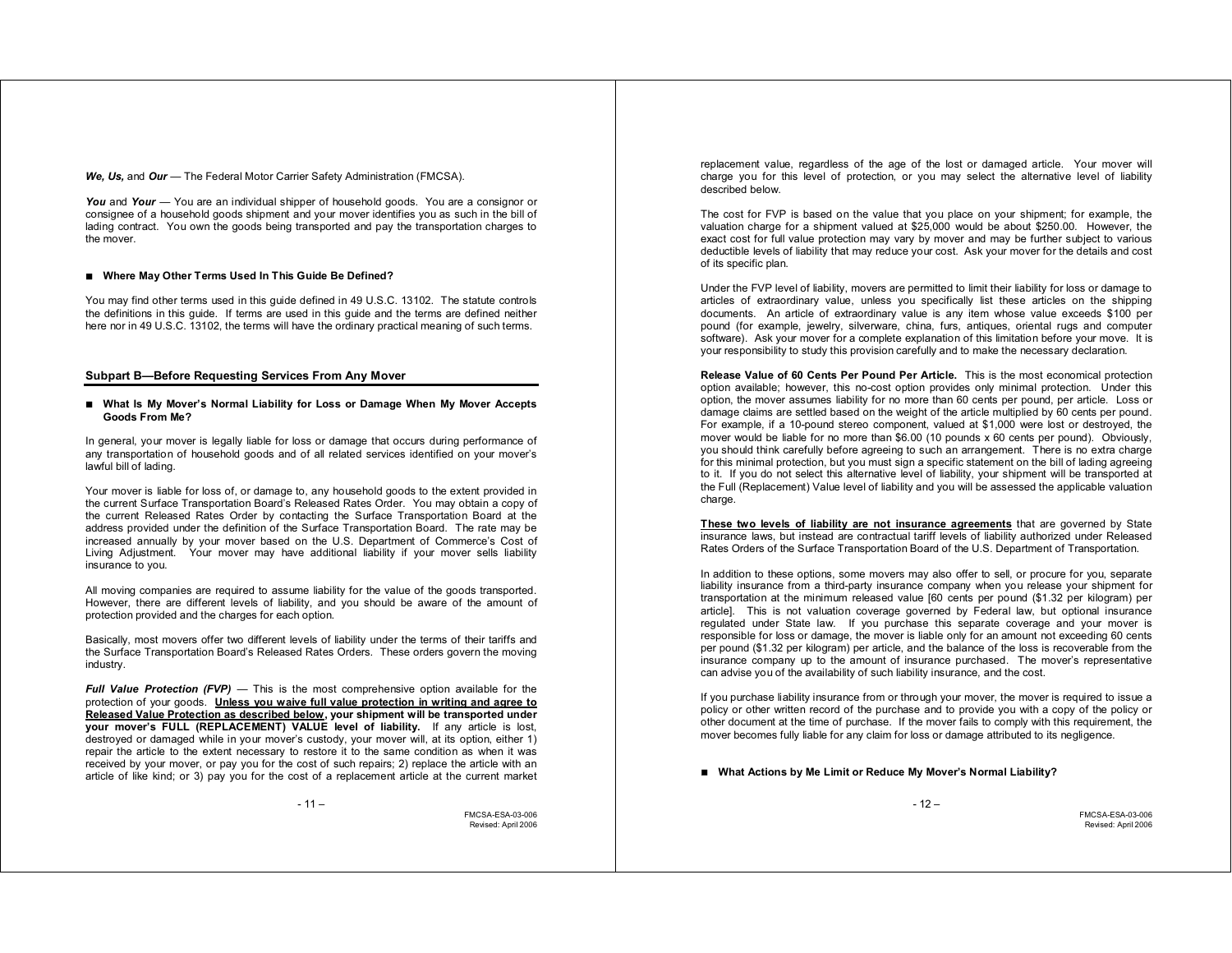Your actions may limit or reduce your mover's normal liability under the following three circumstances:

- 1. You include perishable, dangerous, or hazardous materials in your household goods without your mover's knowledge.
- 2. You choose the alternative level of liability (60 cents per pound per article) but ship household goods valued at more than 60 cents per pound (\$1.32 per kilogram) per article.
- 3. You fail to notify your mover in writing of articles valued at more than \$100 per pound (\$220 per kilogram). (If you do notify your mover, you will be entitled to full recovery up to the declared value of the article or articles, not to exceed the declared value of the entire shipment.)

#### **What Are Dangerous or Hazardous Materials That May Limit or Reduce My Mover's Normal Liability?**

Federal law forbids you to ship hazardous materials in your household goods boxes or luggage without informing your mover. A violation can result in five years' imprisonment and penalties of \$250,000 or more (49 U.S.C. 5124). You could also lose or damage your household goods by fire, explosion, or contamination.

If you offer hazardous materials to your mover, you are considered a hazardous materials shipper and must comply with the hazardous materials requirements in 49 CFR Parts 171, 172, and 173, including but not limited to package labeling and marking, shipping papers, and emergency response information. Your mover must comply with 49 CFR Parts 171, 172, 173, and 177 as a hazardous materials carrier.

Hazardous materials include explosives, compressed gases, flammable liquids and solids, oxidizers, poisons, corrosives, and radioactive materials. Examples: Nail polish remover, paints, paint thinners, lighter fluid, gasoline, fireworks, oxygen bottles, propane cylinders, automotive repair and maintenance chemicals, and radio-pharmaceuticals.

There are special exceptions for small quantities (up to 70 ounces total) of medicinal and toilet articles carried in your household goods and certain smoking materials carried on your person. For further information, contact your mover.

# **May My Mover Have Agents?**

Yes, your mover may have agents. If your mover has agents, your mover must have written agreements with its prime agents. Your mover and its retained prime agent must sign their agreements. Copies of your mover 's prime agent agreements must be in your mover's files for a period of at least 24 months following the date of termination of each agreement.

#### **What Items Must Be in My Mover's Advertisements?**

Your mover must publish and use only truthful, straightforward, and honest advertisements. Your mover must include certain information in all advertisements for all services (including any accessorial services incidental to or part of interstate transportation). Your mover must

FMCSA-ESA-03-006 Revised: April 2006

require each of its agents to include the same information in its advertisements. The information must include the following two pieces of information about your mover:

- 1. Name or trade name of the mover under whose US DOT number the advertised service will originate.
- 2. US DOT number, assigned by FMCSA, authorizing your mover to operate. Your mover must display the information as: US DOT No. (assigned number).

You should compare the name or trade name of the mover and its US DOT number to the name and US DOT number on the sides of the truck(s) that arrive at your residence. The names and numbers should be identical. If the names and numbers are not identical, you should ask your mover immediately why they are not. You should not allow the mover to load your household goods on its truck(s) until you obtain a satisfactory response from the mover's local agent. The discrepancies may warn of problems you will have later in your business dealings with this mover.

# ■ How Must My Mover Handle Complaints and Inquiries?

All movers are expected to respond promptly to complaints or inquiries from you, the customer. Should you have a complaint or question about your move, you should first attempt to obtain a satisfactory response from the mover's local agent, the sales representative who handled the arrangements for your move, or the driver assigned to your shipment.

If for any reason you are unable to obtain a satisfactory response from one of these persons, you should then contact the mover's principal office. When you make such a call, be sure to have available your copies of all documents relating to your move. Particularly important is the number assigned to your shipment by your mover.

Interstate movers are also required to offer neutral arbitration as a means of resolving consumer disputes involving loss of or damage to your household goods shipment and disputes regarding charges that your mover billed in addition to those collected at delivery. Your mover is required to provide you with information regarding its arbitration program. You have the right to pursue court action under 49 U.S.C. 14706 to seek judicial redress directly rather than participate in your mover's arbitration program.

All interstate moving companies are required to maintain a complaint and inquiry procedure to assist their customers. At the time you make the arrangements for your move, you should ask the mover's representative for a description of the mover's procedure, the telephone number to be used to contact the mover, and whether the mover will pay for such telephone calls.

Your mover's procedure must include the following four things:

- 1. A communications system allowing you to communicate with your mover's principal place of business by telephone.
- 2. A telephone number.
- 3. A clear and concise statement about who must pay for complaint and inquiry telephone calls.
- 4. A written or electronic record system for recording all inquiries and complaints received from you by any means of communication.

- 14 –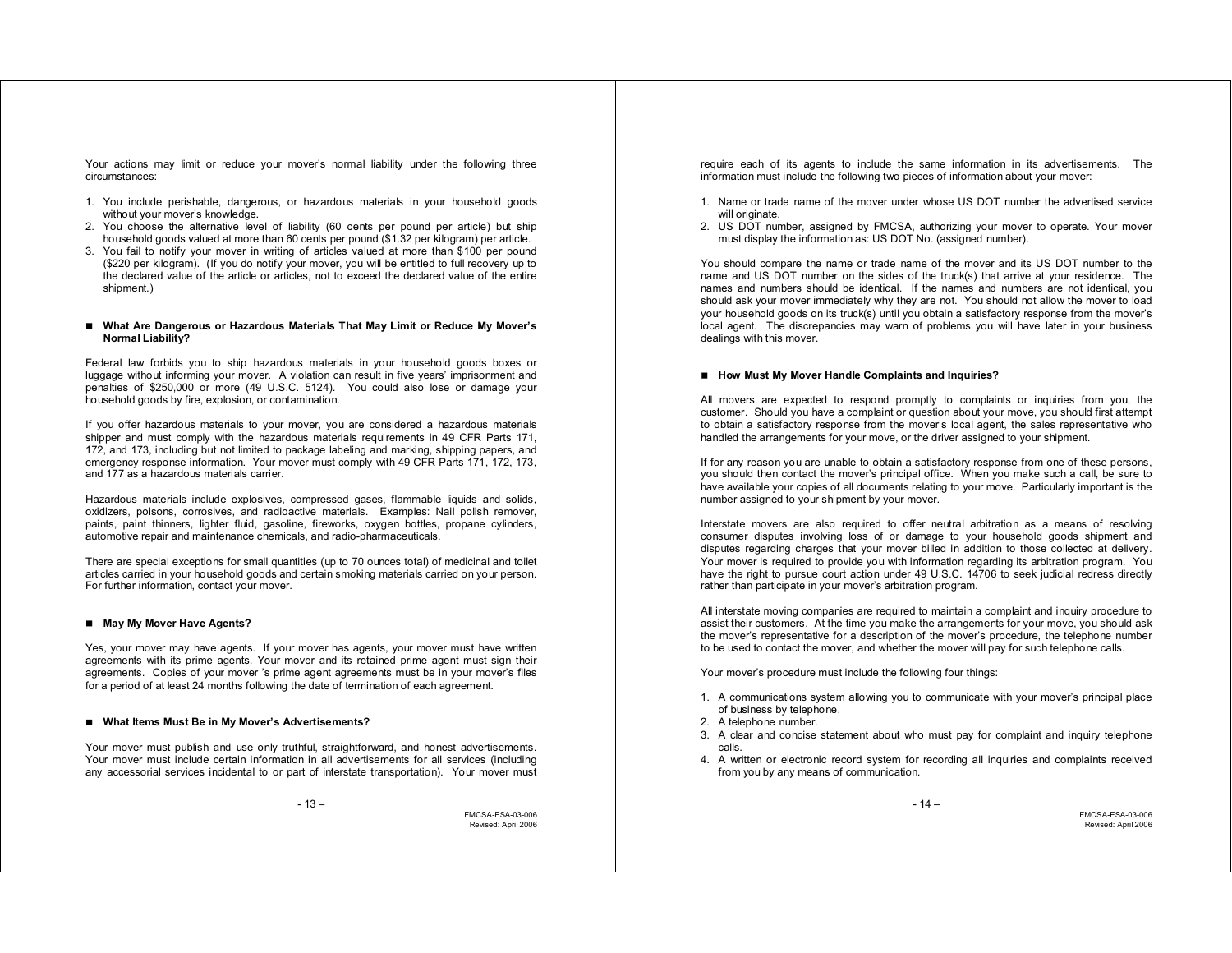Your mover must give you a clear and concise written description of its procedure. You may want to be certain that the system is in place.

#### ■ Do I Have the Right to Inspect My Mover's Tariffs (Schedules of Charges) Applicable **to My Move?**

Federal law requires your mover to advise you of your right to inspect your mover's tariffs (its schedules of rates or charges) governing your shipment. Mover's tariffs are made a part of the contract of carriage (bill of lading) between you and the mover. You may inspect the tariff at the mover's facility, or, upon request, the mover will furnish you a free copy of any tariff provision containing the mover's rates, rules, or charges governing your shipment.

Tariffs may include provisions limiting the mover's liability. This would generally be described in a section on declaring value on the bill of lading. A second tariff provision may set the periods for filing claims. This would generally be described in Section 6 on the reverse side of a bill of lading. A third tariff provision may reserve your mover's right to assess additional charges for additional services performed. For non-binding estimates, another tariff provision may base charges upon the exact weight of the goods transported. Your mover's tariff may contain other provisions that apply to your move. Ask your mover what they might be, and request a copy.

#### ■ Must My Mover Have an Arbitration Program?

Your mover must have an arbitration program for your use in resolving disputes concerning loss or damage to your household goods and disputes regarding charges that were billed to you in addition to those collected at delivery of your shipment. You have the right not to participate in the arbitration program. You may pursue court action under 49 U.S.C. 14706 to seek judicial remedies directly. Your mover must establish and maintain an arbitration program with the following 11 minimum elements:

- 1. The arbitration program offered to you must prevent your mover from having any special advantage because you live or work in a place distant from the mover's principal or other place of business.
- 2. Before your household goods are tendered for transport, your mover must provide notice to you of the availability of neutral arbitration, including the following three things:
	- a. A summary of the arbitration procedure.
	- b. Any applicable costs.
	- c. A disclosure of the legal effects of electing to use arbitration.
- 3. Upon your request, your mover must provide information and forms it considers necessary for initiating an action to resolve a dispute under arbitration.
- 4. Each person authorized to arbitrate must be independent of the parties to the dispute and capable of resolving such disputes fairly and expeditiously. Your mover must ensure the arbitrator is authorized and able to obtain from you or your mover any material or relevant information to carry out a fair and expeditious decision-making process.
- 5. You must not be required to pay more than one-half of the arbitration's cost. The arbitrator may determine the percentage of payment of the costs for each party in the arbitration decision, but must not make you pay more than half.
- 6. Your mover must not require you to agree to use arbitration before a dispute arises.

FMCSA-ESA-03-006 Revised: April 2006

- 7. You and your mover will be bound by arbitration for claims of \$10,000 or less if you request arbitration.
- 8. You and your mover will be bound by arbitration for claims of more than \$10,000 only if you request arbitration and your mover agrees to it.
- 9. If you and your mover both agree, the arbitrator may provide for an oral presentation of a dispute by a party or representative of a party.
- 10. The arbitrator must render a decision within 60 days of receipt of written notification of the dispute, and a decision by an arbitrator may include any remedies appropriate under the circumstances.
- 11. The 60-day period may be extended for a reasonable period if you fail, or your mover fails, to provide information in a timely manner. Your mover must produce and distribute a concise, easy-to-read, accurate summary of its arbitration program.
- **Must My Mover Inform Me About My Rights and Responsibilities Under Federal Law?**

Yes, your mover must inform you about your rights and responsibilities under Federal law. Your mover must produce and distribute this document. It should be in the general order and contain the text of Appendix A to 49 CFR Part 375.

#### **What Other Information Must My Mover Provide To Me?**

At the time your mover provides a written estimate, it must provide you with a copy of the Department of Transportation publication FMCSA-ESA-03-005 (or its successor publication) entitled "Ready to Move?" Before your mover executes an order for service for a shipment of household goods, your mover must furnish you with the following four documents:

- 1. The contents of Appendix A, ''Your Rights and Responsibilities When You Move'' this quide.
- 2. A concise, easy-to-read, accurate summary of your mover's arbitration program.
- 3. A notice of availability of the applicable sections of your mover's tariff for the estimate of charges, including an explanation that you may examine the tariff sections or have copies sent to you upon request.
- 4. A concise, easy-to-read, accurate summary of your mover's customer complaint and inquiry handling procedures. Included in this summary must be the following two items:
	- a. The main telephone number you may use to communicate with your mover.
	- b. A clear and concise statement concerning who must pay for telephone calls.

Your mover may, at its discretion, provide additional information to you.

#### **How Must My Mover Collect Charges?**

Your mover must issue you an honest, truthful freight or expense bill for each shipment transported. Your mover's freight or expense bill must contain the following 17 items:

- 1. Name of the consignor.
- 2. Name of the consignees.
- 3. Date of the shipment.

 $-16-$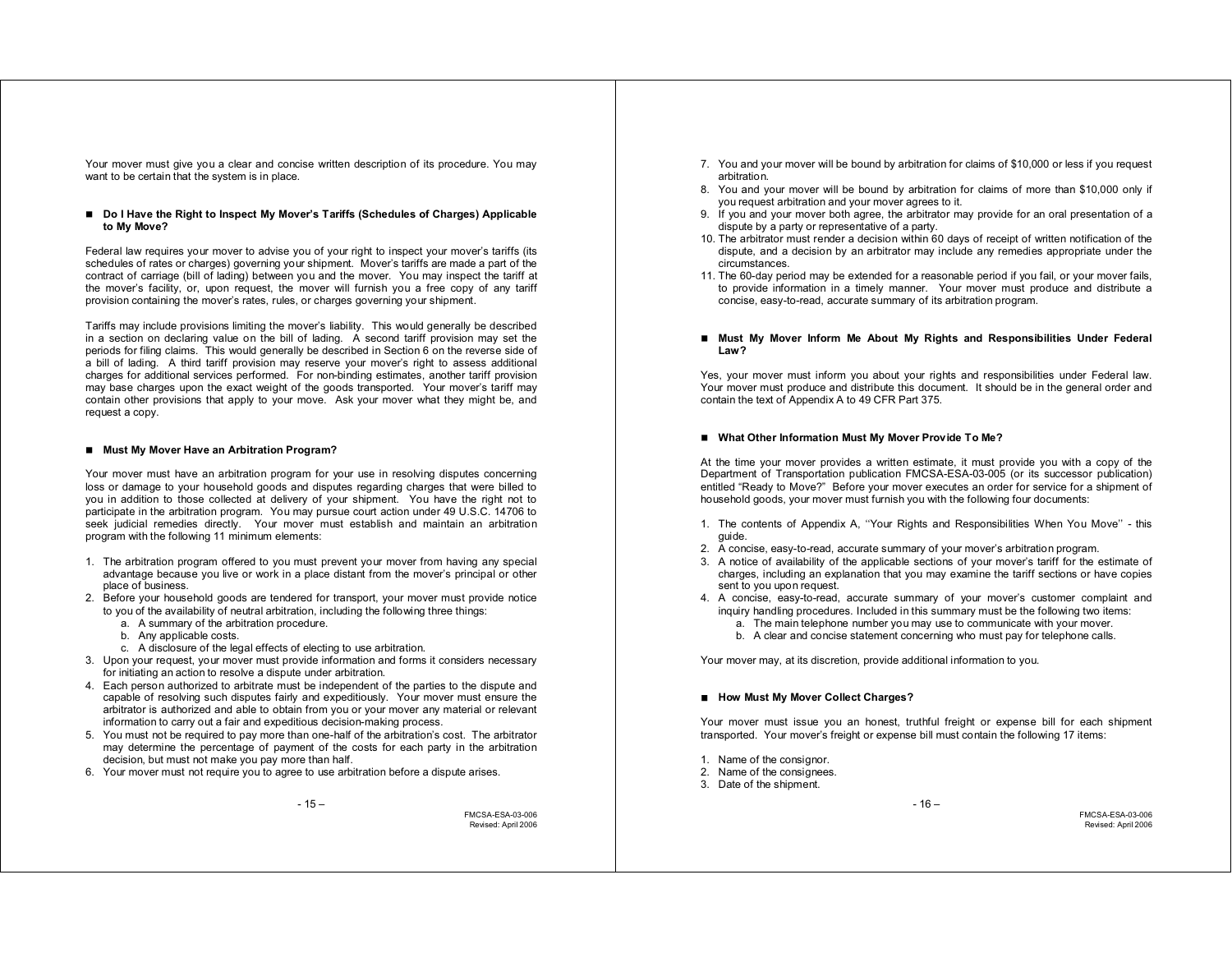- 4. Origin point.
- 5. Destination points.
- 6. Number of packages.
- 7. Description of the freight.
- 8. Weight of the freight (if your shipment is moved under a non-binding estimate).
- 9. Exact rate(s) assessed.
- 10. Disclosure of the actual rates, charges, and allowances for the transportation service, when your mover electronically presents or transmits freight or expense bills to you. These rates must be in accordance with the mover's applicable tariff.
- 11. An indication of whether adjustments may apply to the bill.
- 12. Total charges due and acceptable methods of payment.
- 13. The nature and amount of any special service charges.
- 14. The points where special services were rendered.
- 15. Route of movement and name of each mover participating in the transportation.
- 16. Transfer points where shipments moved.
- 17. Address where you must pay or address of bill issuer's principal place of business.

Your mover must present its freight or expense bill to you within 15 days of the date of delivery of a shipment at its destination. The computation of time excludes Saturdays, Sundays, and Federal holidays. If your mover lacks sufficient information to compute its charges, your mover must present its freight bill for payment within 15 days of the date when sufficient information does become available.

# ■ May My Mover Collect Charges Upon Delivery?

Yes. Your mover must specify the form of payment acceptable at delivery when the mover prepares an estimate and order for service. The mover and its agents must honor the form of payment at delivery, except when you mutually agree to a change in writing. The mover must also specify the same form of payment when it prepares your bill of lading, unless you agree to a change. See also ''May my mover accept charge or credit cards for my payments?"

You must be prepared to pay 10 percent more than the estimated amount, if your goods are moving under a non-binding estimate. Every collect-on-delivery shipper must have available 110 percent of the estimate at the time of delivery. In addition, your mover may also collect at delivery the cost of any additional services that you requested after the contract with your mover was executed that were not included in the estimate, and the charges for impracticable operations needed to accomplish delivery, as defined by the carrier's tariff. Additional charges collected at delivery for impracticable operations may not exceed 15 percent of all other charges due at delivery. You must pay all remaining charges for impracticable operations within 30 days after you receive the mover's freight bill.

# ■ May My Mover Extend Credit to Me?

Extending credit to you is not the same as accepting your charge or credit card(s) as payment. Your mover may extend credit to you in the amount of the tariff charges. If your mover extends credit to you, your mover becomes like a bank offering you a line of credit, whose size and interest rate are determined by your ability to pay its tariff charges within the credit period. Your mover must ensure you will pay its tariff charges within the credit period. Your mover may relinquish possession of freight before you pay its tariff charges, at its discretion.

FMCSA-ESA-03-006 Revised: April 2006

The credit period must begin on the day following presentation of your mover's freight bill to you. Under Federal regulation, the standard credit period is 7 days, excluding Saturdays, Sundays, and Federal holidays. Your mover must also extend the credit period to a total of 30 calendar days if the freight bill is not paid within the 7-day period. A service charge equal to one percent of the amount of the freight bill, subject to a \$20 minimum, will be assessed for this extension and for each additional 30-day period the charges go unpaid.

Your failure to pay within the credit period will require your mover to determine whether you will comply with the Federal household goods transportation credit regulations in good faith in the future before extending credit again.

# ■ May My Mover Accept Charge or Credit Cards for My Payments?

Your mover may allow you to use a charge or credit card for payment of the freight charges. Your mover may accept charge or credit cards whenever you ship with it under an agreement and tariff requiring payment by cash or cash equivalents. Cash equivalents are a certified check, money order, or cashier's check (a check that a financial institution—bank, credit union, savings and loan—draws upon itself and that is signed by an officer of the financial institution).

If your mover allows you to pay for a freight or expense bill by charge or credit card, your mover deems such a payment to be equivalent to payment by cash, certified check, or cashier's check. It must note in writing on the order for service and the bill of lading whether you may pay for the transportation and related services using a charge or credit card. You should ask your mover at the time the estimate is written whether it will accept charge or credit cards at delivery.

The mover must specify what charge or credit cards it will accept, such as American Express™, Discover™, MasterCard™, or Visa™. If your mover agrees to accept payment by charge or credit card, you must arrange with your mover for the delivery only at a time when your mover can obtain authorization for your credit card transaction. If you cause a charge or credit card issuer to reverse a transaction, your mover may consider your action tantamount to forcing your mover to provide an involuntary extension of its credit.

# **Subpart C—Service Options Provided**

# **What Service Options May My Mover Provide?**

Your mover may provide any service options it chooses. It is customary for movers to offer several price and service options.

The total cost of your move may increase if you want additional or special services. Before you agree to have your shipment moved under a bill of lading providing special service, you should have a clear understanding with your mover of what the additional cost will be. You should always consider whether other movers might provide the services you require without requiring you to pay the additional charges.

- 18 –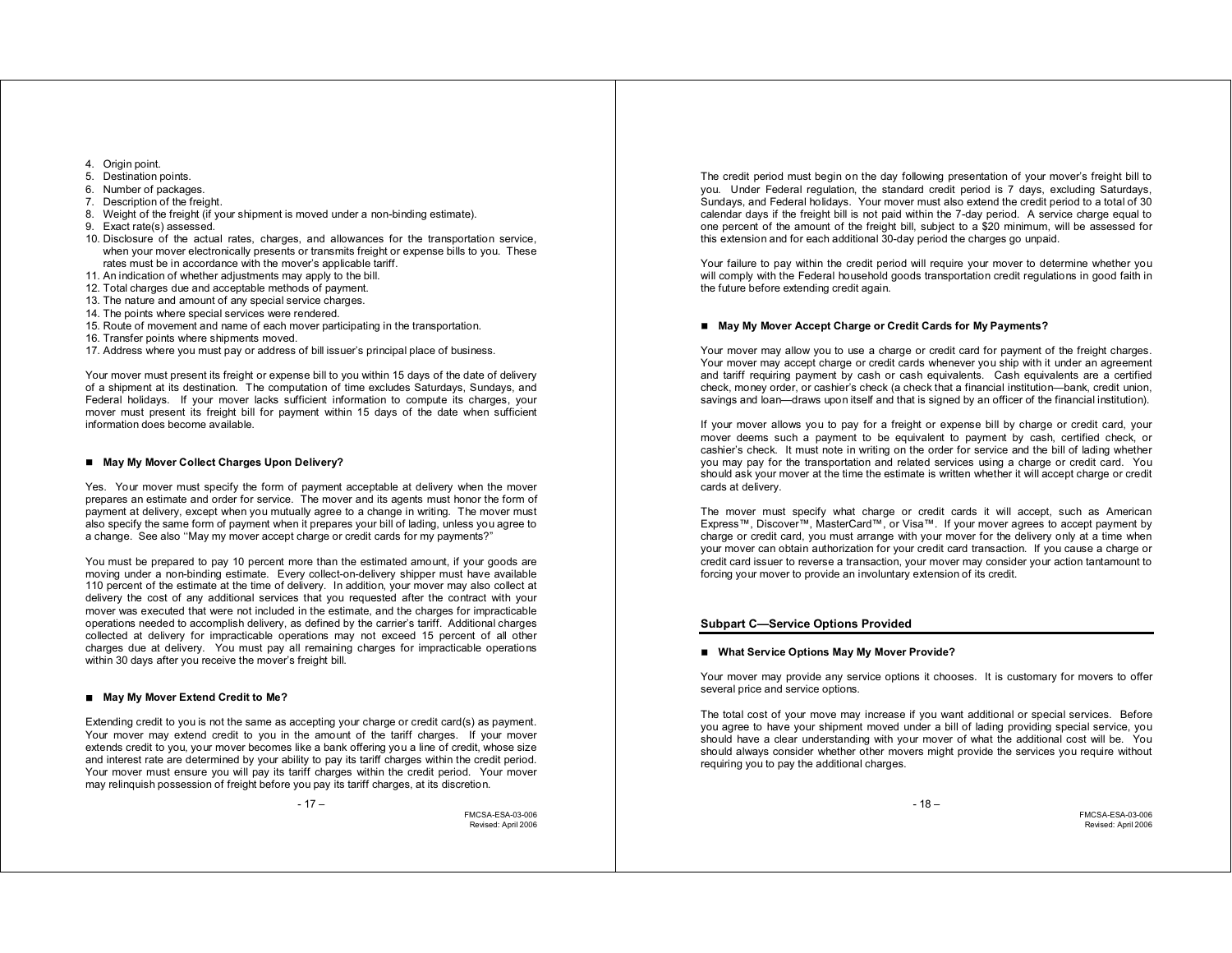One service option is a *space reservation*. If you agree to have your shipment transported under a space reservation agreement, you will pay for a minimum number of cubic feet of space in the moving van regardless of how much space in the van your shipment actually occupies.

A second option is *expedited service*. This aids you if you must have your shipments transported on or between specific dates when the mover could not ordinarily agree to do so in its normal operations.

A third customary service option is *exclusive use of a vehicle*. If for any reason you desire or require that your shipment be moved by itself on the mover's truck or trailer, most movers will provide such service.

Another service option is *guaranteed service on or between agreed dates*. You enter into an agreement with the mover where the mover provides for your shipment to be picked up, transported to destination, and delivered on specific guaranteed dates. If the mover fails to provide the service as agreed, you are entitled to be compensated at a predetermined amount or a daily rate (per diem) regardless of the expense you might actually have incurred as a result of the mover's failure to perform.

Before requesting or agreeing to any of these price and service options, be sure to ask the mover's representatives about the final costs you will pay.

#### *Transport of Shipments on Two or More Vehicles*

Although all movers try to move each shipment on one truck, it becomes necessary, at times, to divide a shipment among two or more trucks. This may occur if your mover has underestimated the cubic feet (meters) of space required for your shipment and it will not all fit on the first truck. Your mover will pick up the remainder, or ''leave behind,'' on a second truck at a later time, and this part of your shipment may arrive at the destination later than the first truck. When this occurs, your transportation charges will be determined as if the entire shipment had moved on one truck.

If it is important for you to avoid this inconvenience of a ''leave behind,'' be sure your estimate includes an accurate calculation of the cubic feet (meters) required for your shipment. Ask your estimator to use a ''Table of Measurements'' form in making this calculation. Consider asking for a binding estimate. A binding estimate is more likely to be conservative with regard to cubic feet (meters) than a non-binding estimate. If the mover offers space reservation service, consider purchasing this service for the necessary amount of space plus some margin for error. In any case, you would be prudent to ''prioritize'' your goods in advance of the move so the driver will load the more essential items on the first truck if some are left behind.

### **If My Mover Sells Liability Insurance Coverage, What Must My Mover Do?**

If your mover provides the service of selling additional liability insurance, your mover must follow certain regulations.

- 19 –

FMCSA-ESA-03-006 Revised: April 2006

Your mover, its employees, or its agents, may sell, offer to sell, or procure additional liability insurance coverage for you for loss or damage to your shipment if you release the shipment for transportation at a value not exceeding 60 cents per pound (\$1.32 per kilogram) per article.

Your mover may offer, sell, or procure any type of insurance policy covering loss or damage in excess of its specified liability.

Your mover must issue you a policy or other appropriate evidence of the insurance you purchased. Your mover must provide a copy of the policy or other appropriate evidence to you at the time your mover sells or procures the insurance. Your mover must issue policies written in plain English.

Your mover must clearly specify the nature and extent of coverage under the policy. Your mover's failure to issue you a policy, or other appropriate evidence of insurance you purchased, will subject your mover to full liability for any claims to recover loss or damage attributed to it.

Your mover's tariff must provide for liability insurance coverage. The tariff must also provide for the base transportation charge, including its assumption of full liability for the value of the shipment. This would offer you a degree of protection in the event your mover fails to issue you a policy or other appropriate evidence of insurance at the time of purchase.

### **Subpart D—Estimating Charges**

### ■ Must My Mover Estimate the Transportation and Accessorial Charges for My Move?

We require your mover to prepare a written estimate on every shipment transported for you. You are entitled to a copy of the written estimate when your mover prepares it. Your mover must provide you a written estimate of all charges, including transportation, accessorial, and advance charges. Your mover's ''rate quote'' is not an estimate. You and your mover must sign the estimate of charges. Your mover must provide you with a dated copy of the estimate of charges at the time you sign the estimate.

If the location that you are moving from is located within a 50-mile radius of your mover's (or its agent's) place of business, the estimate that your mover provides to you must be based on a physical survey of your goods. You may waive the requirement for a physical survey if you choose, but your waiver must be in the form of a written agreement signed by you before your shipment is loaded.

You should be aware that if you receive an estimate from a household goods broker, the mover may not be required to accept the estimate. Be sure to obtain a written estimate from the mover if a mover tells you orally that it will accept the broker's estimate.

Your mover must specify the form of payment the mover and its delivering agent will honor at delivery. Payment forms may include but are not limited to cash, certified check, money order, cashier's check, a specific charge card such as American Express™, a specific credit card such as Visa™, and your mover's own credit.

 $-20-$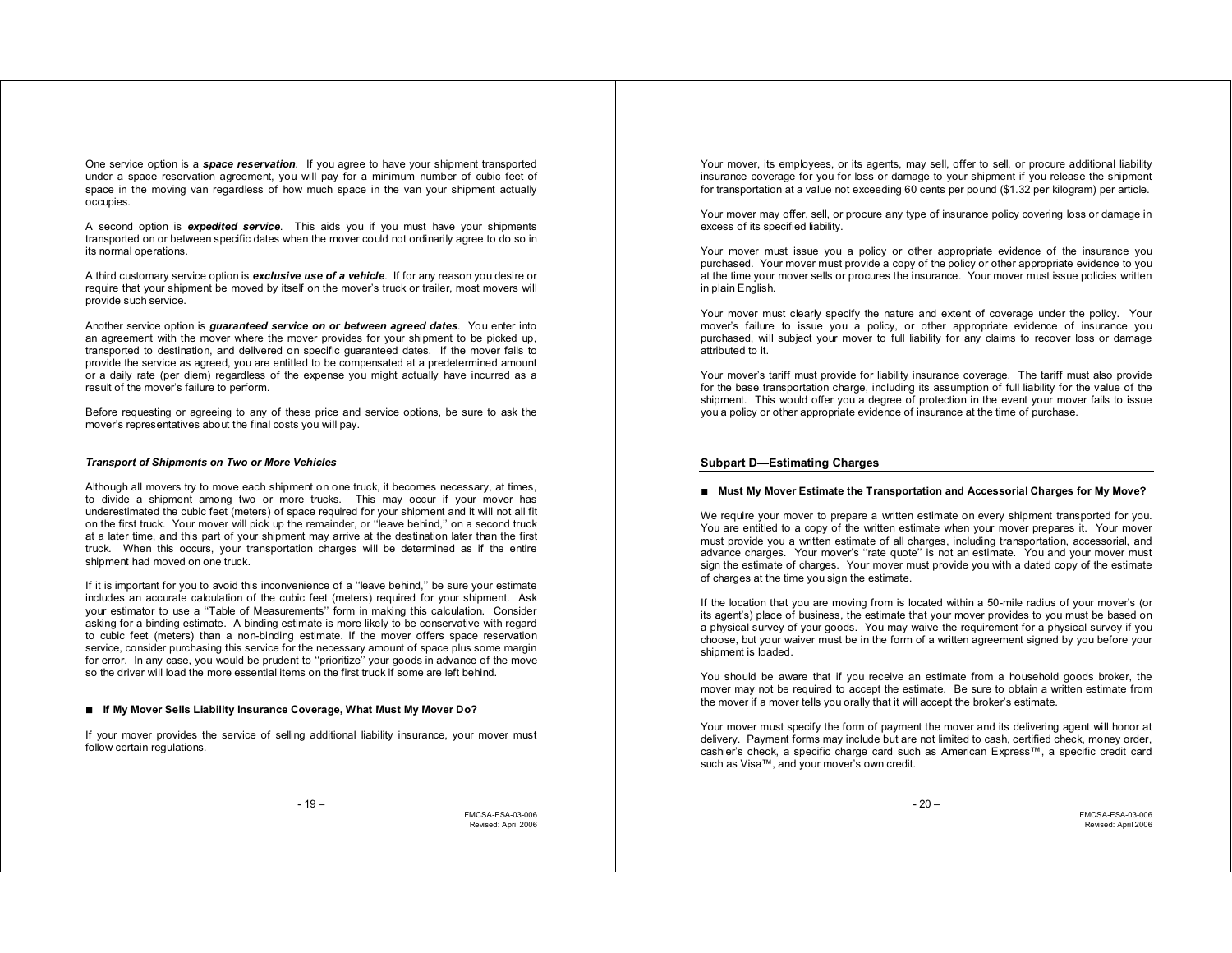Before loading your household goods, and upon mutual agreement between you and your mover, your mover may amend an estimate of charges. Your mover may not amend the estimate after loading the shipment.

A *binding estimate* is a written agreement made in advance with your mover, indicating you and the mover are bound by the charges. It guarantees the total cost of the move based upon the quantities and services shown on your mover's estimate.

A *non-binding estimate* is what your mover believes the total cost will be for the move, based upon the estimated weight of the shipment and the accessorial services requested. A nonbinding estimate is not binding on your mover. The estimate must indicate that your final charges will be based upon the actual weight of your shipment, the services provided, and the mover's tariff provisions in effect. You should be prepared to pay 10 percent more than the estimated amount at delivery.

You must also be prepared to pay at delivery the cost of any additional services that you requested after the contract was executed that were not included in the estimate and charges for impracticable operations. Impracticable operations are defined in your mover's tariff and you should ask to see the mover's tariff to determine what services constitute impracticable operations. Charges for impracticable operations due at delivery may not exceed 15 percent of all other charges due at delivery.

#### ■ How Must My Mover Estimate Charges Under the Regulations?

#### *Binding Estimates*

Your mover may charge you for providing a binding estimate. The binding estimate must clearly describe the shipment and all services provided.

When you receive a binding estimate, you cannot be required to pay any more than the estimated amount at delivery. If you have requested the mover provide more services than those included in the estimate, your mover will collect the charges for those services when your shipment is delivered. However, charges for impracticable operations due at delivery may not exceed 15 percent of all other charges due at delivery.

A binding estimate must be in writing, and a copy must be made available to you before you move.

If you agree to a binding estimate, you are responsible for paying the charges due by cash, certified check, money order, or cashier's check. The charges are due your mover at the time of delivery unless your mover agrees, before you move, to extend credit or to accept payment by a specific charge card such as American Express™ or a specific credit card such as Visa™. If you are unable to pay at the time the shipment is delivered, the mover may place your shipment in storage at your expense until you pay the charges.

Other requirements of binding estimates include the following eight elements:

1. Your mover must retain a copy of each binding estimate as an attachment to the bill of lading.

FMCSA-ESA-03-006 Revised: April 2006

- 2. Your mover must clearly indicate upon each binding estimate's face that the estimate is binding upon you and your mover. Each binding estimate must also clearly indicate on its face that the charges shown are the charges to be assessed for only those services specifically identified in the estimate.
- 3. Your mover must clearly describe binding estimate shipments and all services to be provided.
- 4. If, before loading your shipment, your mover believes you are tendering additional household goods or are requiring additional services not identified in the binding estimate, and you and your mover cannot reach an agreement, your mover may refuse to service the shipment. If your mover agrees to service the shipment, your mover must do one of the following three things:
	- a. Reaffirm the binding estimate.
	- b. Negotiate a revised written binding estimate listing the additional household goods or services.
	- c. Add an attachment to the contract, in writing, stating you both will consider the original binding estimate as a non-binding estimate. You should read more below. This may seriously affect how much you may pay for the entire move.
- 5. Once your mover loads your shipment, your mover's failure to execute a new binding estimate or to agree with you to treat the original estimate as a non-binding estimate signifies it has reaffirmed the original binding estimate. Your mover may not collect more than the amount of the original binding estimate, except as provided in the next two paragraphs.
- 6. If you request additional services after the bill of lading is executed, your mover will collect the charges for these additional services when your shipment is delivered.
- 7. If your mover must perform impracticable operations, as defined in its tariff, to accomplish the delivery of your shipment, your mover will collect the charges for these services when your shipment is delivered. However, charges for impracticable operations collected at delivery must not exceed 15 percent of all other charges due at delivery. Any remaining impracticable operations charges must be paid within 30 days after you receive the mover's freight bill.
- 8. Failure of your mover to relinquish possession of a shipment upon your offer to pay the binding estimate amount plus the cost of any additional services that you requested after the contract was executed, and the charges for impracticable operations, not to exceed 15 percent of all other charges due at delivery, constitutes failure to transport a shipment with ''reasonable dispatch'' and subjects your mover to cargo delay claims pursuant to 49 CFR Part 370.

#### *Non-Binding Estimates*

Your mover is not permitted to charge you for giving a non-binding estimate.

A non-binding estimate is not a bid or contract. Your mover provides it to you to give you a general idea of the cost of the move, but it does not bind your mover to the estimated cost. You should expect the final cost to be more than the estimate. The actual cost will be calculated based on your mover's tariffs. Federal law requires your mover to collect the charges in accordance with its tariffs, regardless of what your mover writes in its non-binding estimates. That is why it is important to ask for copies of the applicable portions of the mover's tariffs before deciding on a mover. The charges contained in movers' tariffs are essentially the same for the same weight shipment moving the same distance. If you obtain different non-binding estimates from different movers, you must pay only the amount specified

- 22 –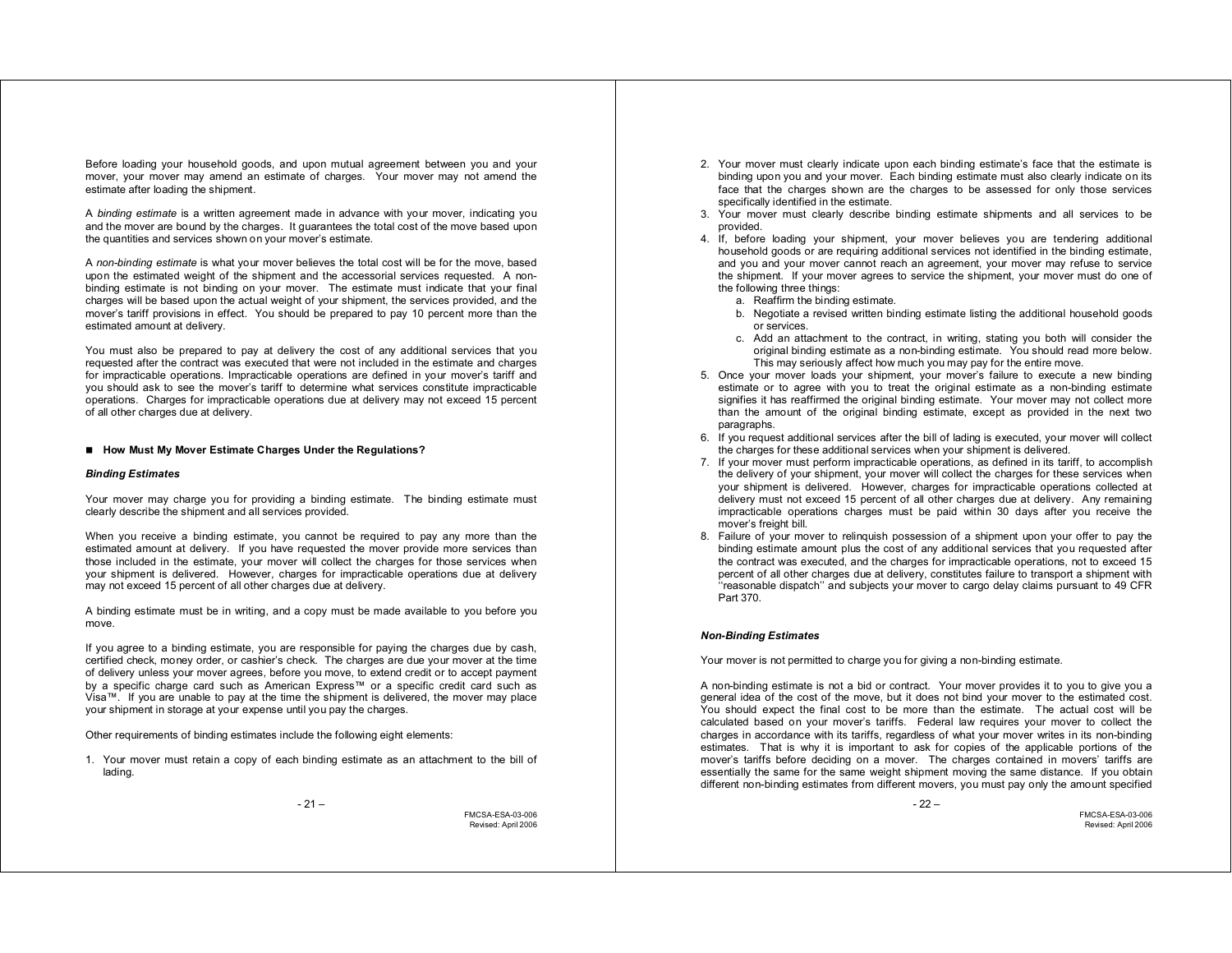in your mover's tariff. Therefore, a non-binding estimate may not be the amount that you will ultimately have to pay.

You must be prepared to pay 10 percent more than the estimated amount at the time of delivery. Every collect-on-delivery shipper must have available 110 percent of the estimate at the time of delivery. If you order additional services from your mover after your goods are in transit, the mover will collect the charges for those additional services when your shipment is delivered. You may also have to pay additional charges at delivery for impracticable operations performed by your mover.

Non-binding estimates must be in writing and clearly describe the shipment and all services provided. Any time a mover provides such an estimate, the amount of the charges estimated must be on the order for service and bill of lading related to your shipment. When you are given a non-binding estimate, do not sign or accept the order for service or bill of lading unless the mover enters the amount estimated on each form it prepares.

Other requirements of non-binding estimates include the following ten elements:

- 1. Your mover must provide reasonably accurate non-binding estimates based upon the estimated weight of the shipment and services required.
- 2. Your mover must explain to you that all charges on shipments moved under non-binding estimates will be those appearing in your mover's tariffs applicable to the transportation. If your mover provides a non-binding estimate of approximate costs, your mover is not bound by such an estimate.
- 3. Your mover must furnish non-binding estimates without charge and in writing to you.
- 4. Your mover must retain a copy of each non-binding estimate as an attachment to the bill of lading.
- 5. Your mover must clearly indicate on the face of a non-binding estimate that the estimate is not binding upon your mover and the charges shown are the approximate charges to be assessed for the services identified in the estimate.
- 6. Your mover must clearly describe on the face of a non-binding estimate the entire shipment and all services to be provided.
- 7. If, before loading your shipment, your mover believes you are tendering additional household goods or requiring additional services not identified in the non-binding estimate, and you and your mover cannot reach an agreement, your mover may refuse to service the shipment. If your mover agrees to service the shipment, your mover must do one of the following two things:
	- a. Re-affirm the non-binding estimate.
	- b. Negotiate a revised written non-binding estimate listing the additional household goods or services.
- 8. Once your mover loads your shipment, your mover's failure to execute a new estimate signifies it has reaffirmed the original non-binding estimate. Your mover may not collect more than 110 percent of the amount of this estimate at destination for the services and quantities shown on the estimate.
- 9. If you request additional services after the bill of lading is executed, your mover will collect the charges for these additional services when your shipment is delivered.
- 10. If your mover must perform impracticable operations, as defined in its tariff, to accomplish the delivery of your shipment, your mover will collect the charges for these services when your shipment is delivered. However, charges for impracticable operations collected at delivery must not exceed 15 percent of all other charges due at delivery. Any remaining

FMCSA-ESA-03-006 Revised: April 2006

impracticable operations charges must be paid within 30 days after you receive the mover's freight bill.

If your mover furnishes a non-binding estimate, your mover must enter the estimated charges upon the order for service and upon the bill of lading. Your mover must retain a record of all estimates of charges for each move performed for at least one year from the date your mover made the estimate.

#### **What Payment Arrangements Must My Mover Have in Place To Secure Delivery of My Household Goods Shipment?**

If your total bill is 110 percent or less of the non-binding estimate, the mover can require payment in full upon delivery. If the bill exceeds 110 percent of the non-binding estimate, your mover must relinquish possession of the shipment at the time of delivery upon payment of 110 percent of the estimated amount, and defer billing for the remaining charges for at least 30 days.

There are two exceptions to this requirement. Your mover may demand payment at the time of delivery of the cost of any additional services that you requested after the contract was executed that were not included in the estimate. Your mover may also require you to pay charges for impracticable operations at the time of delivery, provided these charges do not exceed 15 percent of all other charges due at delivery. Impracticable operations charges that exceed 15 percent of all other charges due at delivery are due within 30 days after you receive the mover's freight bill. Your mover should have specified its acceptable form of payment on the estimate, order for service, and bill of lading. Your mover's failure to relinquish possession of a shipment after you offer to pay 110 percent of the estimated charges, plus the cost of any additional services that you requested after the contract was executed that were not included in the estimate, and the charges for impracticable operations, not to exceed 15 percent of all other charges due at delivery, constitutes failure to transport the shipment with ''reasonable dispatch'' and subjects your mover to cargo delay claims under 49 CFR Part 370.

#### **Subpart E—Pickup of My Shipment of Household Goods**

#### ■ Must My Mover Write Up an Order for Service?

We require your mover to prepare an order for service on every shipment transported for you. You are entitled to a copy of the order for service when your mover prepares it.

The order for service is not a contract. Should you cancel or delay your move or if you decide not to use the mover, you should promptly cancel the order.

If you or your mover change any agreed upon dates for pickup or delivery of your shipment, or agree to any change in the non-binding estimate, your mover may prepare a written change to the order for service. The written change must be attached to the order for service.

The order for service must contain the following 15 elements:

- 24 –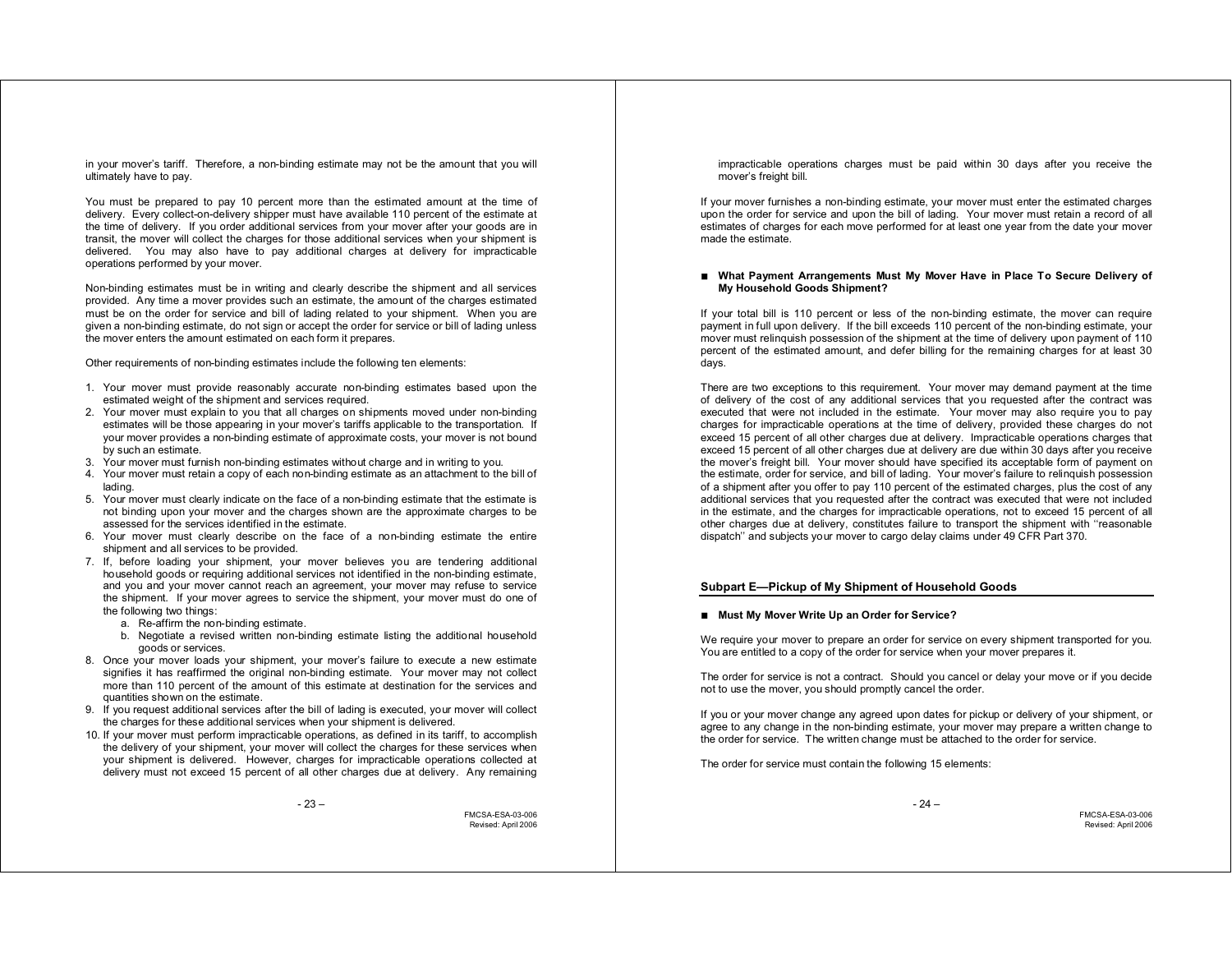- 1. Your mover's name and address and the US DOT number assigned to your mover.
- 2. Your name, address and, if available, telephone number(s).
- 3. The name, address, and telephone number of the delivering mover's office or agent at or nearest to the destination of your shipment.
- 4. A telephone number where you may contact your mover or its designated agent.
- 5. One of the following three dates and times:
	- a. The agreed-upon pickup date and agreed delivery date of your move.
	- b. The agreed-upon period(s) of the entire move.
	- c. If your mover is transporting the shipment on a guaranteed service basis, the guaranteed dates or periods of time for pickup, transportation, and delivery. Your mover must enter any penalty or per diem requirements upon the agreement under this item.
- 6. The names and addresses of any other motor carriers, when known, that will participate in interline transportation of the shipment.
- 7. The form of payment your mover will honor at delivery. The payment information must be the same as was entered on the estimate.
- 8. The terms and conditions for payment of the total charges, including notice of any minimum charges.
- 9. The maximum amount your mover will demand, based on the mover's estimate, at the time of delivery to obtain possession of the shipment, when transported on a collect-on-delivery basis.
- 10. If not provided in the Bill of Lading, the Surface Transportation Board's required released rates valuation statement, and the charges, if any, for optional valuation coverage. The STB's required released rates may be increased annually by your mover based on the U.S. Department of Commerce's Cost of Living Adjustment.
- 11. A complete description of any special or accessorial services ordered and minimum weight or volume charges applicable to the shipment.
- 12. Any identification or registration number your mover assigns to the shipment.
- 13. For non-binding estimated charges, your mover's reasonably accurate estimate of the amount of the charges, the method of payment of total charges, and the maximum amount (110 percent of the non-binding estimate) your mover will demand at the time of delivery for you to obtain possession of the shipment.
- 14. For binding estimated charges, the amount of charges your mover will demand based upon the binding estimate and the terms of payment under the estimate.
- 15. An indication of whether you request notification of the charges before delivery. You must provide your mover with the telephone number(s) or address(s) where your mover will transmit such communications.

You and your mover must sign the order for service. Your mover must provide a dated copy of the order for service to you at the time your mover signs the order. Your mover must provide you the opportunity to rescind the order for service without any penalty for a three-day period after you sign the order for service, if you scheduled the shipment to be loaded more than three days after you sign the order.

Your mover should provide you with documents that are as complete as possible, and with all charges clearly identified. However, as a practical matter, your mover usually cannot give you a complete bill of lading before transporting your goods. This is both because the shipment cannot be weighed until it is in transit and because other charges for service, such as unpacking, storage-in-transit, and various destination charges, cannot be determined until the shipment reaches its destination.

FMCSA-ESA-03-006 Revised: April 2006

Therefore, your mover can require you to sign a partially complete bill of lading if it contains all relevant information except the actual shipment weight and any other information necessary to determine the final charges for all services provided. Signing the bill of lading allows you to choose the valuation option, request special services, and/or acknowledge the terms and conditions of released valuation.

Your mover also may provide you, strictly for informational purposes, with blank or incomplete documents pertaining to the move. Before loading your shipment, and upon mutual agreement of both you and your mover, your mover may amend an order for service. Your mover must retain an order for service for a shipment it transported for at least one year from the date your mover wrote the order.

Your mover must inform you, before or at the time of loading, if the mover reasonably expects a special or accessorial service is necessary to transport a shipment safely. Your mover must refuse to accept the shipment when your mover reasonably expects a special or accessorial service is necessary to transport a shipment safely, but you refuse to purchase the special or accessorial service. Your mover must make a written note if you refuse any special or accessorial services that your mover reasonably expects to be necessary.

#### ■ Must My Mover Write Up an Inventory of the Shipment?

Yes. Your mover must prepare an inventory of your shipment before or at the time of loading. If your mover's driver fails to prepare an inventory, you should write a detailed inventory of your shipment listing any damage or unusual wear to any items. The purpose is to make a record of the existence and condition of each item.

After completing the inventory, you should sign each page and ask the mover's driver to sign each page. Before you sign it, it is important you make sure that the inventory lists every item in the shipment and that the entries regarding the condition of each item are correct. You have the right to note any disagreement. If an item is missing or damaged when your mover delivers the shipment, your subsequent ability to dispute the items lost or damaged may depend upon your notations.

You should retain a copy of the inventory. Your mover may keep the original if the driver prepared it. If your mover's driver completed an inventory, the mover must attach the complete inventory to the bill of lading as an integral part of the bill of lading.

# ■ Must My Mover Write Up a Bill of Lading?

The bill of lading is the *contract* between you and the mover. The mover is required by law to prepare a bill of lading for every shipment it transports. The *information on a bill of lading is required to be the same information shown on the order for service*. The driver who loads your shipment must give you a copy of the bill of lading before or at the time of loading your furniture and other household goods.

*It is your responsibility to read the bill of lading before you accept it.* It is your responsibility to understand the bill of lading before you sign it. If you do not agree with something on the bill of lading, do not sign it until you are satisfied it is correct.

- 26 –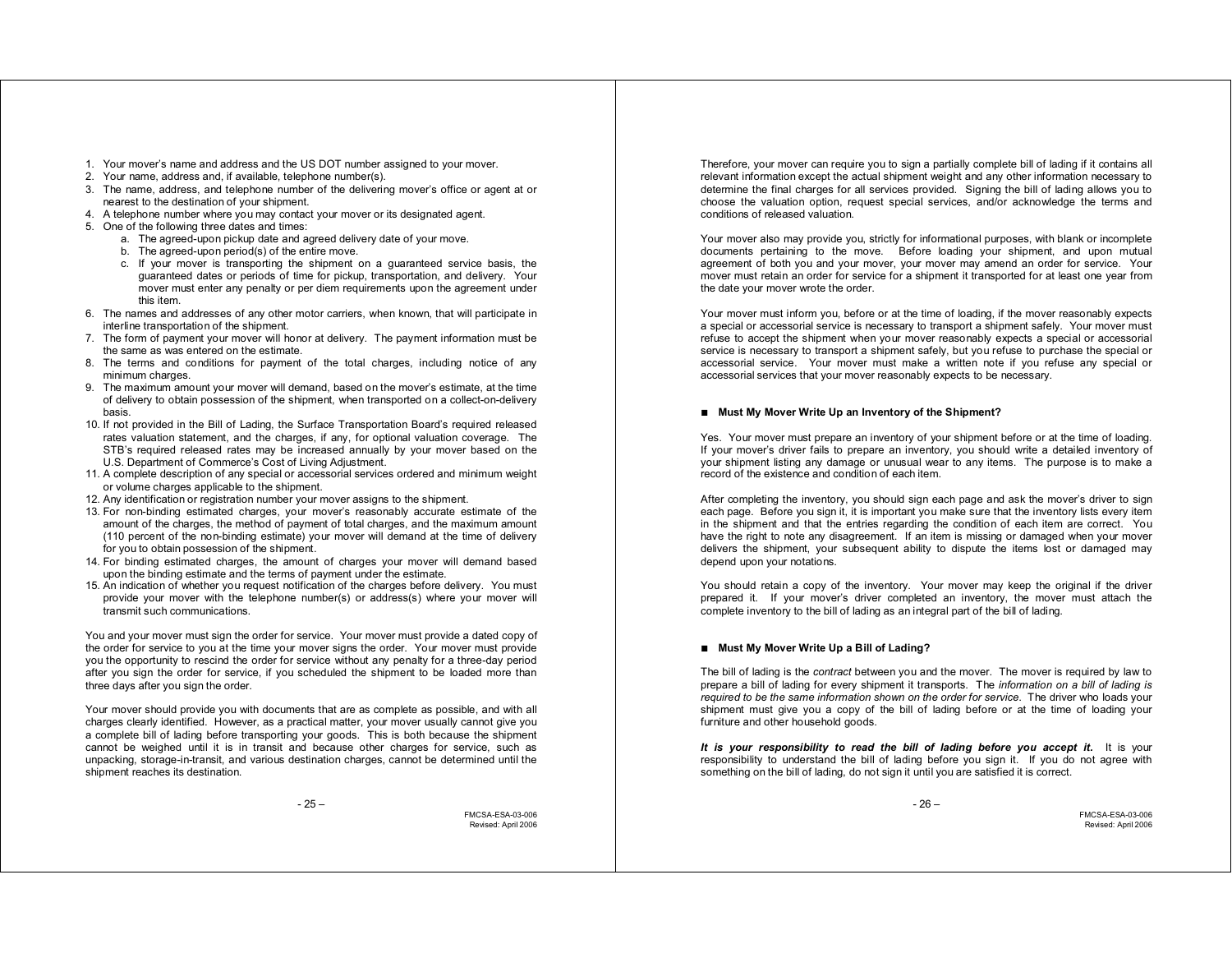The bill of lading requires the mover to provide the service you have requested. You must pay the charges set forth in the bill of lading. *The bill of lading is an important document. Do not lose or misplace your copy.* Have it available until your shipment is delivered, all charges are paid, and all claims, if any, are settled.

A bill of lading must include the following 14 elements:

- 1. Your mover's name and address, or the name and address of the motor carrier issuing the bill of lading.
- 2. The names and addresses of any other motor carriers, when known, who will participate in the transportation of the shipment.
- 3. The name, address, and telephone number of the office of the motor carrier you must contact in relation to the transportation of the shipment.
- 4. The form of payment your mover will honor at delivery. The payment information must be the same that was entered on the estimate and order for service.
- 5. When your mover transports your shipment under a collect-on-delivery basis, your name, address, and telephone number where the mover will notify you about the charges.
- 6. For *non-guaranteed service*, the agreed-upon date or period of time for pickup of the shipment and the agreed-upon date or period of time for the delivery of the shipment. The agreed-upon dates or periods for pickup and delivery entered upon the bill of lading must conform to the agreed-upon dates or periods of time for pickup and delivery entered upon the order for service or a proper amendment to the order for service.
- 7. For *guaranteed service*, the dates for pickup and delivery and any penalty or per diem entitlements due you under the agreement.
- 8. The actual date of pickup.
- 9. The identification number(s) of the vehicle(s) in which your mover loads your shipment.
- 10. The terms and conditions for payment of the total charges including notice of any minimum charges
- 11. The maximum amount your mover will demand from you, based on the mover's estimate, at the time of delivery for you to obtain possession of your shipment, when your mover transports under a collect-on-delivery basis.
- 12. If not provided for in the Order for Service, the Surface Transportation Board's required released rates valuation statement, and the charges, if any, for optional valuation coverage. The Board's required released rates may be increased annually by your mover based on the U.S. Department of Commerce's Cost of Living Adjustment.
- 13. Evidence of any insurance coverage sold to or procured for you from an independent insurer, including the amount of the premium for such insurance.
- 14. Each attachment to the bill of lading. Each attachment is an integral part of the bill of lading contract. If not provided to you elsewhere by the mover, the following three items must be added as attachments:
	- a. The binding or non-binding estimate.
	- b. The order for service.
	- c. The inventory.

A copy of the bill of lading must accompany your shipment at all times while in the possession of your mover or its agent(s). When your mover loads the shipment on a vehicle for transportation, the bill of lading must be in the possession of the driver responsible for the shipment. Your mover must retain bills of lading for shipments it transported for at least one year from the date your mover created the bill of lading.

FMCSA-ESA-03-006 Revised: April 2006

### **Should I Reach an Agreement With My Mover About Pickup and Delivery Times?**

You and your mover should reach an agreement for pickup and delivery times. It is your responsibility to determine on what date, or between what dates, you need to have the shipment picked up and on what date, or between what dates, you require delivery. It is your mover's responsibility to tell you if it can provide service on or between those dates, or, if not, on what other dates it can provide the service.

In the process of reaching an agreement with your mover, you may find it necessary to alter your moving and travel plans if no mover can provide service on the specific dates you desire.

Do not agree to have your shipment picked up or delivered ''as soon as possible.'' The dates or periods you and your mover agree upon should be definite.

Once an agreement is reached, your mover must enter those dates upon the order for service and the bill of lading.

Once your goods are loaded, your mover is contractually bound to provide the service described in the bill of lading. Your mover's only defense for not providing the service on the dates called for is the defense of force majeure. This is a legal term. It means that when circumstances change, were not foreseen, and are beyond the control of your mover, preventing your mover from performing the service agreed to in the bill of lading, your mover is not responsible for damages resulting from its nonperformance.

This may occur when you do not inform your mover of the exact delivery requirements. For example, because of restrictions trucks must follow at your new location, the mover may not be able to take its truck down the street of your residence and may need to shuttle the shipment using another type of vehicle.

#### ■ Must My Mover Determine the Weight of My Shipment?

Generally, yes. If your mover transports your household goods on a non-binding estimate, your mover must determine the actual weight of the shipment in order to calculate its lawful tariff charge. If your mover provided a binding estimate and has loaded your shipment without claiming you have added additional items or services, the weight of the shipment will not affect the charges you will pay.

Your mover must determine the weight of your shipment before requesting you to pay for any charges dependent upon your shipment's weight.

Most movers have a minimum weight charge for transporting a shipment. Generally, the minimum is the charge for transporting a shipment of at least 3,000 pounds (1,362 kilograms).

If your shipment appears to weigh less than the mover's minimum weight, your mover must advise you on the order for service of the minimum cost before transporting your shipment. Should your mover fail to advise you of the minimum charges and your shipment is less than the minimum weight, your mover must base your final charges upon the actual weight, not upon the minimum weight.

- 28 –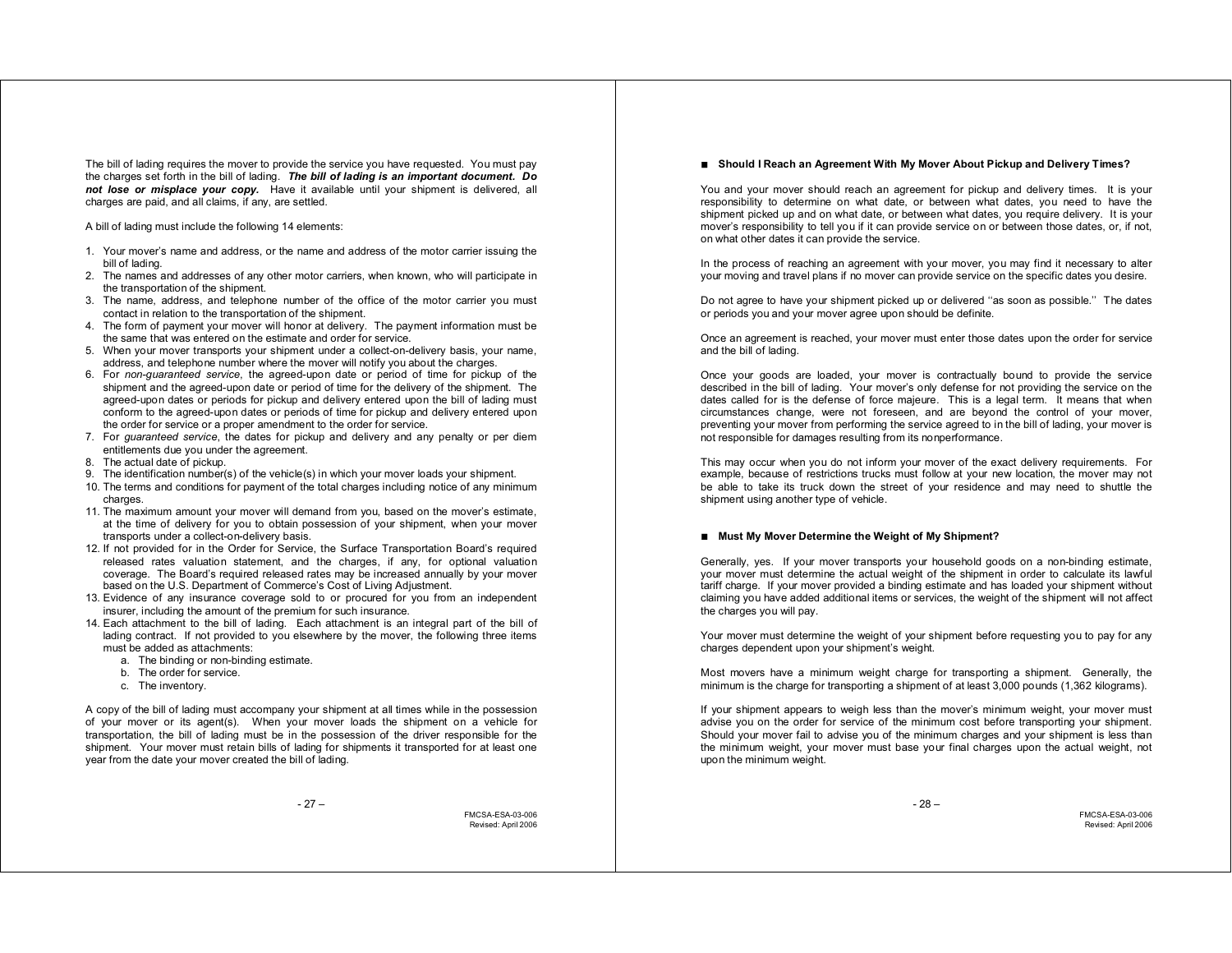#### ■ How Must My Mover Determine the Weight of My Shipment?

Your mover must weigh your shipment upon a certified scale.

The weight of your shipment must be obtained by using one of two methods.

*Origin Weighing* — Your mover may weigh your shipment in the city or area where it loads your shipment. If it elects this option, the driver must weigh the truck before coming to your residence. This is called the *tare weight*. At the time of this first weighing, the truck may already be partially loaded with another shipment(s). This will not affect the weight of your shipment. The truck should also contain the pads, dollies, hand trucks, ramps, and other equipment normally used in the transportation of household goods shipments. After loading, the driver will weigh the truck again to obtain the loaded weight, called the *gross weight*. The net weight of your shipment is then obtained by subtracting the *tare weight* before loading from the *gross weight*.

# **Gross Weight Less the Tare Weight Before Loading = Net Weight.**

*Destination Weighing* (Also called *Back Weighing*) — The mover is also permitted to determine the weight of your shipment at the destination after it delivers your load. Weighing your shipment at destination instead of at origin will not affect the accuracy of the shipment weight. *The most important difference is that your mover will not determine the exact charges on your shipment before it is unloaded.*

Destination weighing is done in reverse of origin weighing. After arriving in the city or area where you are moving, the driver will weigh the truck. Your shipment will still be on the truck. Your mover will determine the *gross weight* before coming to your new residence to unload. After unloading your shipment, the driver will again weigh the truck to obtain the *tare weight*. The net weight of your shipment will then be obtained by subtracting the *tare weight* after delivery from the *gross weight*.

#### **Gross Weight Less the Tare Weight After Delivery = Net Weight.**

At the time of both weighings, your mover's truck must have installed or loaded all pads, dollies, hand trucks, ramps, and other equipment required in the transportation of your shipment. The driver and other persons must be off the vehicle at the time of both weighings. The fuel tanks on the vehicle must be full at the time of each weighing. In lieu of this requirement, your mover must not add fuel between the two weighings when the tare weighing is the first weighing performed.

Your mover may detach the trailer of a tractor-trailer vehicle combination from the tractor and have the trailer weighed separately at each weighing provided the length of the scale platform is adequate to accommodate and support the entire trailer.

Your mover may use an alternative method to weigh your shipment if it weighs 3,000 pounds (1,362 kilograms) or less. The only alternative method allowed is weighing the shipment upon a platform or warehouse certified scale before loading your shipment for transportation or after unloading.

Your mover must use the net weight of shipments transported in large containers, such as ocean or railroad containers. Your mover will calculate the difference between the tare weight

 $-29-$ 

FMCSA-ESA-03-006 Revised: April 2006 of the container (including all pads, blocking and bracing used in the transportation of your shipment) and the gross weight of the container with your shipment loaded in the container.

You have the right, and your mover must inform you of your right, to observe all weighings of your shipment. Your mover must tell you where and when each weighing will occur. Your mover must give you a reasonable opportunity to be present to observe the weighings.

You may waive your right to observe any weighing or reweighing. This does not affect any of your other rights under Federal law.

Your mover may request you waive your right to have a shipment weighed upon a certified scale. Your mover may want to weigh the shipment upon a trailer's on-board, non-certified scale. You should demand your right to have a certified scale used. The use of a noncertified scale may cause you to pay a higher final bill for your move, if the non-certified scale does not accurately weigh your shipment. Remember that certified scales are inspected and approved for accuracy by a government inspection or licensing agency. Non-certified scales are not inspected and approved for accuracy by a government inspection or licensing agency.

Your mover must obtain a separate weight ticket for each weighing. The weigh master must sign each weight ticket. Each weight ticket must contain the following six items:

- 1. The complete name and location of the scale.
- 2. The date of each weighing.
- 3. Identification of the weight entries as being the tare, gross, or net weights.
- 4. The company or mover identification of the vehicle.
- 5. Your last name as it appears on the Bill of Lading.
- 6. Your mover's shipment registration or Bill of Lading number.

Your mover must retain the original weight ticket or tickets relating to the determination of the weight of your shipment as part of its file on your shipment. When both weighings are performed on the same scale, one weight ticket may be used to record both weighings.

Your mover must present all freight bills with true copies of all weight tickets. If your mover does not present its freight bill with all weight tickets, your mover is in violation of Federal law.

Before the driver actually begins unloading your shipment weighed at origin and after your mover informs you of the billing weight and total charges, you have the right to demand a reweigh of your shipment. If you believe the weight is not accurate, you have the right to request your mover reweigh your shipment before unloading.

You have the right, and your mover must inform you of your right, to observe all reweighings of your shipment. Your mover must tell you where and when each reweighing will occur. Your mover must give you a reasonable opportunity to be present to observe the reweighings. You may waive your right to observe any reweighing; however, you must waive that right in writing. You may send the written waiver via fax or e-mail, as well as by overnight courier or certified mail, return receipt requested. This does not affect any of your other rights under Federal law.

Your mover is prohibited from charging you for the reweighing. If the weight of your shipment at the time of the reweigh is different from the weight determined at origin, your mover must recompute the charges based upon the reweigh weight.

- 30 –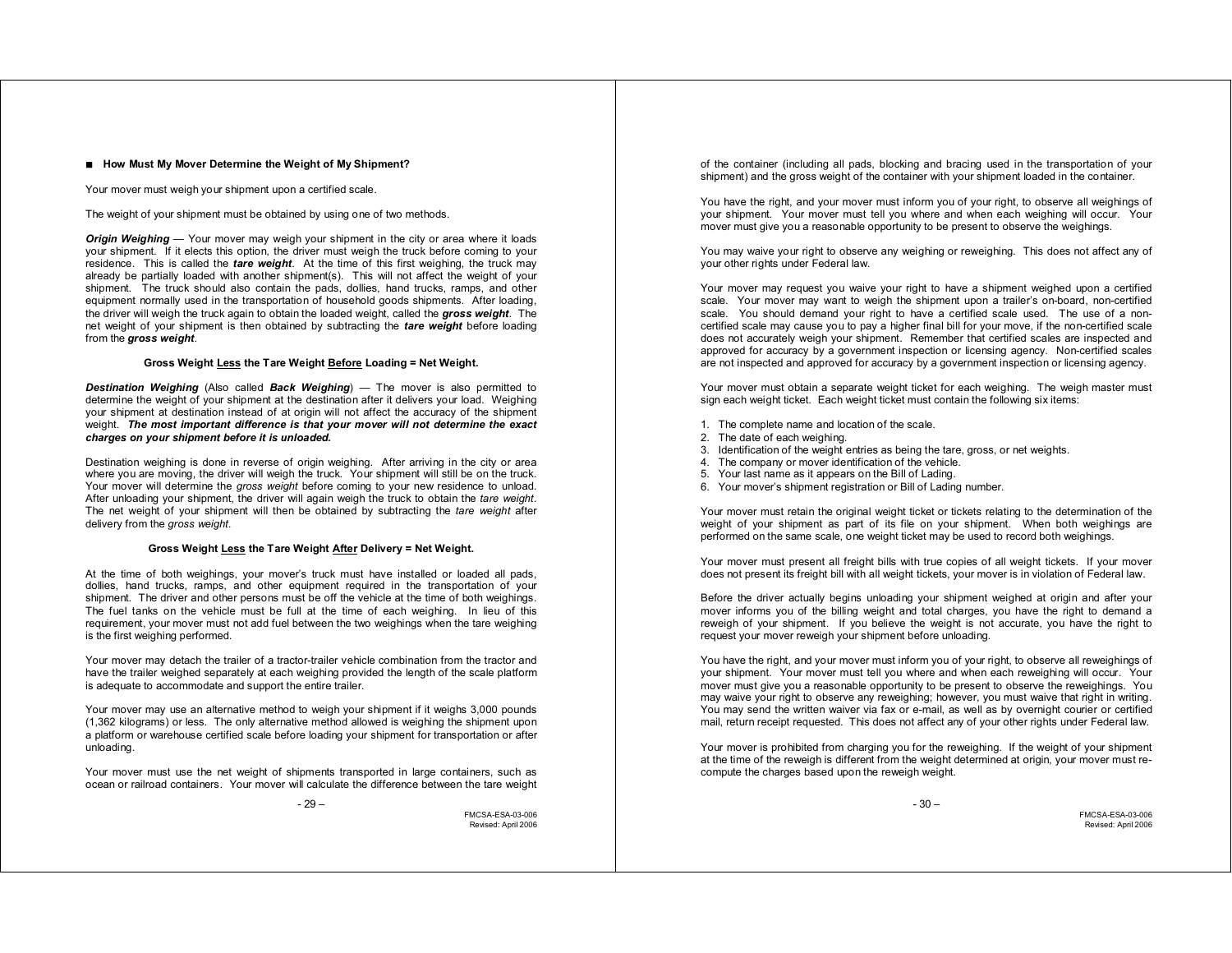Before requesting a reweigh, you may find it to your advantage to estimate the weight of your shipment using the following three-step method:

- 1. Count the number of items in your shipment. Usually there will be either 30 or 40 items listed on each page of the inventory. For example, if there are 30 items per page and your inventory consists of four complete pages and a fifth page with 15 items listed, the total number of items will be 135. **If an automobile is listed on the inventory, do not include this item in the count of the total items**.
- 2. Subtract the weight of any automobile included in your shipment from the total weight of the shipment. If the automobile was not weighed separately, its weight can be found on its title or license receipt.
- 3. Divide the number of items in your shipment into the weight. If the average weight resulting from this exercise ranges between 35 and 45 pounds (16 and 20 kilograms) per article, it is unlikely a reweigh will prove beneficial to you. In fact, it could result in your paying higher charges.

Experience has shown that the average shipment of household goods will weigh about 40 pounds (18 kilograms) per item. If a shipment contains a large number of heavy items, such as cartons of books, boxes of tools or heavier than average furniture, the average weight per item may be 45 pounds or more (20 kilograms or more).

### **What Must My Mover Do if I Want To Know the Actual Weight or Charges for My Shipment Before Delivery?**

If you request notification of the actual weight and charges of your shipment, your mover must comply with your request if it is moving your goods on a collect-on-delivery basis. This requirement is conditioned upon your supplying your mover with an address or telephone number where you will receive the communication. Your mover must make its notification by telephone; fax transmissions; e-mail; overnight courier; certified mail, return receipt requested; or in person.

You must receive the mover's notification at least one full 24-hour day before its scheduled delivery, excluding Saturdays, Sundays, and Federal holidays.

Your mover may disregard this 24-hour notification requirement on shipments subject to one of the following three things:

- 1. Back weigh (when your mover weighs your shipment at its destination).
- 2. Pickup and delivery encompassing two consecutive weekdays, if you agree.
- 3. Maximum payment amounts at time of delivery of 110 percent of the estimated charges, if you agree.

**Subpart F—Transportation of My Shipment** 

■ Must My Mover Transport the Shipment in a Timely Manner?

 $-31-$ 

FMCSA-ESA-03-006 Revised: April 2006

Yes, your mover must transport your household goods in a timely manner. This is also known as ''reasonable dispatch service.'' Your mover must provide reasonable dispatch service to you, except for transportation on the basis of guaranteed delivery dates.

When your mover is unable to perform either the pickup or delivery of your shipment on the dates or during the periods of time specified in the order for service, your mover must notify you of the delay, at the mover's expense. As soon as the delay becomes apparent to your mover, it must give you notification it will be unable to provide the service specified in the terms of the order for service. Your mover may notify you of the delay in any of the following ways: by telephone; fax transmissions; e-mail; overnight courier; certified mail, return receipt requested; or in person.

When your mover notifies you of a delay, it also must advise you of the dates or periods of time it may be able to pick up and/or deliver the shipment. Your mover must consider your needs in its advisement. Your mover must prepare a written record of the date, time, and manner of its notification.

Your mover must prepare a written record of its amended date or period for delivery. Your mover must retain these records as a part of its file on your shipment. The retention period is one year from the date of notification. Your mover must furnish a copy of the notification to you either by first class mail or in person, if you request a copy of the notice.

Your mover must tender your shipment for delivery on the agreed-upon delivery date or within the period specified on the bill of lading. Upon your request or concurrence, your mover may deliver your shipment on another day.

The establishment of a delayed pickup or delivery date does not relieve your mover from liability for damages resulting from your mover's failure to provide service as agreed. However, when your mover notifies you of alternate delivery dates, it is your responsibility to be available to accept delivery on the dates specified. If you are not available and are not willing to accept delivery, your mover has the right to place your shipment in storage at your expense or hold the shipment on its truck and assess additional charges.

If after the pickup of your shipment, *you* request your mover to change the delivery date, most movers will agree to do so provided your request will not result in unreasonable delay to its equipment or interfere with another customer's move. However, your mover is under no obligation to consent to amended delivery dates. Your mover has the right to place your shipment in storage at your expense if you are unwilling or unable to accept delivery on the date agreed to in the bill of lading.

If your mover fails to pick up and deliver your shipment on the date entered on the bill of lading and you have expenses you otherwise would not have had, you may be able to recover those expenses from your mover. This is what is called an inconvenience or delay claim. Should your mover refuse to honor such a claim and you continue to believe you are entitled to be paid damages, you may take your mover to court under 49 U.S.C. 14706. *The Federal Motor Carrier Safety Administration (FMCSA) has no authority to order your mover to pay such claims*.

While we hope your mover delivers your shipment in a timely manner, you should consider the possibility your shipment may be delayed, and find out what payment you can expect if a

- 32 –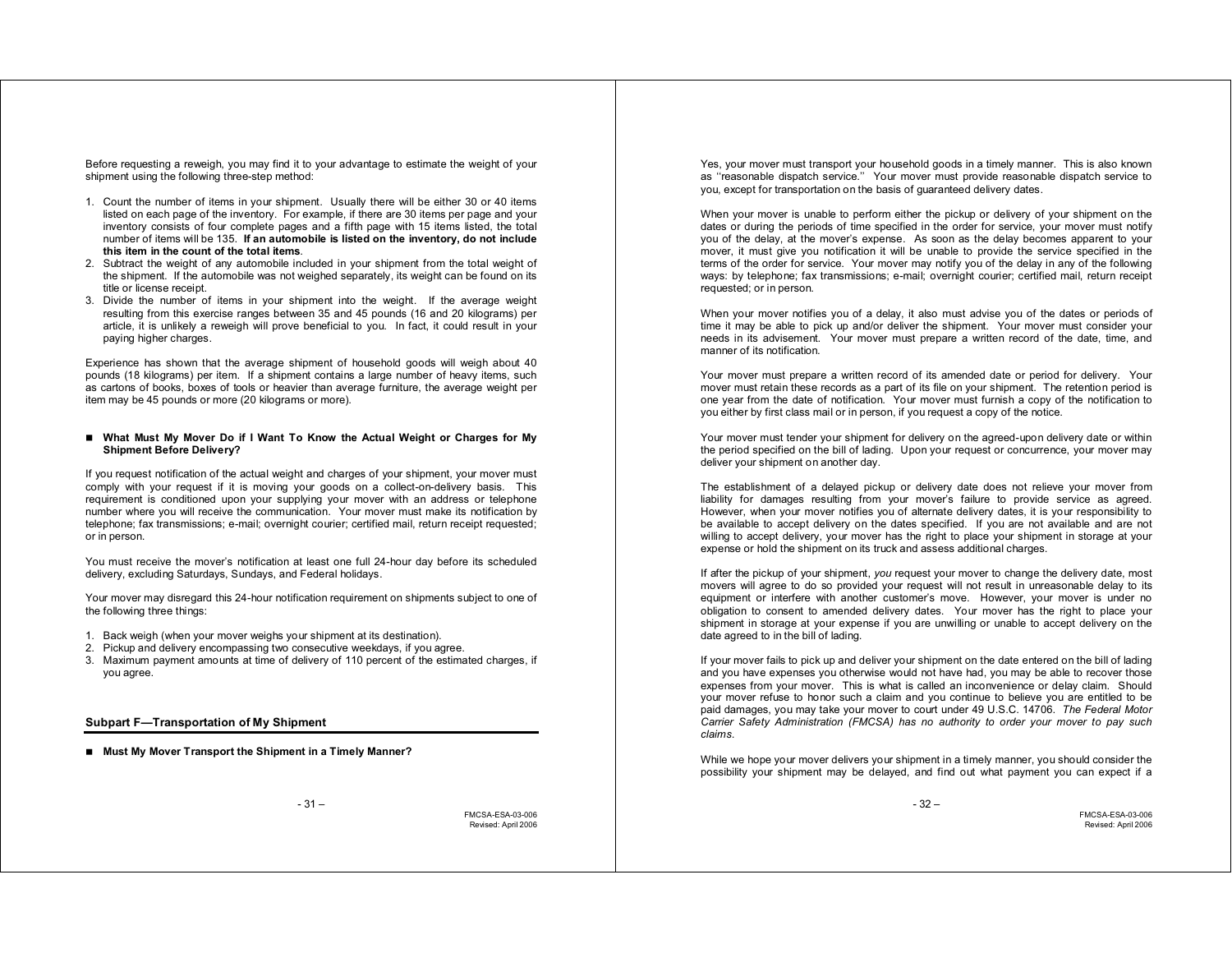mover delays service through its own fault, before you agree with the mover to transport your shipment.

#### **What Must My Mover Do if It Is Able To Deliver My Shipment More Than 24 Hours Before I Am Able to Accept Delivery?**

At your mover's discretion, it may place your shipment in storage. This will be under its own account and at its own expense in a warehouse located in proximity to the destination of your shipment. Your mover may do this if you fail to request or concur with an early delivery date, and your mover is able to deliver your shipment more than 24 hours before your specified date or the first day of your specified period.

If your mover exercises this option, your mover must immediately notify you of the name and address of the warehouse where your mover places your shipment. Your mover must make and keep a record of its notification as a part of its shipment records. Your mover has full responsibility for the shipment under the terms and conditions of the bill of lading. Your mover is responsible for the charges for redelivery, handling, and storage until it makes final delivery. Your mover may limit its responsibility to the agreed-upon delivery date or the first day of the period of delivery as specified in the bill of lading.

# **What Must My Mover Do for Me When I Store Household Goods in Transit?**

If you request your mover to hold your household goods in storage-in-transit and the storage period is about to expire, your mover must notify you, in writing, about the four following items:

- 1. The date when storage-in-transit will convert to permanent storage.
- 2. The existence of a nine-month period after the date of conversion to permanent storage, during which you may file claims against your mover for loss or damage occurring to your goods while in transit or during the storage-in-transit period.
- 3. Your mover's liability will end.
- 4. Your property will be subject to the rules, regulations, and charges of the warehouseman.

Your mover must make this notification at least 10 days before the expiration date of one of the following two periods of time:

- 1. The specified period of time when your mover is to hold your goods in storage.
- 2. The maximum period of time provided in its tariff for storage-in-transit.

Your mover must notify you by facsimile transmission; overnight courier; e-mail; or certified mail, return receipt requested.

If your mover holds your household goods in storage-in-transit for less than 10 days, your mover must notify you, one day before the storage-in-transit period expires, of the same information specified above.

Your mover must maintain a record of all notifications to you as part of the records of your shipment. Under the applicable tariff provisions regarding storage-in-transit, your mover's failure or refusal to notify you will automatically extend your mover's liability until the end of the day following the date when your mover actually gives you notice.

FMCSA-ESA-03-006 Revised: April 2006

# **Subpart G—Delivery of My Shipment**

#### **May My Mover Ask Me To Sign a Delivery Receipt Purporting To Release It From Liability?**

At the time of delivery, your mover will expect you to sign a receipt for your shipment. Normally, you will sign each page of your mover's copy of the inventory.

Your mover's delivery receipt or shipping document must not contain any language purporting to release or discharge it or its agents from liability.

Your mover may include a statement about your receipt of your property in apparent good condition, except as noted on the shipping documents.

*Do not sign* the delivery receipt if it contains any language purporting to release or discharge your mover or its agents from liability. Strike out such language before signing, or refuse delivery if the driver or mover refuses to provide a proper delivery receipt.

#### **What Is the Maximum Collect-on-Delivery Amount My Mover May Demand I Pay at the Time of Delivery?**

On a binding estimate, the maximum amount is the exact estimate of the charges, plus the cost of any additional services that you requested after the contract was executed that were not included in the estimate, and any charges for impracticable operations, not to exceed 15 percent of all other charges due at delivery. Your mover must specify on the estimate, order for service, and bill of lading the form of payment acceptable to it (for example, a certified check).

On a non-binding estimate, the maximum amount is 110 percent of the approximate costs, plus the cost of any additional services that you requested after the contract was executed that were not included in the estimate, and any charges for impracticable operations, not to exceed 15 percent of all other charges due at delivery. Your mover must specify on the estimate, order for service, and bill of lading the form of payment acceptable to it (for example, cash).

### **If My Shipment Is Transported on More Than One Vehicle, What Charges May My Mover Collect at Delivery?**

Although all movers try to move each shipment on one truck, it becomes necessary at times to divide a shipment among two or more trucks. This frequently occurs when an automobile is included in the shipment and it is transported on a vehicle specially designed to transport automobiles. When this occurs, your transportation charges are the same as if the entire shipment moved on one truck.

If your shipment is divided for transportation on two or more trucks, the mover may require payment for each portion as it is delivered.

- 34 –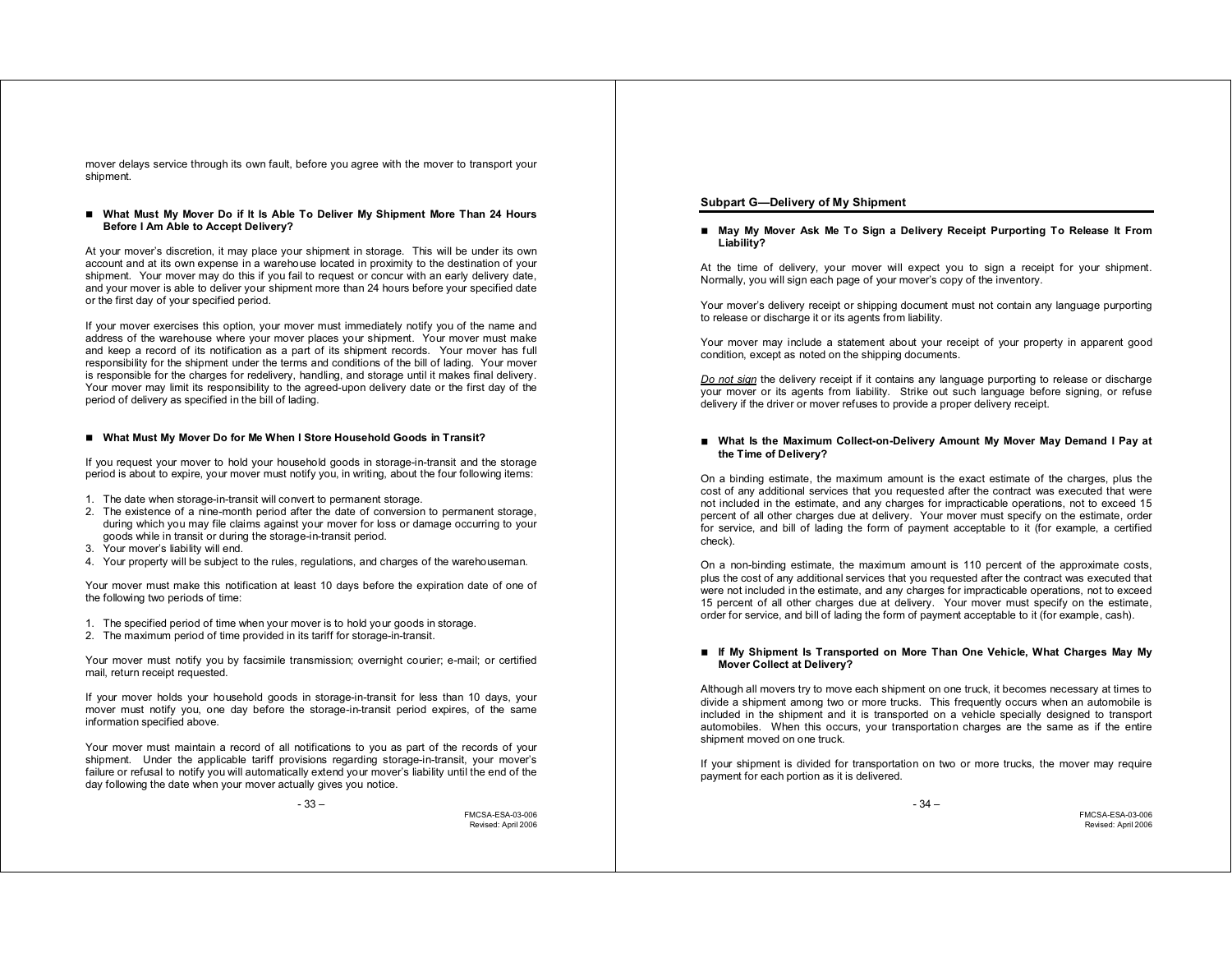Your mover may delay the collection of all the charges until the entire shipment is delivered, at its discretion, not yours. When you order your move, you should ask the mover about its policies in this regard.

# **If My Shipment Is Partially Lost or Destroyed, What Charges May My Mover Collect at Delivery?**

Movers customarily make every effort to avoid losing, damaging, or destroying any of your items while your shipment is in their possession for transportation. However, despite the precautions taken, articles are sometimes lost or destroyed during the move.

In addition to any money you may recover from your mover to compensate for lost or destroyed articles, you may also recover the transportation charges represented by the portion of the shipment lost or destroyed. Your mover may only apply this paragraph to the transportation of household goods. Your mover may disregard this paragraph if loss or destruction was due to an act or omission by you. Your mover must require you to pay any specific valuation charge due.

For example, if you pack a hazardous material (*i.e.*, gasoline, aerosol cans, motor oil, etc.) and your shipment is partially lost or destroyed by fire in storage or in the mover's trailer, your mover may require you to pay for the full cost of transportation.

Your mover may first collect its freight charges for the entire shipment, if your mover chooses. At the time your mover disposes of claims for loss, damage, or injury to the articles in your shipment, it must refund the portion of its freight charges corresponding to the portion of the lost or destroyed shipment (including any charges for accessorial or terminal services).

Your mover is forbidden from collecting, or requiring you to pay, any freight charges (including any charges for accessorial or terminal services) when your household goods shipment is *totally lost or destroyed* in transit, unless the loss or destruction was due to an act or omission by you.

#### **How Must My Mover Calculate the Charges Applicable to the Shipment as Delivered?**

Your mover must multiply the percentage corresponding to the delivered shipment times the total charges applicable to the shipment tendered by you to obtain the total charges it must collect from you.

If your mover's computed charges exceed the charges otherwise applicable to the shipment as delivered, the lesser of those charges must apply. This will apply only to the transportation of your household goods.

Your mover must require you to pay any specific valuation charge due.

Your mover may not refund the freight charges if the loss or destruction was due to an act or omission by you. For example, you fail to disclose to your mover that your shipment contains

- 35 –

FMCSA-ESA-03-006 Revised: April 2006 perishable live plants. Your mover may disregard its loss or destruction of your plants, because you failed to inform your mover you were transporting live plants.

Your mover must determine, at its own expense, the proportion of the shipment, based on actual or constructive weight, not lost or destroyed in transit.

Your rights are in addition to, and not in lieu of, any other rights you may have with respect to your shipment of household goods your mover lost or destroyed, or partially lost or destroyed, in transit. This applies whether or not you have exercised your rights provided above.

#### **Subpart H—Collection of Charges**

#### ■ Does This Subpart Apply to Most Shipments?

It applies to all shipments of household goods that involve a balance due freight or expense bill or are shipped on credit.

# ■ How Must My Mover Present Its Freight or Expense Bill to Me?

At the time of payment of transportation charges, your mover must give you a freight bill identifying the service provided and the charge for each service. It is customary for most movers to use a copy of the bill of lading as a freight bill; however, some movers use an entirely separate document for this purpose.

Except in those instances where a shipment is moving on a binding estimate, the freight bill must specifically identify each service performed, the rate or charge per service performed, and the total charges for each service. *If this information is not on the freight bill, do not accept or pay the freight bill*.

Movers' tariffs customarily specify that freight charges must be paid in cash, by certified check, or by cashier's check. When this requirement exists, the mover will not accept personal checks. At the time you order your move, you should ask your mover about the form of payment your mover requires.

Some movers permit payment of freight charges by use of a charge or credit card. However, do not assume your nationally recognized charge, credit, or debit card will be acceptable for payment. Ask your mover at the time you request an estimate. Your mover must specify the form of payment it will accept at delivery.

If you do not pay the transportation charges at the time of delivery, your mover has the right, under the bill of lading, to refuse to deliver your goods. The mover may place them in storage, at your expense, until the charges are paid. However, the mover must deliver your goods upon payment of 100 percent of a binding estimate, plus the cost of any additional services that you requested after the contract was executed that were not included in the estimate, and any charges for impracticable operations, not to exceed 15 percent of all other charges due at delivery.

- 36 –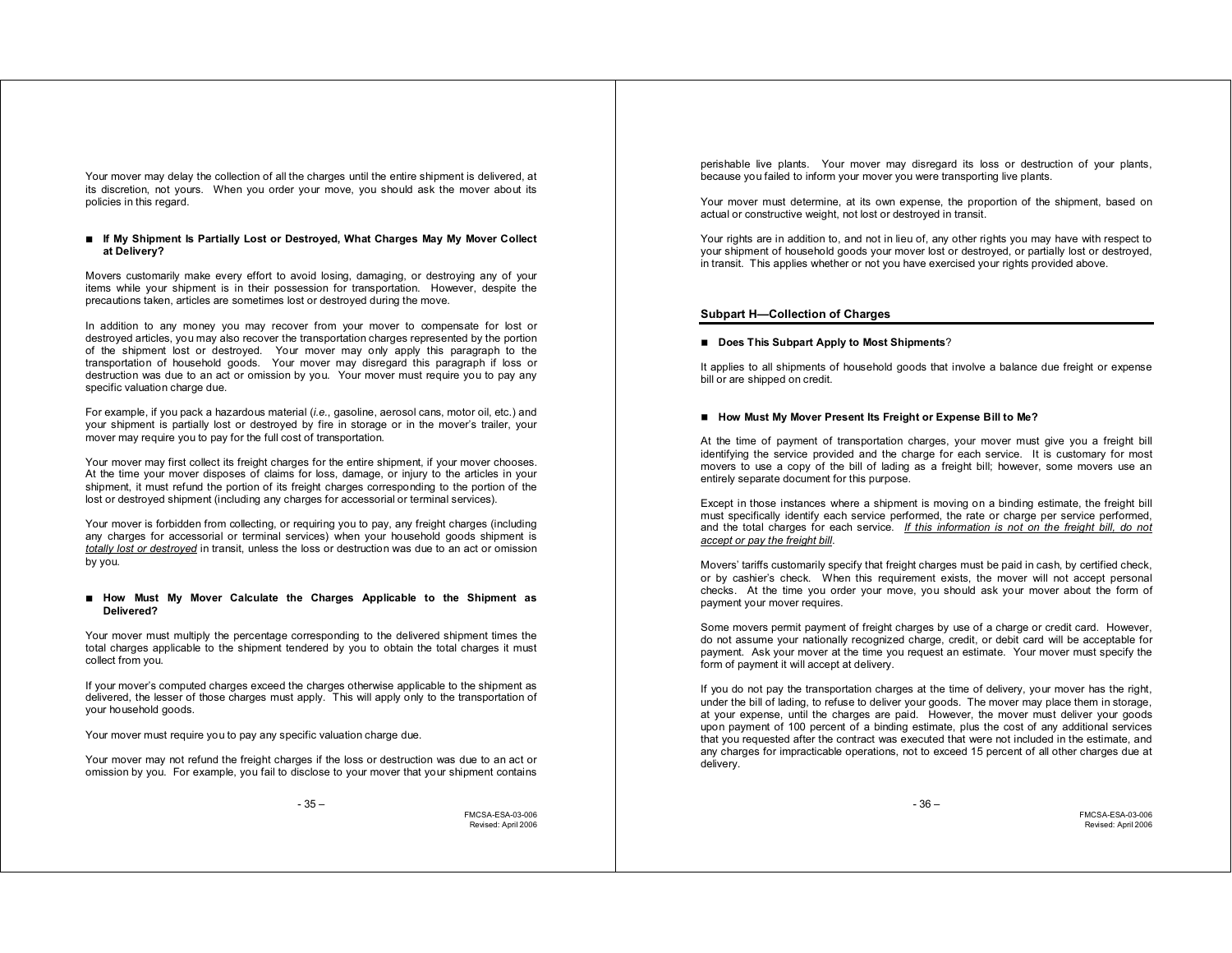If, before payment of the transportation charges, you discover an error in the charges, you should attempt to correct the error with the driver, the mover's local agent, or by contacting the mover's main office. If an error is discovered after payment, you should write the mover (the address will be on the freight bill) explaining the error, and request a refund.

Movers customarily check all shipment files and freight bills after a move has been completed to make sure the charges were accurate. If an overcharge is found, you should be notified and a refund made. If an undercharge occurred, you may be billed for the additional charges due.

On ''to be prepaid'' shipments, your mover must present its freight bill for all transportation charges within 15 days of the date your mover received the shipment. This period excludes Saturdays, Sundays, and Federal holidays.

On ''collect'' shipments, your mover must present its freight bill for all transportation charges on the date of delivery, or, at its discretion, within 15 days, calculated from the date the shipment was delivered at your destination. This period excludes Saturdays, Sundays, and Federal holidays. (Bills for additional charges based on the weight of the shipment will be presented 30 days after delivery; charges for impracticable operations not paid at delivery are due within 30 days of the invoice.)

Your mover's freight bills and accompanying written notices must state the following five items:

- 1. Penalties for late payment.
- 2. Credit time limits.
- 3. Service or finance charges.
- 4. Collection expense charges.
- 5. Discount terms.

If your mover extends credit to you, freight bills or a separate written notice accompanying a freight bill or a group of freight bills presented at one time must state, ''You may be subject to tariff penalties for failure to timely pay freight charges,'' or a similar statement. Your mover must state on its freight bills or other notices when it expects payment, and any applicable service charges, collection expense charges, and discount terms.

When your mover lacks sufficient information to compute its tariff charges at the time of billing, your mover must present its freight bill for payment within 15 days following the day when sufficient information becomes available. This period excludes Saturdays, Sundays, and Federal holidays.

Your mover must not extend additional credit to you if you fail to furnish sufficient information to your mover. Your mover must have sufficient information to render a freight bill within a reasonable time after shipment.

When your mover presents freight bills by mail, it must deem the time of mailing to be the time of presentation of the bills. The term ''freight bills,'' as used in this paragraph, includes both paper documents and billing by use of electronic media such as computer tapes, disks, or the Internet (e-mail).

When you mail acceptable checks or drafts in payment of freight charges, your mover must deem the act of mailing the payment within the credit period to be the proper collection of the

- 37 –

FMCSA-ESA-03-006 Revised: April 2006

tariff charges within the credit period for the purposes of Federal law. In case of a dispute as to the date of mailing, your mover must accept the postmark as the date of mailing.

#### **If I Forced My Mover To Relinquish a Collect-on-Delivery Shipment Before the Payment of ALL Charges, How Must My Mover Collect the Balance?**

On ''collect-on-delivery'' shipments, your mover must present its freight bill for transportation charges within 15 days, calculated from the date the shipment was delivered at your destination. This period excludes Saturdays, Sundays, and Federal holidays. (Bills for additional charges based on the weight of the shipment will be presented 30 days after delivery; charges for impracticable operations not paid at delivery are due within 30 days of the invoice.)

#### ■ What Actions May My Mover Take To Collect From Me the Charges Upon Its Freight **Bill?**

Your mover must present a freight bill within 15 days (excluding Saturdays, Sundays, and Federal holidays) of the date of delivery of a shipment at your destination. (Bills for additional charges based on the weight of the shipment will be presented 30 days after delivery; charges for impracticable operations not paid at delivery are due within 30 days of the invoice.)

Your mover must provide in its tariffs the following three things:

- 1. A provision indicating its credit period is a total of 30 calendar days.
- 2. A provision indicating you will be assessed a service charge by your mover equal to one percent of the amount of the freight bill, subject to a \$20 minimum charge, for the extension of the credit period. The mover will assess the service charge for each 30-day extension that the charges go unpaid.
- 3. A provision that your mover must deny credit to you if you fail to pay a duly presented freight bill within the 30-day period. Your mover may grant credit to you, at its discretion, when you satisfy your mover's condition that you will pay all future freight bills duly presented. Your mover must ensure all your payments of freight bills are strictly in accordance with Federal rules and regulations for the settlement of its rates and charges.

■ Do I Have a Right To File a Claim To Recover Money for Property My Mover Lost or **Damaged?** 

Should your move result in the loss of or damage to any of your property, you have the right to file a claim with your mover to recover money for such loss or damage.

You should file a claim as soon as possible. If you fail to file a claim within 9 months, your mover may not be required to accept your claim. If you institute a court action and win, you may be entitled to attorney's fees if you submitted your claim to the mover within 120 days after delivery or the date delivery is scheduled (whichever is later); and (1) the mover did not advise you during the claim settlement process of the availability of arbitration as a means for resolving the dispute; (2) a decision was not rendered through arbitration within the time

- 38 –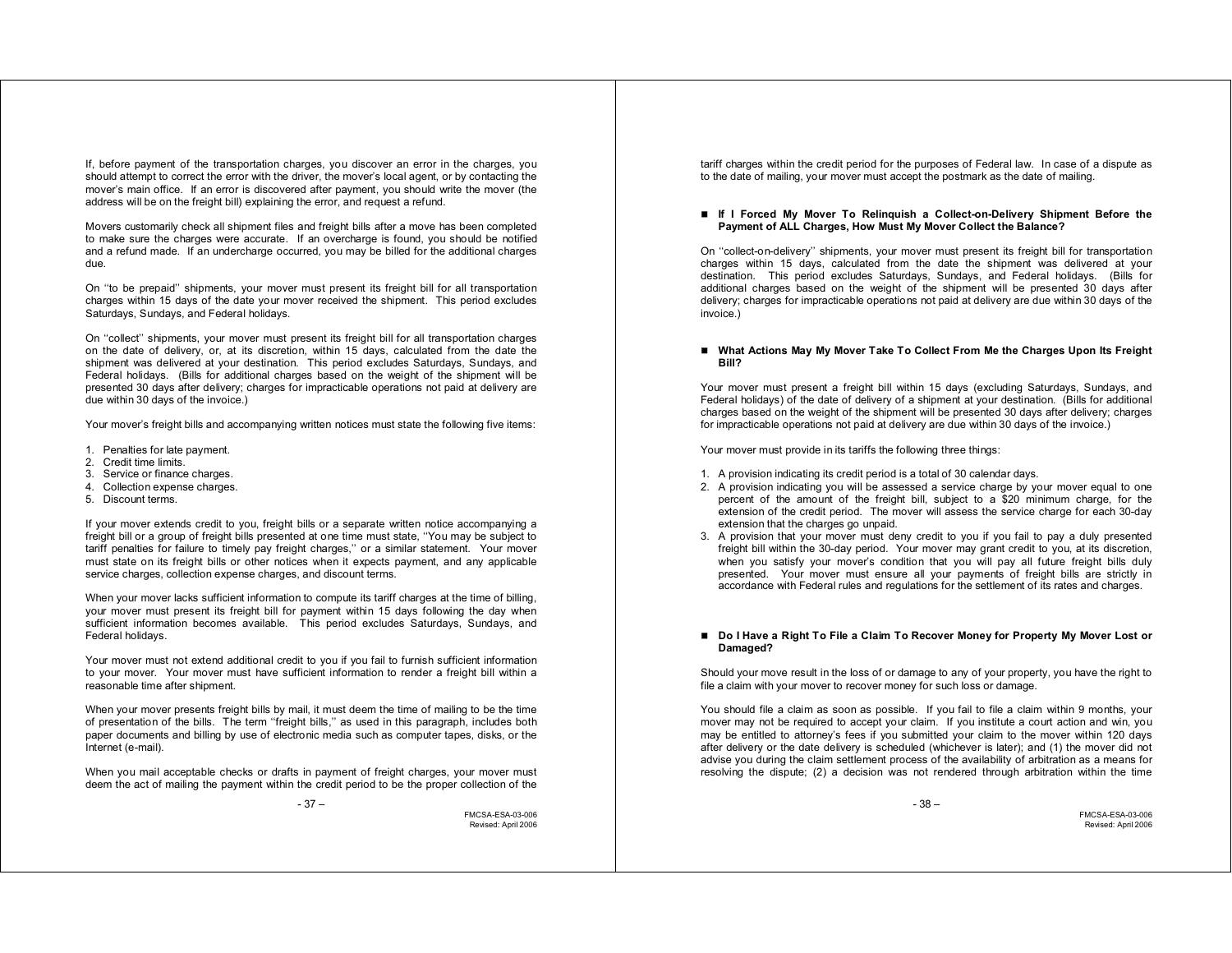required by law; or (3) you are instituting a court action to enforce an arbitration decision with which the mover has not complied.

While the Federal Government maintains regulations governing the processing of loss and damage claims (49 CFR Part 370), it cannot resolve those claims. If you cannot settle a claim with the mover, you may file a civil action to recover your claim in court under 49 U.S.C. 14706. You may obtain the name and address of the mover's agent for service of legal process in your state by contacting the Federal Motor Carrier Safety Administration. You may also obtain the name of a process agent via the Internet. Go to http://www.fmcsa.dot.gov then click on Licensing and Insurance (L&I) section.

In addition, your mover must participate in an arbitration program. As described earlier in this guide, an arbitration program gives you the opportunity to settle certain types of unresolved loss or damage claims and disputes regarding charges that were billed to you by your mover after your shipment was delivered through a neutral arbitrator. You may find submitting your claim to arbitration under such a program to be a less expensive and more convenient way to seek recovery of your claim. Your mover is required to provide you with information about its arbitration program before you move. If your mover fails to do so, ask the mover for details of its program.

#### **Subpart I—Resolving Disputes With My Mover**

### **What May I Do To Resolve Disputes With My Mover?**

*The Federal Motor Carrier Safety Administration does not help you settle your dispute with your mover*.

Generally, you must resolve your own loss and damage disputes with your mover. You enter a contractual arrangement with your mover. You are bound by each of the following three things:

- 1. The terms and conditions you negotiated before your move.
- 2. The terms and conditions you accepted when you signed the bill of lading.
- 3. The terms and conditions you accepted when you signed for delivery of your goods.

You have the right to take your mover to court. We require your mover to offer you arbitration to settle your disputes with it.

If your mover holds your goods ''hostage'' - refuses delivery unless you pay an amount you believe the mover is not entitled to charge - the Federal Motor Carrier Safety Administration does not have the resources to seek a court injunction on your behalf.

> FMCSA-ESA-03-006 Revised April 2006

> > - 39 –

FMCSA-ESA-03-006 Revised: April 2006

**Appendix A1 Notice of Availability of Tariff Provisions**

#### **NOTICE OF AVAILABILITY OF TARIFF PROVISIONS**

The tariff is available for inspection at the offices of the carrier (or carrier's agent), or upon request, carrier will furnish a copy of any tariff provision(s) containing carrier's rates, rules, or charges governing the shipment. The tariff is also available for inspection at the offices of the Household Goods Carriers' Bureau Committee / American Moving and Storage Association, 1611 Duke Street, Alexandria, VA 22314.

The carrier's tariff sets forth the terms, conditions, and prices for the transportation services it provides. The tariff provisions include, but are not limited to (1) establishing the carriers liability, the principal features of which are described in the valuation section on the Order for Service and Bill of Lading; (2) setting the time period for filing claims, the principal features of which are described in Section 6 of the Bill of Lading; and (3) reserving the carrier's right to assess additional charges for all additional services performed and, on non-binding estimates, to base charges on the exact weight of the goods transported.

For more information, please refer back to the "Your Rights and Responsibilities When You Move" section of this booklet.

 $-40-$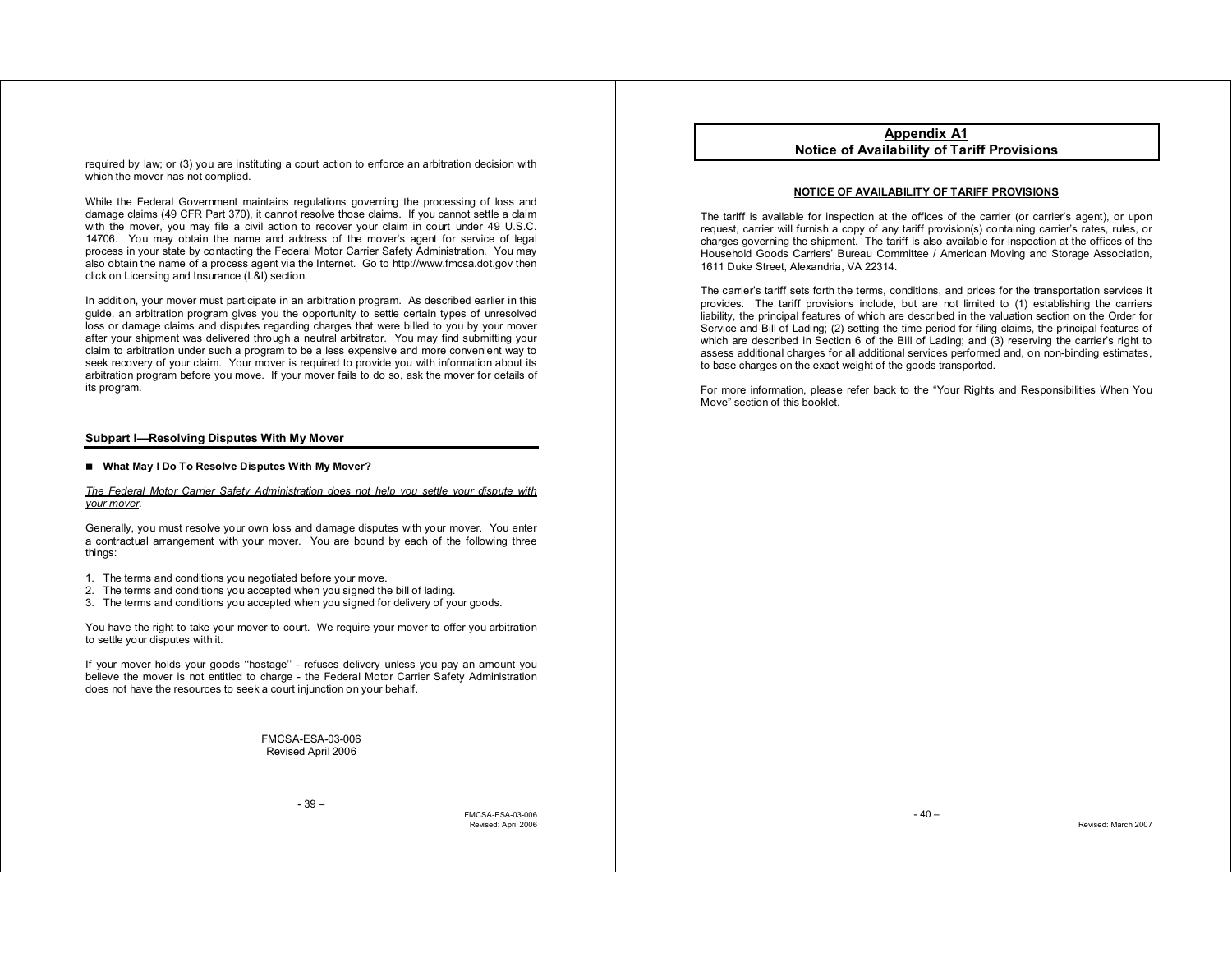# **Appendix A2 Summary of Household Goods Arbitration Program**

# **AMSA HOUSEHOLD GOODS DISPUTE SETTLEMENT PROGRAM**

# **WHAT IS ARBITRATION?**

Arbitration is a dispute resolution process whereby a neutral arbitrator will resolve your dispute instead of a judge or jury in court.

The parties to the dispute agree to use a mutually selected arbitrator to review their dispute and resolve it by rendering a decision or award that is binding on the parties. Like litigation, arbitration is an adjudicative process designed to resolve the specific issues that will be submitted by you and your mover. However, arbitration differs from litigation in that it does not require conformity with the legal rules of evidence and the proceeding is conducted in a private rather than a public forum.

Many parties choose to use arbitration for resolving their disputes to avoid the high costs of lawsuits. Often, a dispute can be arbitrated within a shorter time and at a lower cost than by going to court.

# **HOW DOES THE AMSA PROGRAM WORK?**

The American Moving and Storage Association (AMSA) is a national trade association that represents carriers and agents in the household goods moving industry. AMSA sponsors a dispute settlement program so that its members can comply with the Federal requirement of providing a fair and effective way to resolve disputes regarding articles in your shipment that you have claimed as lost or damaged during your move and/or whether you must pay additional charges that were billed to you by your mover after the delivery of your shipment.

The National Arbitration Forum (NAF) administers our arbitration program. NAF is an independent, non-governmental organization that is not affiliated with AMSA or with any household goods moving company. NAF maintains a panel of independent and neutral arbitrators that include attorneys, law professors and former state and federal judges to resolve disputes. NAF charges an administrative fee to arbitrate your dispute. The administrative fee, which is divided equally between the parties (unless your mover agrees to pay all or a portion of your share of the fee), is paid to NAF; AMSA does not receive any portion of the administrative fee. The parties to your proceeding will be you and your mover with NAF acting as the neutral program administrator. Neither AMSA nor any of its employees takes any role in the arbitration proceeding or has any influence in the outcome of the arbitrator's decision. (AMSA serves only as a clearinghouse to make sure that your mover properly addresses your initial request for arbitration as required by the Federal statute.)

The arbitrator's decision that you receive from NAF will be kept confidential. Federal law (Section 14908, Subtitle IV, Title 49 United States Code) specifically prohibits an interstate carrier or its agent from disclosing information about your shipment without your permission, except in response to legal process issued under authority of a court of the United States or a State or to an officer, employee, or agent of the United States government. Therefore, AMSA respects your right to privacy in such matters and will keep the results of your arbitration case confidential.

 $-41 -$ 

Revised: March 2007

# **Appendix A2 Summary of Household Goods Arbitration Program WHEN IS ARBITRATION APPROPRIATE?**

Disputes eligible for arbitration are unresolved claims on interstate shipments of household goods for individual consumers that may occur as a result of **1)** loss or damage involving the articles contained in your shipment, or **2)** additional charges that were billed to you by your mover after the delivery of your shipment.

While most disputed claims for loss and damage are eligible for consideration under the mandatory arbitration provisions, only certain types of disputed charges are eligible. Disputes regarding **charges that were collected by your mover when your shipment was delivered are not subject to mandatory arbitration**. However, disputes regarding **additional charges that were billed to you by your mover after your shipment was delivered are eligible for consideration** under the mandatory arbitration provisions.

For example, if you received a non-binding estimate from your mover for \$7,000, you would be required to pay no more than 110% of this amount (or \$7,700) at delivery for the services and quantities (weight) listed on your estimate. If your shipment weighs more than the estimated amount, your mover will invoice you for the additional amount after your shipment has been delivered. The amount of the additional billing is the amount subject to arbitration.

If you and your mover cannot resolve your dispute, you may request that arbitration be used to resolve your claim. Before arbitration can begin however, you must be sure that you have exhausted your remedies through the mover's regular claims process and that the mover has made its final offer to you. In accordance with Federal law and the terms of your Bill of Lading contract, your claim for loss or damage must be filed with your mover within nine months of delivery. The carrier must acknowledge your claim within 30 days of receipt, and within 120 days must pay, deny, make a settlement offer or advise you of the status of the claim and the reason for any delay in disposition. Your claim regarding disputed charges must be filed within 180 days of receipt of the mover's invoice.

Disputes involving other types of claims may be arbitrated under the program only if both you and your mover agree to do so.

# **WHAT ARE THE LEGAL EFFECTS OF THE PROGRAM?**

Congress provides requirements for dispute settlement programs in Section 14708 of Title 49, United States Code, under the authority of the U.S. Department of Transportation. These requirements are reflected in the program rules. You should carefully consider the legal effects of binding arbitration before you decide to use the program.

Arbitration under this program is optional and voluntary for you, but not always so for your mover. Your mover must agree to your request for arbitration of disputed claims of \$10,000 or less, if no settlement can be reached. However, if you request arbitration of a disputed claim over \$10,000, your claim will be submitted to arbitration only if both you and your mover agree to arbitration. Once both you and your mover have signed the official forms and submitted the dispute to NAF for resolution, a neutral Forum arbitrator will render a final decision.

The arbitrator's decision is legally binding on both parties and can be enforced in any court having jurisdiction over the dispute. Under the rules of the program, there is a limited right to

 $-42-$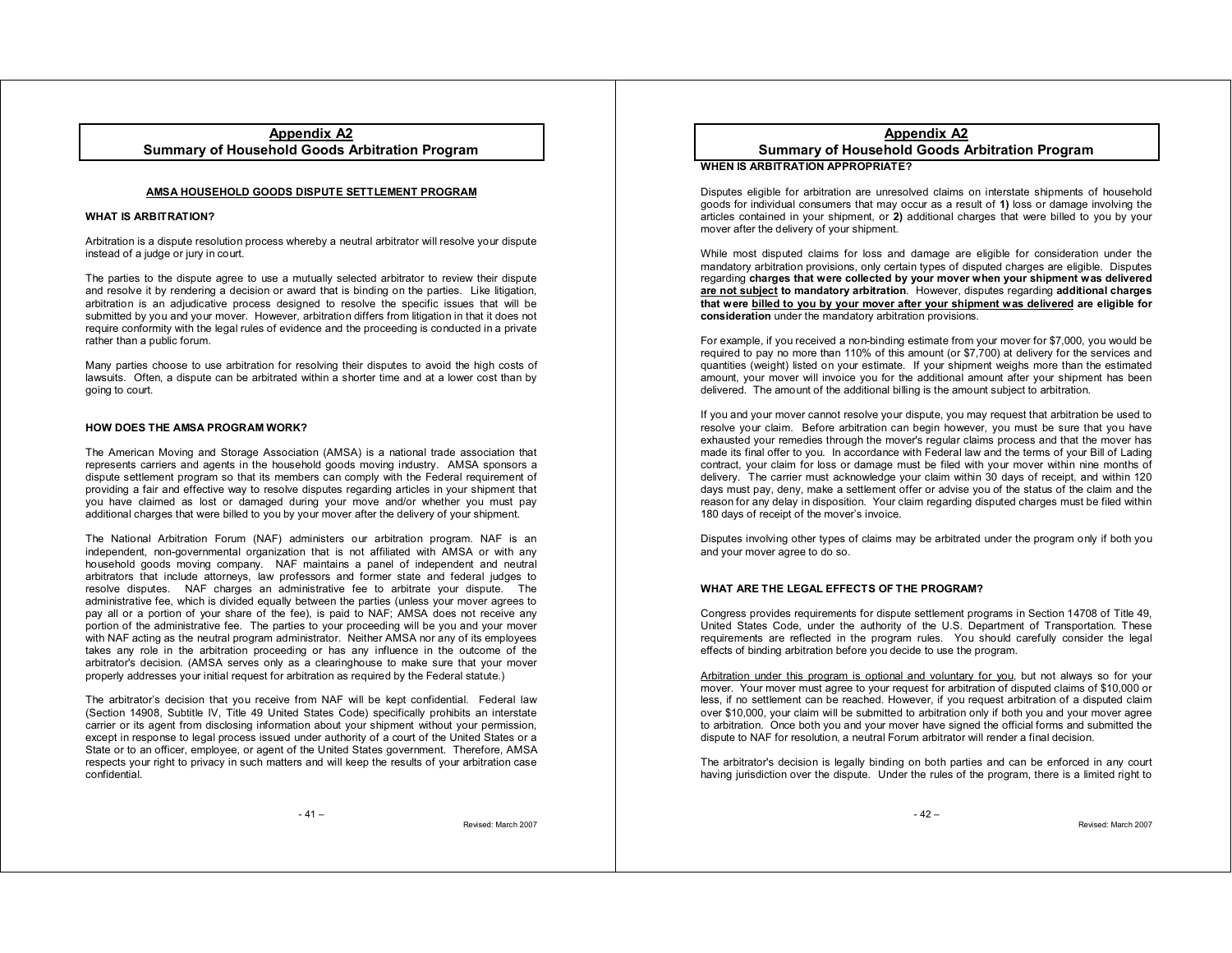# **Appendix A2 Summary of Household Goods Arbitration Program**

appeal the arbitrator's decision; however, courts will not usually revise findings of fact or law in a binding arbitration award.

# **WHAT CAN AN ARBITRATOR AWARD?**

The arbitrator may grant any remedy or relief the arbitrator feels is just and appropriate within the scope of the agreement between you and your mover and within the rules of the program. In general, the amount of any award may not exceed your mover's liability under the bill of lading, or in the case of disputed charges, the total amount of disputed additional charges.

In reaching a decision, the arbitrator will consider the applicable laws and the provisions of the tariff, as well as applicable practices of the moving industry. Under the rules of the program, the arbitrator only has jurisdiction to consider claims for loss or damage to the household goods transported, disputed additional transportation and service-related charges assessed by the mover in addition to those collected at delivery, or such other disputes arising out of the transportation of the household goods that are mutually agreed upon, in writing, by both you and your mover. The arbitrator has no jurisdiction to consider any other claims, including, but not limited to: consequential or incidental damages, mental anguish, loss of wages, punitive damages, alleged fraud, violations of law or any claim that cannot be arbitrated under law, such as allegations of criminal activity.

# **HOW DO I REQUEST ARBITRATION?**

You may request arbitration by writing to the **American Moving and Storage Association, Attention: Dispute Settlement Program, 1611 Duke Street, Alexandria, VA 22314.** Your request to AMSA may also be **sent by fax to 703-683-7524.** Your request must be sent to AMSA within 90 days after your mover has made its final written settlement offer or denial of your claim to you.

*Along with your name, address and telephone number, the following information should be included in your request for arbitration:*

- x **The name of your mover and the identification number (if any) of the shipment,**
- **The name your shipment moved under (if other than your own),**
- $\bullet$ **The dates and locations where the shipment was picked up and delivered,**
- $\bullet$ **The dollar \$ amount you are seeking to recover through arbitration, and**
- x **A brief description of your dispute, including how you believe your claim could be resolved by your mover.**

**Settlements are often achieved before the arbitration process begins.** 

**Therefore, do not include the administrative fee or detailed documents supporting your position with your initial request. Instead, AMSA will request this information from you later if your dispute cannot be settled and your case proceeds to arbitration with NAF.** 

After AMSA receives your information, AMSA will promptly notify the carrier of your request for arbitration and, if the dispute falls within the program guidelines and a settlement is not achieved, AMSA will forward to you the required forms and program rules. You will then have

 $-43-$ 

Revised: March 2007

# **Appendix A2 Summary of Household Goods Arbitration Program**

30 days to complete the forms and return them to NAF, along with your portion of the administrative fee. Then the carrier submits its documentation and its portion of the administrative fee and the arbitration process begins. The arbitrator makes most decisions within 30 days of receiving all the necessary forms and documents.

# **HOW MUCH DOES ARBITRATION COST?**

The administrative fee charged by NAF is based on the total amount of the claim in dispute.

| When the amount of the Claim is: | The Administrative Fee is:                                 |
|----------------------------------|------------------------------------------------------------|
| \$10,000 or less                 | \$500                                                      |
| Over \$10,000 up to \$20,000     | \$550                                                      |
| Over \$20,000 up to \$30,000     | \$600                                                      |
| Over \$30,000 up to \$40,000     | \$650                                                      |
| Over \$40,000 up to \$50,000     | \$700                                                      |
| Over \$50,000                    | \$700 plus one (1%) percent<br>of the amount over \$50,000 |

Unless otherwise agreed to by both parties, **you and your mover will pay equal shares of the fee.**

For example, if the amount of the dispute is \$7,500, the applicable administrative fee would be \$500. This fee would be shared equally between the parties with you and your mover each paying \$250. If the claim in dispute is higher, \$75,000 for example, a \$700 fee would apply plus 1% of the amount over \$50,000. In this example, the fee to be shared by the parties would be \$950 (\$700 plus 1% of \$25,000); the fee for each party would be \$475.00.

**The arbitrator may apportion the fee as part of the final award by determining which party shall pay the cost or a portion of the cost of the arbitration proceeding, including the cost of initiating the arbitration process. In other words, the arbitrator may decide to refund all, a portion or none of your initial fee, depending on the circumstances of your dispute.** 

> o z zzz

If you would like to receive more information on the Dispute Settlement Program, you may write to the AMSA at the address shown below and request a copy of the program rules and sample forms or log on to our web site at www.moving.org for more information.

> **American Moving and Storage Association**  1611 Duke Street, Alexandria, Virginia 22314-3482 703-683-7410 ● Fax 703-683-7524 Web Site: www.moving.org

> > $- 44 -$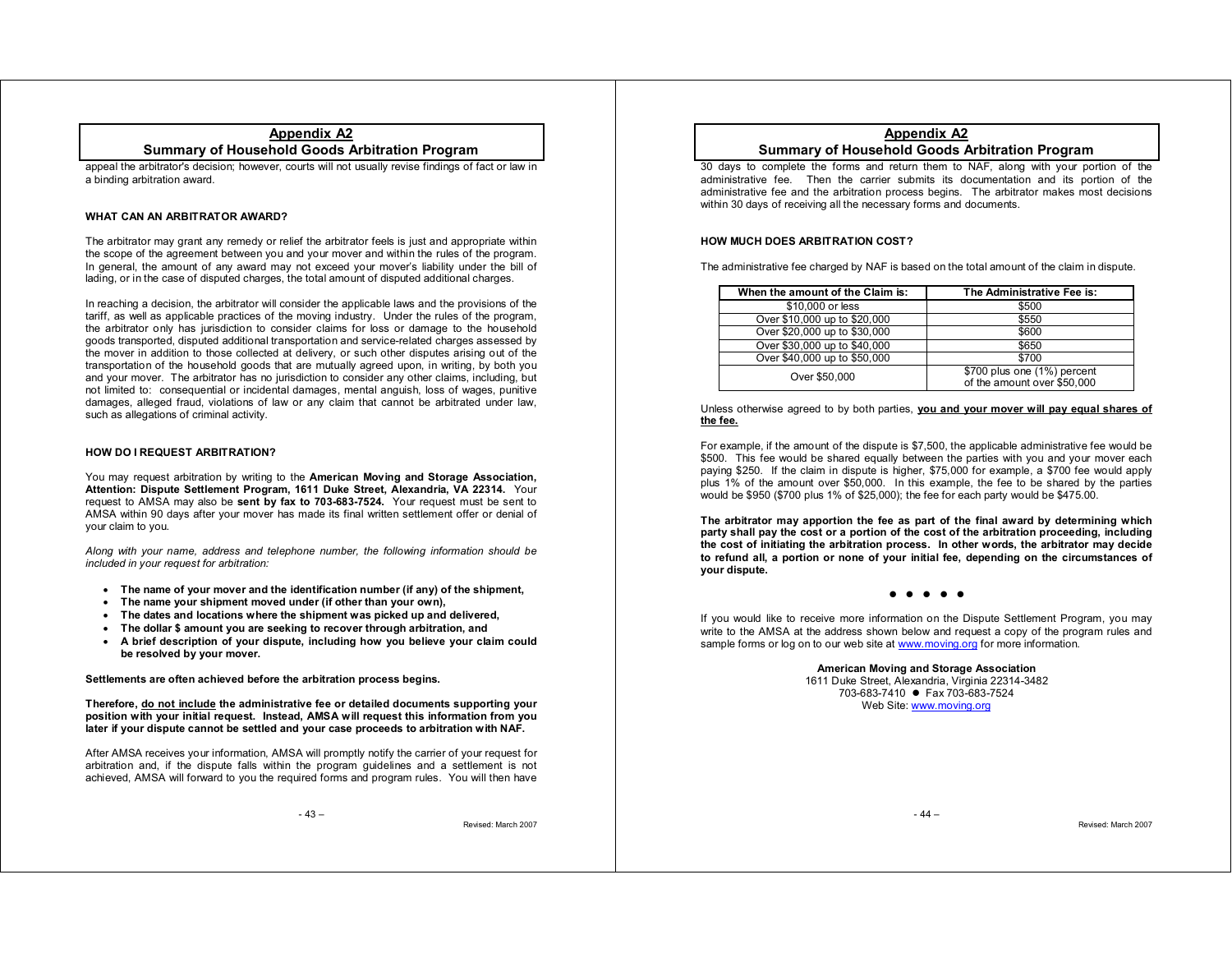# **Appendix A3**

**Summary of Customer Complaint and Inquiry Handling Procedures**

# **COMPLAINT AND INQUIRY HANDLING PROCEDURES**

United takes pride in its quality service pledge. Should you have an inquiry or a complaint or a claim for loss, damage or delay, the following guidelines or procedures should be followed.

### **United Agents**

The primary contact between United and its customers is through its agents. United is represented throughout the country by local moving and storage firms acting as household good agents of United pursuant to Federal Motor Carriers statutes. Each local agency is an independent business providing interstate services as an agent for United. Each move has designated origin and destination agents who service the needs of United's customers at the respective ends of the move.

Typically, United's agents should be able to answer your inquiries and resolve any disputes or issues you may have. United's agents are familiar with the communication channels at United headquarters and may contact United personnel for assistance.

# **Customer Service**

In the event that you wish to make a complaint or submit an inquiry or otherwise contact United, you may do so through our Customer Service Center in one of the following means of communication:

- 1. Written communication should be sent to:
	- United Van Lines, LLC Attn: Customer Service One United Drive Fenton, MO 63026
- 2. If you desire more immediate attention than provided by the U.S. Postal Service you may, at your own expense, contact United at its main phone number, which is **(636) 326-3100**. Alternately, you may call United's Customer Service toll free number, which is **800-948-4885**. United or its agents are not obligated to accept collect calls. The Customer Service Center is available Monday through Friday from 7:00 AM to 6:30 PM Central Time. The Customer Service Center is also available on Saturdays from 8:00 AM to 12:00 PM Central Time.
- 3. United has a user friendly website **(www.unitedvanlines.com)** which walks the customer through the pre-move process to the delivery of their household goods. The website provides additional information such as finding an agent, requesting a quote, tracking a shipment and the option to e-mail the United Customer Service Center.
- 4. The United Customer Service e-mail address is: **UVL\_CustomerService@UniGroupInc.Com**

**Appendix A3 Summary of Customer Complaint and Inquiry Handling Procedures**

Response to your communications will be expedited if you refer to your order number when you call or write. Your order number may be found on the upper right corner of your Order for Service or Bill of Lading, which is given to you at the time of the loading of your shipment.

Please note that the Customer Service Center responds to various customer service concerns, such as billing questions, destination services, disassembly / reassembly of items, packing / unpacking, refunds and reimbursement of delay claims. The Customer Service Center is **not** trained in the area of cargo claims, which is addressed in Appendix A4 (Claims for Loss and Damage) herein.

 $-45-$ 

Revised: March 2007

 $-46-$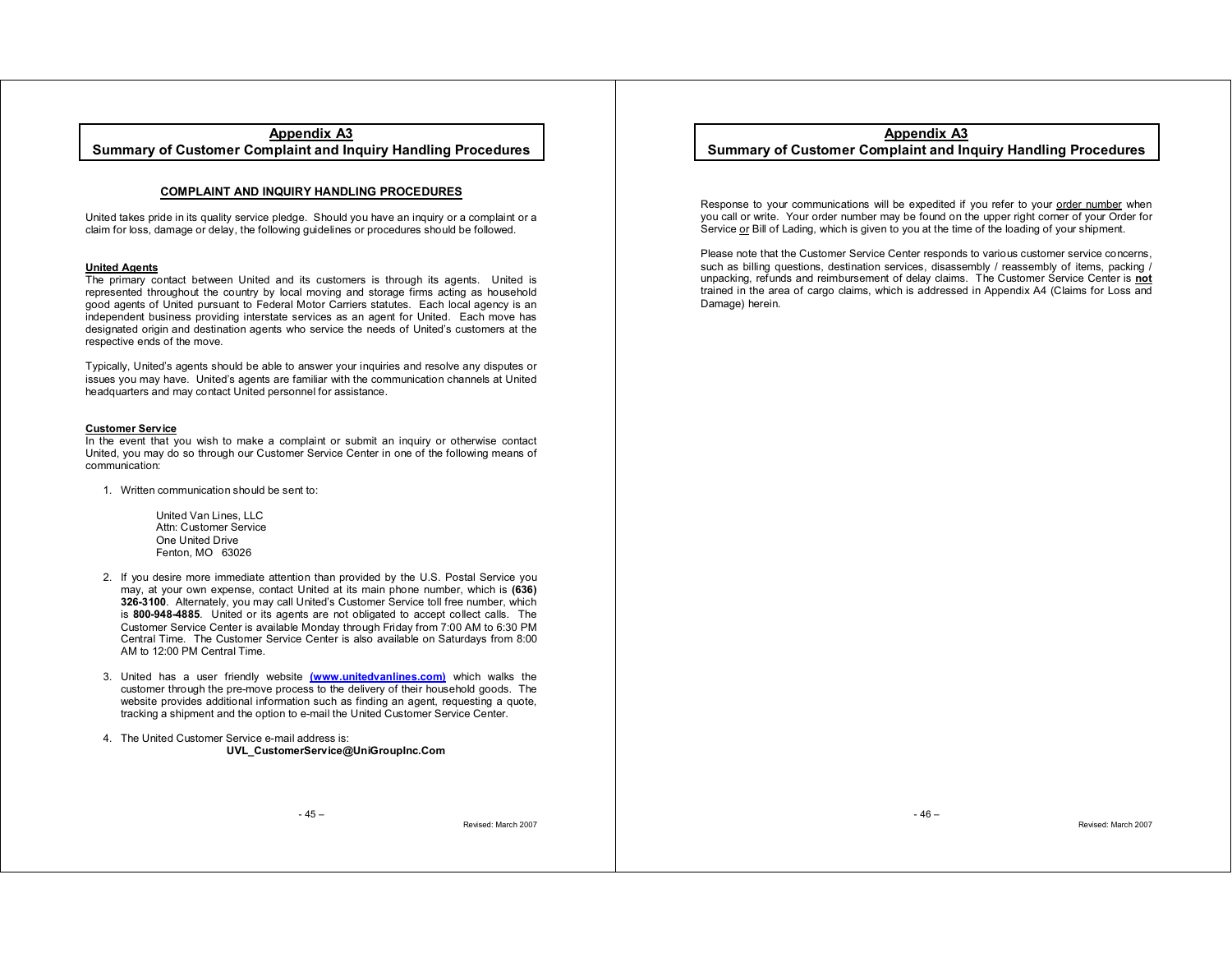# **Appendix A4 Information on Claims for Loss and Damage**

# **CLAIMS FOR LOSS AND DAMAGE**

While United makes every effort to avoid damage to or loss of your household goods, on occasion such claims do arise. If you need to file a claim for loss and/or damage with United you may do so in one of three ways:

1. File the claim online by accessing the following website:

# **www.unitedvanlines.com**

- and selecting:
- ▶ Household Moves
- ¾Forms
- $\triangleright$  Claims
- ¾Online Process
- $\triangleright$  Type in your order number and last name
- ¾Click "Access Claim Form;" complete all required fields (designated by an \*)
- ▶ Click "Send Claim."

You will receive an e-mail acknowledging receipt of your claim.

- 2. Request a claim form from the United agency that arranged your move. Complete all information and return it by mail or fax to the agency.
- 3. Request a claim form from United Headquarters by dialing the following toll-free number: **800-325-9970**. There is a menu option to request a claim form be sent to you. Complete all information and return it by mail to the United Van Lines address at the top of the claim form, or by fax toll-free to the following toll-free number: **800-283-5714**.

A claim for loss, damage or delay will not be paid by United unless filed in writing or online with United within nine months after delivery to the consignee as shown on the face of the Bill of Lading, or in the case of a failure to make delivery, then within nine months after a reasonable time for delivery has elapsed. Additionally, you should be aware that any lawsuit must be instituted against United within two years and one day from the date when notice in writing is given by United to you, as the claimant, that United has disallowed your claim or any part thereof. Where a claim is not filed or suit is not instituted in accordance with the above time limits, United will not be liable and your claims will be denied.

Any claim filed with United must meet minimum claim filing requirements. Your claim must be filed with United in writing or online, within the time limits specified above, and must (1) contain facts sufficient to identify the shipment (or shipments) of property, (2) assert liability for alleged loss, damage, or delay, and (3) make a claim for the payment of a specific or determinable amount of money. Bad order reports, appraisal reports, notation of shortage or damage, or both, on freight bills, your Bill of Lading or delivery inventory, or other shipping documents, or inspection reports issued by United or a local repair or inspection service, whether or not the extent of loss or damage is indicated in dollars and cents, will not, standing alone, be considered by United as sufficient to comply with the minimum claim filing requirements specified above.

 $-47-$ 

Revised: March 2007

# **Appendix A5 Glossary of Moving Terminology**

# **GLOSSARY OF MOVING TERMINOLOGY**

**Bulky Article** – some articles included in a shipment (i.e. automobiles, motorcycles, hot tubs, etc.) need extra labor and extra handling and/or blocking required to load bulky items of this nature. Our tariff provides a schedule of extra charges for such articles.

*Climate Control Service –* Upon request and subject to availability, the customer may request and the carrier may provide a climate control unit which shall provide refrigeration, heating, and/or humidity control, however, carrier cannot guarantee a specific (or range of) temperature or humidity control. A weight minimum, as well as additional charges, applies.

*Custom Service Packing & Unpacking* – individual per carton rates that apply when the carrier is requested by shipper to pack or unpack only a portion of the shipment. The custom service packing rates include cartons and packing labor. The custom unpacking rates includes the unpacking of carrier packed cartons and removal of such debris.

*Diversion –* When a customer changes the destination of their shipment after it is enroute, transportation charges shall be calculated from the point of origin, to the point at which the carrier is able to effect the diversion, to the new destination point.

*Exclusive Use of Vehicle –* Upon request and subject to availability, the customer may request and the carrier may provide an exclusive unit for a shipment. Transportation charges are based on actual weight subject to specific minimum weights.

*Extra Labor* – hourly labor charge for performing any requested services for which specific fees are not published. This generally covers activities such as taking up tacked down carpeting, packing/unpacking owner's furnished containers, etc.

**Extra Pickup or Delivery** – linehaul/transportation charge includes pickup from a single address and delivery to a single address. Additional charges are assessed for each stop or call requiring an additional pickup or delivery.

*Fuel Surcharge* – Carrier's tariff provides for a percentage adjustment to the transportation charge (and SIT Pickup and Delivery) to aid in the recovery of the increased cost of fuel. The surcharge, which can change monthly, is based upon the national average cost of diesel as reported by the U.S. Department of Energy, and applies when this average exceeds a base price of \$1.40 per gallon.

*Full Service Packing & Unpacking* – hundredweight rates that apply based on the weight of the shipment when the carrier is requested by shipper to pack or unpack the complete shipment. The full service packing rates include cartons and packing labor. The full unpacking rates include the unpacking of carrier packed cartons and the removal of such debris.

*General Price Adjustment –* The rates in carrier's tariff are subject to an annual adjustment (effective January 1 of each calendar year) based upon specific indices published by the U.S. Department of Labor.

 $-48 -$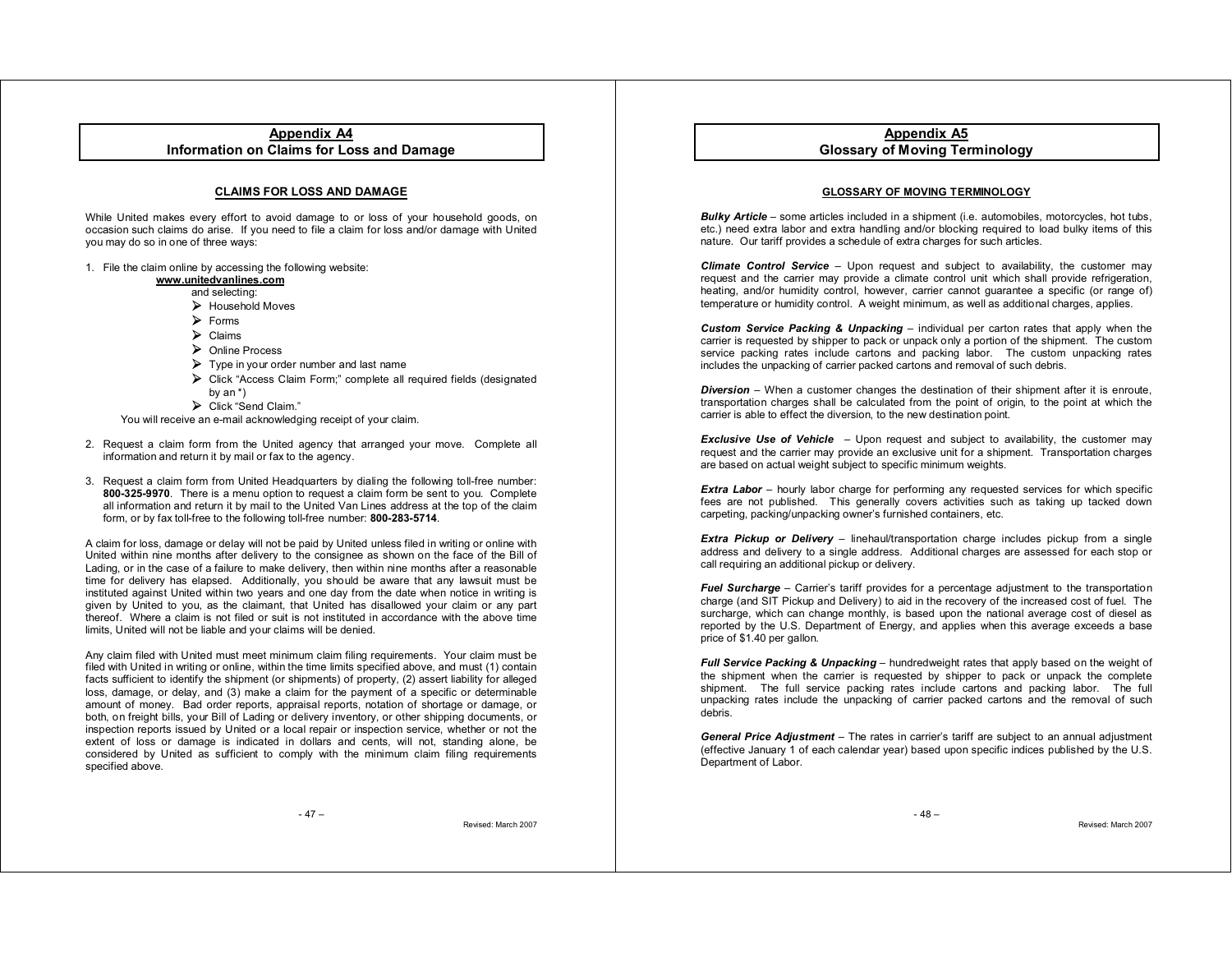# **Appendix A5 Glossary of Moving Terminology**

*High Value Article Inventory Form* – carrier will have you fill out a high value inventory form to list items included in a shipment that are valued at more than \$100 per pound to ensure they are protected accordingly.

*Insurance-Related General Increase (IRR Surcharge)* – Carrier's tariff provides for a percentage adjustment to the transportation charge (and SIT Pickup and Delivery) to aid in the recovery of the increased cost of carrier's liability insurance expenses.

*Method of Payment* – payment must be in the form of cash, traveler's checks, a bank cashier's check or a credit card. Credit card payment must be pre-approved prior to loading. Personal checks are not accepted.

*Origin & Destination Service Charge* – a hundredweight rate that applies based on the weight of the shipment and location where the shipment is picked up and delivered; compensates the carrier for basic handling and servicing of the shipment; includes services such as elevator, stair and excessive distance carries, piano and organ flight carries, additional transportation charge (ATC), basic appliance servicing (preparation of appliances to make them safe to ship), and on shipments moving transborder between the U.S. and Canada, the import and export service charge.

*Overtime Loading & Unloading Service* – if you request loading or unloading on a specific date which is a Saturday, Sunday or Holiday, an overtime premium charge, based on the weight of your shipment is assessed. This is also true if you request the service to be performed after working hours (i.e. between 5 PM and 8 AM) on any week day, or when prevailing laws ordinances, or landlord requirements will not allow loading/unloading during normal working hours on week days.

*Prohibited & Restricted Articles –* Carrier will not accept for shipment property that will contaminate or damage (i.e., bug infestations, chemicals, propane tanks, etc) carrier's property or the property of other customers, nor will it remove items that would damage the article or the premises (i.e., furniture that will not fit through doorways). Further, carrier will not accept liability for items of a perishable nature (food, wine collections, plants, etc.).

*Reweigh* – before the actual initiation of the unloading of your shipment, you are entitled to be informed of the billing weight and total charges for the shipment. You may request a reweigh of the shipment. If a reweigh is performed the actual charges will be based upon the reweigh weight, regardless of whether the weight is higher or lower. If you request a reweigh, you must waive your right to witness said reweigh in writing.

*Space Reservation for Portion of Vehicle* – the customer may order (subject to availability of equipment) a specific quantity of space. Transportation charges are based on actual weight subject to specific minimum weights.

*Selected Delivery Date Service* – an agreement with the mover to perform transportation by a set date in exchange for charges based on a higher minimum weight.

*Self-Storage (Mini-Warehouse) Pickup or Delivery* – if carrier is requested to go inside the self-storage warehouse space to either remove items stored there OR to place items into the warehouse space rented by the shipper, an additional flat charge will be assessed based on weight stored in the warehouse.

Revised: March 2007

# **Appendix A5 Glossary of Moving Terminology**

*Storage-In-Transit (SIT) Period* – SIT service may not exceed a total of 180 calendar days. After 180 days, the interstate nature of the shipment ends and is converted to the rules of the local warehouseman.

*Waiting Time* – if you are unable to accept delivery of your shipment within the free waiting time (i.e. 2 hours) after notification of arrival, you may request waiting time until delivery can be made. There is a charge for the vehicle and manpower for each hour between 8 AM and 5 PM local time (excluding Sundays or state / national Holidays). The alternative is unloading your shipment at a warehouse. You will have storage, handling and delivery from warehouse expenses, and consequently it may be less expensive to pay for waiting time, if it is not for an excessive length of time. The carrier is not obligated to provide waiting time, but we will do so, when it does not result in the delay in the delivery of other customers' shipments or does not cause other undue inconvenience to the carrier.

*Weight Additive* – some articles included in a shipment (i.e. camper shells, boats, canoes, boat trailers, etc) are comparatively light and occupy space in the van that is not commensurate with their weight. For instance, one might load 4,000 pounds of furniture and cartons in the space taken by a 1,500-pound boat. To compensate for this inequity, our tariff provides a schedule of additional weights for such articles.

 $-50 -$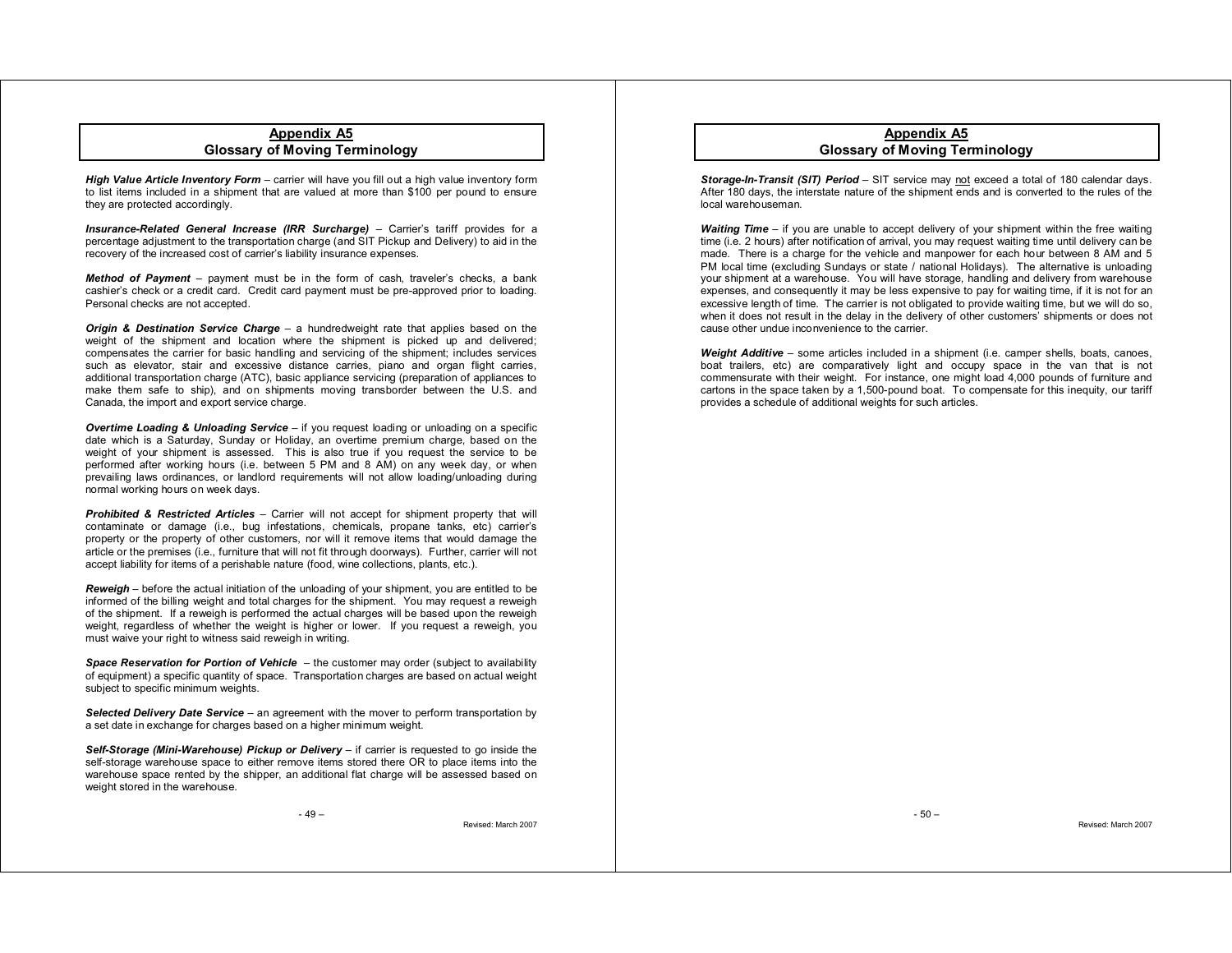# **Appendix A6 Placing A Value On Your Shipment**

# **PLACING A VALUE ON YOUR SHIPMENT**

**The contract that you will sign with your mover provides two (2) options for placing a value on your shipment.** The value that you select sets the limit of your mover's maximum liability for loss or damage to your goods. These optional levels of liability are **not** insurance agreements that are governed by state insurance laws, but instead are authorized under Released Rates Orders of the Surface Transportation Board of the U.S. Department of Transportation.

**Before you sign the contract (bill of lading) with your mover, you must decide how much your articles are worth and declare a value for your shipment.**

# **Option 1 - Full Value Protection:**

**Full Value Protection with \$0 Deductible is the default coverage for all household good shipments. If you do not make a valuation declaration, you will receive Full Value Protection with \$0 Deductible in an amount equal to \$6.00 per pound times the weight of your shipment, the cost of which will be included in your final charges.** 

Full Value Protection is the most comprehensive plan available for protection of your goods. When you select this option, articles that are lost, damaged or destroyed will, at the mover's option, be either repaired, replaced with articles of like kind and quality, or a cash settlement will be made for the repairs or for replacement of the articles at their current market value, regardless of the age of the lost or damaged articles.

Under this option, you have two choices for establishing your mover's maximum liability on your shipment:

- 1) You can declare a value based on the weight of your shipment times an amount of not less than **\$6.00 per pound**, or
- 2) You can declare a lump sum amount in excess of \$6.00 times your shipment weight.

The value you declare on your shipment must be at least equal to the weight of your shipment multiplied by \$6.00 per pound, subject to a minimum declaration of \$5,000. For example, if your shipment weighs 5,000 pounds, the minimum value that you must declare is \$30,000 (5,000 pounds multiplied by \$6.00 per pound). You can also choose a higher lump sum amount based on your estimate of what it would cost to replace all of your shipment.

Full Value Protection deductible options are also available at \$250 and \$500 deductibles at a reduced valuation charge. In consideration of the reduced valuation charge, you (the shipper) assume responsibility for first \$250 or \$500 (whichever is applicable) of any claim.

Under **Option 1**, your mover is also permitted to limit its liability for loss or damage to **articles that have an extraordinary value**, unless you specifically list these articles on the **Inventory of Items Valued in Excess of \$100 Per Pound Per Article** form. An article of extraordinary value is any item whose value exceeds \$100 per pound. Ask your mover for a complete explanation of this limitation of liability before you move. It is your responsibility to study these provisions carefully and to make the necessary declaration.

Revised: March 2007

# **Appendix A6 Placing A Value On Your Shipment**

When storage-in-transit is provided (either at origin or destination), an additional valuation charge applies for the time your shipment (or portion thereof) is in storage under Option 1.

# **Option 2 – Alternative Level of Liability - Released Value of 60 Cents Per Pound Per Article:**

# **To receive this Alternative Level of Liability, you must waive, in writing, Full Value Protection coverage, as explained in Option 1.**

The alternative level of liability for released value of \$0.60 per pound per article is the most economical option available. This level of protection is provided at no additional cost; however, it only provides **minimal** protection. Under this option, the mover assumes liability for no more than 60 cents per pound per article for loss or damage. This means that claims are settled based on the weight of the individual article(s) multiplied by 60 cents. For example, if a 10-pound stereo component valued at \$1,000 were lost or destroyed, your mover would be liable for no more than \$6.00 (10 pounds multiplied by 60 cents).

Obviously, you should think carefully before agreeing to such an arrangement. This valuation option is **considerably less** than the typical value of household goods. There is no additional cost for this minimal protection and you **must** make a specific statement on the bill of lading agreeing to it.

When you select **Option 2**, you may wish to obtain separate liability insurance from a thirdparty insurance company. This is **not** valuation coverage governed by Federal law, but optional insurance that is regulated under State law. If you elect to purchase this separate coverage, in the event of loss or damage, the mover is liable only for an amount not exceeding 60 cents per pound per article, and the balance of the loss is recoverable from the insurance company up to the amount of insurance purchased. **Your mover, and its agents do not offer insurance coverage. If you are interested in obtaining third-party insurance coverage, please consult with your insurance representative.**

# **WHAT YOU MUST DO TO DECLARE A VALUE ON YOUR SHIPMENT**

The contract (bill of lading) you will execute with your mover contains the following Customer's Declaration of Value. You should fully understand its contents since you will be **required** to declare a value for your shipment and sign the Declaration certifying that you did so.

### *If you fail to declare a value for your shipment and/or sign the declaration certifying that you did so, your mover may refuse to ship your goods.*

We recommend that you carefully read the Declaration and follow the instructions provided in the numbered ( $\Phi$  through  $\Phi$ ) directions when completing the Bill of Lading.

- 52 –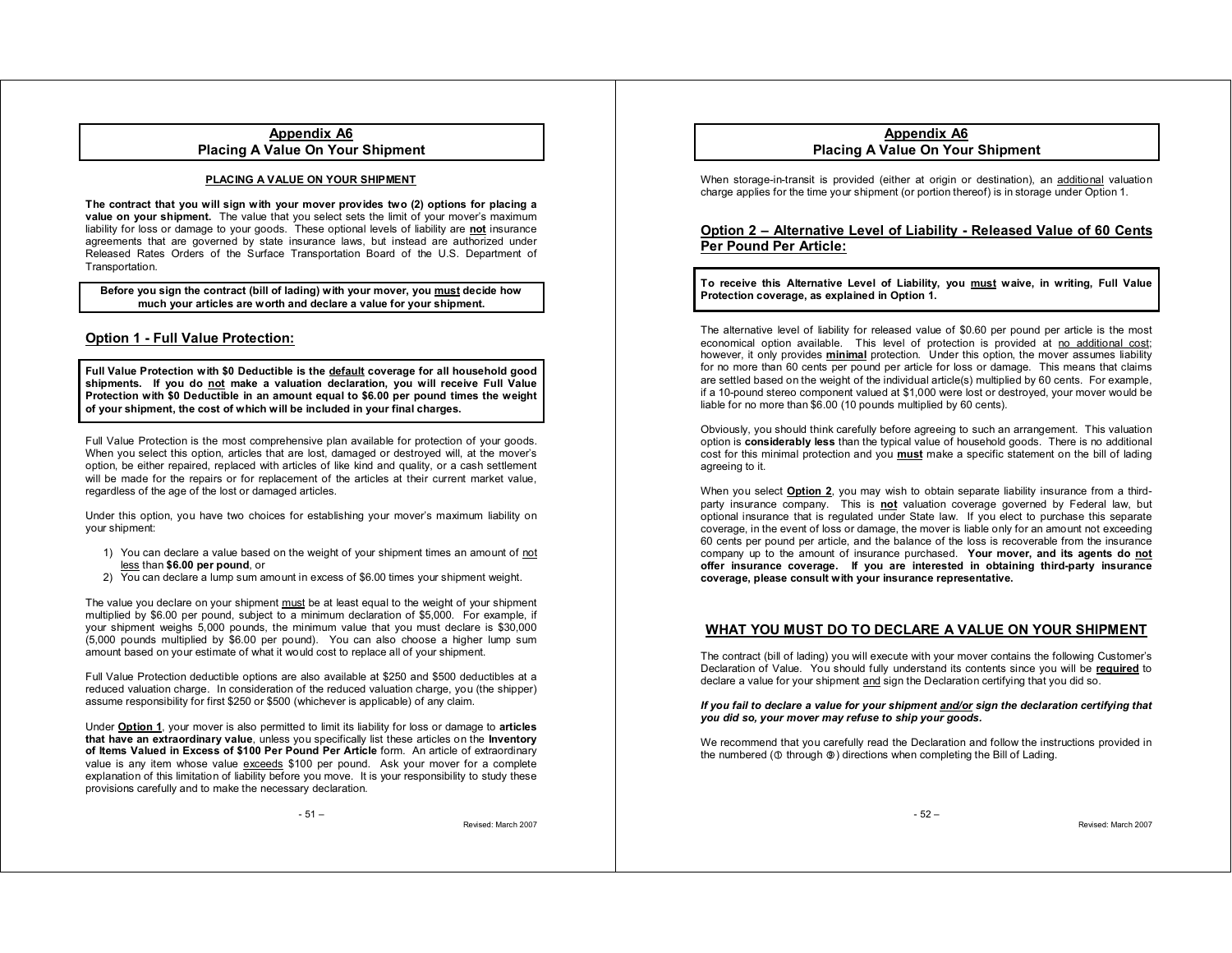| <b>Appendix A6</b><br><b>Placing A Value On Your Shipment</b>                                                                                                                                                                                                                                                                                                                                                                                                                                                                                                                                                                                                                                                                                        |                              |                                        |
|------------------------------------------------------------------------------------------------------------------------------------------------------------------------------------------------------------------------------------------------------------------------------------------------------------------------------------------------------------------------------------------------------------------------------------------------------------------------------------------------------------------------------------------------------------------------------------------------------------------------------------------------------------------------------------------------------------------------------------------------------|------------------------------|----------------------------------------|
|                                                                                                                                                                                                                                                                                                                                                                                                                                                                                                                                                                                                                                                                                                                                                      |                              |                                        |
|                                                                                                                                                                                                                                                                                                                                                                                                                                                                                                                                                                                                                                                                                                                                                      |                              |                                        |
|                                                                                                                                                                                                                                                                                                                                                                                                                                                                                                                                                                                                                                                                                                                                                      |                              | <b>CUSTOMER'S DECLARATION of VALUE</b> |
| THIS IS A TARIFF LEVEL OF CARRIER LIABILITY - IT IS NOT INSURANCE                                                                                                                                                                                                                                                                                                                                                                                                                                                                                                                                                                                                                                                                                    |                              |                                        |
| Unless you select the Alternative Level of Liability shown below your shipment will be transported under your<br>mover's FULL (Replacement) VALUE level of liability. If any article is lost, destroyed or damaged while in your<br>mover's custody, your mover will, at its option, either 1) repair the article to the extent necessary to restore it to the<br>same condition as when it was received by your mover, or pay you for the cost of such repairs; or 2) replace the article<br>with an article of like kind and quality, or pay you for the cost of such a replacement. An additional charge applies for<br>this level of liability; to avoid this additional charge, you must select the Alternative Level of Liability shown below. |                              |                                        |
| Under the FULL (Replacement) VALUE level of liability your shipment will be transported based on a value of not<br>less than \$5,000 or \$6.00 per pound multiplied by the actual weight of the shipment, whichever is greater. If you wish<br>to declare a higher value for your shipment, you must indicate that amount below:                                                                                                                                                                                                                                                                                                                                                                                                                     |                              |                                        |
|                                                                                                                                                                                                                                                                                                                                                                                                                                                                                                                                                                                                                                                                                                                                                      | The value of my shipment is: | $\Phi$                                 |
| You must also select one of the following deductible amounts under the FULL (Replacement) VALUE level of<br>liability that will apply for your shipment (if you do not make a selection, the "No Deductible" level will apply):                                                                                                                                                                                                                                                                                                                                                                                                                                                                                                                      |                              |                                        |
| No Deductible $\begin{array}{ccc} \hline \text{0} & \text{0} & \text{0} & \text{0} & \text{0} & \text{0} & \text{0} & \text{0} \end{array}$<br>$\begin{array}{ccc} \text{1} & \text{1} & \text{1} & \text{1} & \text{1} & \text{1} & \text{1} & \text{1} & \text{1} & \text{1} & \text{1} & \text{1} & \text{1} & \text{1} & \text{1} & \text{1} & \text{1} & \text{1} & \text{1} \end{array}$<br>$\frac{1}{\sqrt{2}}$ (lnitial) $\frac{1}{2}$                                                                                                                                                                                                                                                                                                       |                              |                                        |
| ALTERNATIVE LEVEL OF LIABILITY - Released Value of 60 Cents Per Pound Per Article<br>(Waiver of FULL (Replacement) VALUE)                                                                                                                                                                                                                                                                                                                                                                                                                                                                                                                                                                                                                            |                              |                                        |
| If any article is lost, destroyed or damaged while in your mover's custody, your mover's liability is limited to the actual<br>weight of the lost, destroyed or damaged article multiplied by 60 cents per pound per article. This is the basic liability<br>level and is provided at no charge. It is considerably less than the average value of household goods. If you do not<br>select this Alternative Level of Liability, your shipment will be transported at the Full (Replacement) Value level of<br>liability and you will be assessed the applicable valuation charge.                                                                                                                                                                   |                              |                                        |
| To waive the Full (Replacement) Level of Liability and to select the Alternative Level of Liability, you must<br>write, on the line below, the words "60 cents per pound".                                                                                                                                                                                                                                                                                                                                                                                                                                                                                                                                                                           |                              |                                        |
|                                                                                                                                                                                                                                                                                                                                                                                                                                                                                                                                                                                                                                                                                                                                                      |                              |                                        |
| Your signature is REQUIRED here: I acknowledge that for my shipment I have 1) either waived the Full<br>(Replacement) Level of liability OR declared a value under the Full (Replacement) Level of liability and selected a<br>deductible amount, if appropriate, and 2) received and read a copy of the "Your Rights and Responsibilities When You<br>Move" brochure explaining these provisions.                                                                                                                                                                                                                                                                                                                                                   |                              |                                        |
|                                                                                                                                                                                                                                                                                                                                                                                                                                                                                                                                                                                                                                                                                                                                                      | $x$ 6                        |                                        |
|                                                                                                                                                                                                                                                                                                                                                                                                                                                                                                                                                                                                                                                                                                                                                      |                              |                                        |
| <b>EXTRAORDINARY (UNUSUAL) VALUE ARTICLE DECLARATION:</b>                                                                                                                                                                                                                                                                                                                                                                                                                                                                                                                                                                                                                                                                                            |                              |                                        |
| I acknowledge that I have prepared and retained a copy of the "Inventory of Items Valued in Excess of \$100 Per<br>Pound Per Article" that are included in my shipment and that I have given a copy of this Inventory to the mover's<br>representative. I also acknowledge that the mover's liability for loss of or damage to any article valued in excess of<br>\$100 per pound will be limited to \$100 per pound for each pound of such lost or damaged article (based on actual<br>article weight), not to exceed the declared value of the entire shipment, unless I have specifically identified such<br>articles for which a claim for loss or damage is made on the attached inventory.                                                     |                              |                                        |
| x                                                                                                                                                                                                                                                                                                                                                                                                                                                                                                                                                                                                                                                                                                                                                    |                              | ⊚                                      |
|                                                                                                                                                                                                                                                                                                                                                                                                                                                                                                                                                                                                                                                                                                                                                      | (Customer's Signature)       | (Date)                                 |

**Appendix A6 Placing A Value On Your Shipment** 

**One** - Read the Declaration and evaluate your needs.

**Two** - Declare a specific valuation.

A. To select **Option 1 - Full Value Protection**, write on Line  $\Phi$  either:

- 1) **A** *per pound* **amount which cannot be less than \$6.00 per pound**, or
- 2) **A** *lump sum* **amount** in **excess of \$6.00 times your shipment weight**.

An additional charge applies when you select this option, but this higher level of valuation is much more likely to cover the value of your entire shipment and all of the articles included in your shipment.

When you select Option 1, **you must also choose one of the three deductible levels of coverage**. To do so, you must initial on:

- Line 2 to select **No** Deductible, or
- **Line 3 for a \$250 Deductible, or**
- $\bullet$  Line  $\bigcirc$  for a \$500 Deductible.
- **B. To select Option 2 Alternative Level of Liability Released Value of 60 Cents Per**  Pound Per Article, write the words "60¢ per pound" on Line **5**.

Remember, this Option is provided at no additional charge; however, the protection provided by this option is **considerably less** than the average value of typical household goods, and you should understand that any recovery from your mover for loss or damage will be nominal.

# $\bm{\mathsf{T}}$ hree - You must **SIGN and DATE the DECLARATION OF VALUE** on Lines  $\bm{\mathsf{\textcircled{\small{0}}}$  and  $\bm{\mathsf{\textcircled{\small{2}}}}$  .

**Four** - Your mover has special provisions that limit its liability for articles of extraordinary value (any item whose value is greater than \$100 per pound, for example, jewelry, silverware, china, furs, antiques, oriental rugs, and computer software), you should also **sign and date** the **Extraordinary Value Declaration** on Lines  $\circledast$  and  $\circledast$  to verify that you advised the mover that such articles will be included in your shipment. If you fail to advise your mover of such articles in your shipment, the mover's liability will be limited to no more than \$100 per pound.

**Five** - Be certain that you understand the material contained in this brochure and if you do not, ask your mover for more information.

**KEEP IN MIND: If you do not make a valuation declaration, you will receive Full Value Protection with \$0 Deductible in an amount equal to \$6.00 per pound times the weight of your shipment, the cost of which WILL BE included in your final charges.** 

Revised: March 2007

 $-54-$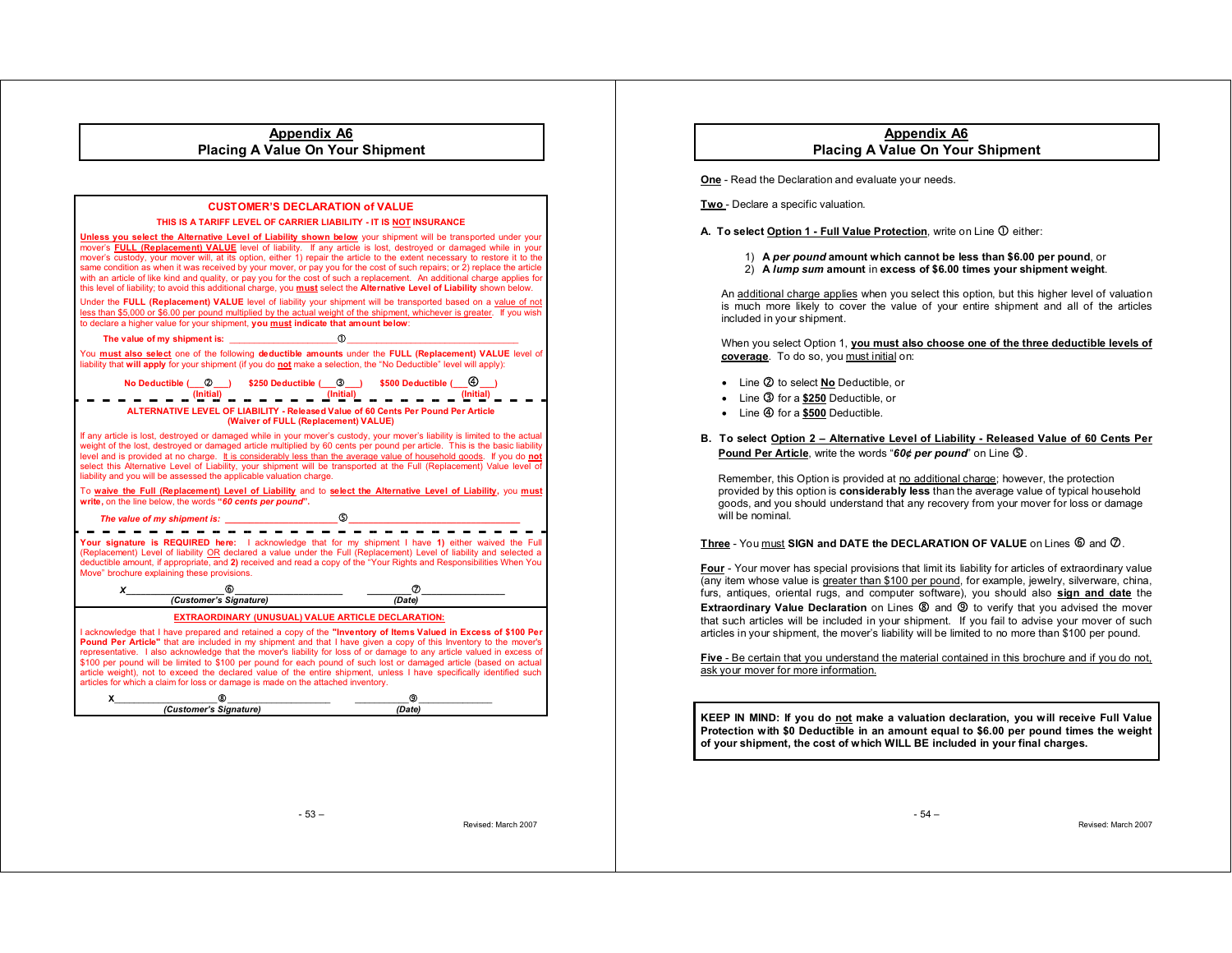# **Appendix A7 READY TO MOVE? – Tips For A Successful Move**

# **Ready to Move? Tips for a Successful Interstate Move…**

The Federal Motor Carrier Safety Administration (FMCSA) of the U.S. Department of Transportation (DOT) wants to make sure you have the information you need to "Protect Your Memories. Your Money. Your Move" from moving fraud.

The best defense against moving fraud is to be informed and aware of your options when choosing a reputable moving company. While most household moves go smoothly, there are dishonest or "rogue" movers you should be aware of.

For more information on interstate moves, visit the FMCSA Web site at www.protectyourmove.gov.

You can also use this site to link to other government, law enforcement and moving industry information sources. This is very important if you're looking for more detailed State and local information, including how to file a complaint.

#### **Topics Covered in the Brochure:**

- **Key Definitions**
- Know Your Rights and Responsibilities Before Selecting a Mover
- Use *Only* Registered Movers
- Read and Understand All Information Provided by the Mover
- What if There Is a Problem?
- Remember
- **Moving Checklist**
- Questions?

# **Key Definitions**

**Broker:** A company that arranges for the truck transportation of cargo belonging to others, utilizing for-hire carriers to provide the actual truck transportation. A broker does not assume responsibility for the cargo and usually does not take possession of the cargo.

-----------------------------------------------------------------------------------------------------------------------------

**Tariff:** A list of rates, rules, regulations, available services. Each mover publishes its own tariffs and these must be provided to you upon request.

-----------------------------------------------------------------------------------------------------------------------------

#### **Know Your Rights and Responsibilities Before Selecting a Mover**

Before moving your household goods, movers are required to give you this brochure and a booklet entitled *Your Rights and Responsibilities When You Move*. They provide basic information that will help you understand the documents that a mover will ask you to sign. The booklet also explains your rights if your household goods are lost or damaged. Copies of this brochure and booklet can be downloaded from the web site www.protectyourmove.gov, which has additional helpful consumer information.

Revised: March 2007

# **Appendix A7 READY TO MOVE? – Tips For A Successful Move**

#### **Use Only Registered Movers**

Make sure the mover you select has been assigned a USDOT number, is registered with FMCSA to engage in interstate transportation of household goods, and has proper level of insurance.

You can determine if a mover is registered with FMCSA by accessing www.protectyourmove.gov, or calling FMCSA at (202) 366-9805 for licensing and (202) 385- 2423 for insurance.

-----------------------------------------------------------------------------------------------------------------------------

# **Read and Understand All Information Provided by the Mover**

The mover should provide you with the following basic documents as part of your move:

#### **Estimates**

 The estimate should clearly describe, *in writing*, all charges for services the mover will perform. Make sure the estimate is signed by the mover. *Do not accept oral estimates*.

#### **Order for Service**

 The order for service is a list of all the services the mover will perform and shows the dates your household goods will be picked up and delivered.

#### **Bill of Lading**

The bill of lading is a contract between you and the mover and a receipt of your belongings. You should be given a partially completed copy of the bill of lading *before* the mover leaves the residence at origin.

# **Inventory List**

The inventory is the receipt showing each item you shipped and its condition. Be sure you receive a written copy of the inventory after your household goods are loaded, and that you agree with its description of your household goods' condition.

#### **What if There Is a Problem?**

#### **Dispute Settlement Program**

Before moving your household goods, interstate movers are required to provide you with information regarding their dispute settlement program. Movers must offer a neutral dispute settlement program as a means of settling disputes that may arise concerning loss or damage of your household goods.

#### **Loss or Damage of Goods**

If your goods are damaged or missing at delivery, request a company claim form from the mover. Complete the claim form to the best of your ability. The mover will tell you where to mail the completed form. You must file a written claim with the mover within 9 months of delivery. Your claim must be in writing but does not have to be submitted on a mover's claim form. It is suggested that you send the claims information to the mover by certified mail.

If you are not satisfied with the settlement offer made by the mover, you have the option of submitting a loss and damage claim with the mover's dispute settlement program or to seek other legal remedies.